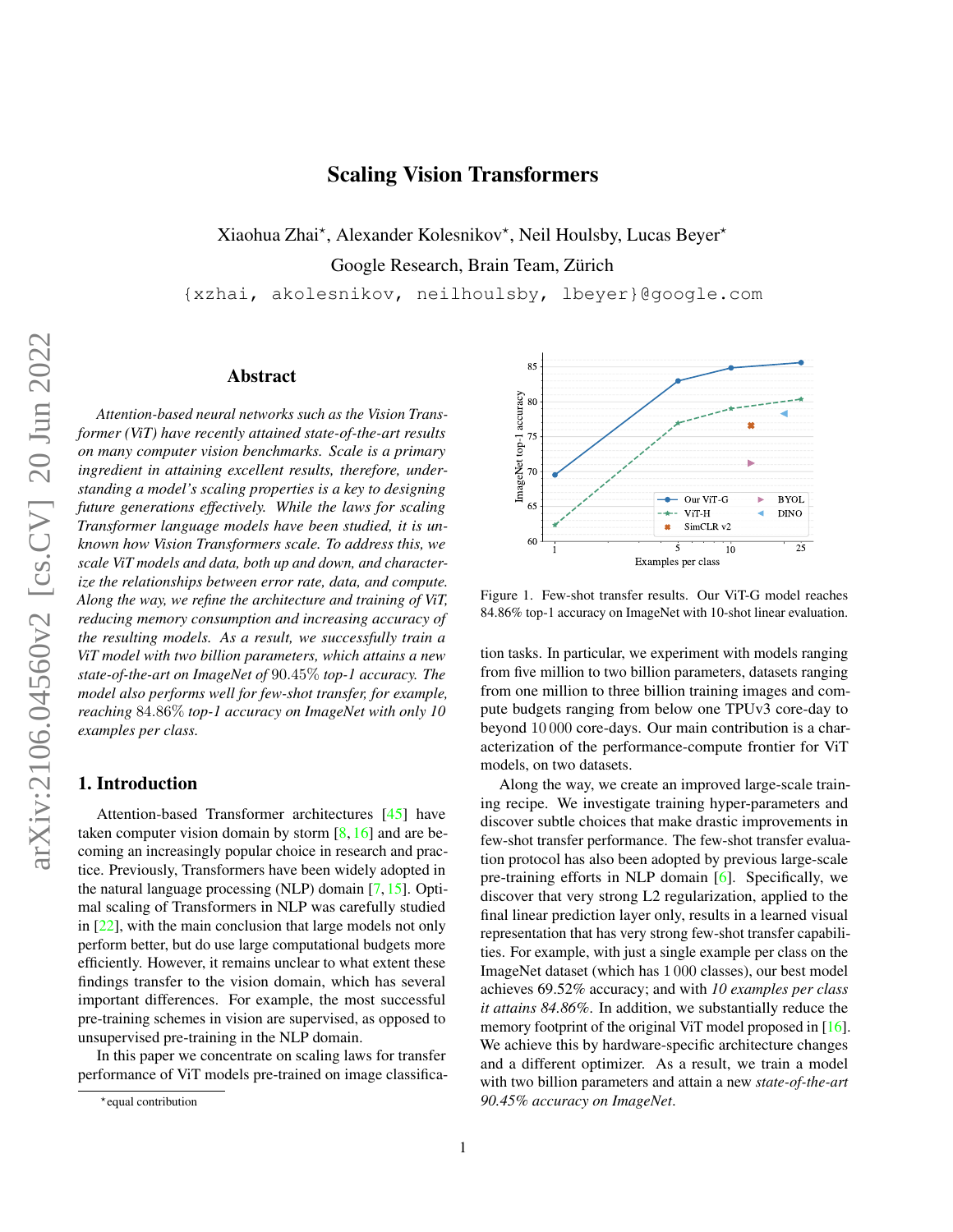<span id="page-1-1"></span><span id="page-1-0"></span>

Figure 2. Left/Center: Representation quality, measured as ImageNet finetune and linear 10-shot error rate, as a function of total training compute. A saturating power-law approximates the Pareto frontier fairly accurately. Note that smaller models (blue shading), or models trained on fewer images (smaller markers), saturate and fall off the frontier when trained for longer. Top right: Representation quality when bottlenecked by model size. For each model size, a large dataset and amount of compute is used, so model capacity is the main bottleneck. Faintly-shaded markers depict sub-optimal runs of each model. Bottom Right: Representation quality by datasets size. For each dataset size, the model with an optimal size and amount of compute is highlighted, so dataset size is the main bottleneck.

## 2. Core Results

We first present our main results on scaling trends, before presenting detailed architecture and training protocol improvements in Section [3.](#page-3-0) In the following experiments, we train several ViT models on both public ImageNet-21k [\[14\]](#page-8-6) dataset and privately gathered images, up to three billion weakly-labelled images. We vary the architecture size, number of training images, and training duration. All models are trained on TPUv3, thus total compute is measured in TPUv3 core-days. To evaluate the quality of the representation learned by the models, we measure (i) few-shot transfer via training a linear classifier on frozen weights, (ii) transfer via fine-tuning the whole model on all data, both to multiple benchmark tasks.

#### 2.1. Scaling up compute, model and data together

Figure [2](#page-1-0) shows both the 10-shot linear evaluation and finetuning evaluation on ImageNet [\[14\]](#page-8-6). Similar trends on other datasets, Oxford IIIT Pets [\[28\]](#page-9-1), CIFAR-100 [\[24\]](#page-8-7), and Caltech-UCSD Birds [\[47\]](#page-9-2) are presented in the Appendix, Figure [9.](#page-11-0) For each combination of model size and data size we pre-train for various numbers of steps. In Figure [2,](#page-1-0) connected points represent the same model trained for a different number of steps. We make the following observations.

First, *scaling up compute, model and data together improves representation quality*. In the left plot and center plot, the lower right point shows the model with the largest size, dataset size and compute achieving the lowest error rate. However, it appears that at the largest size the models starts to saturate, and fall behind the power law frontier (linear

relationship on the log-log plot in Figure [2\)](#page-1-0).

Second, *representation quality can be bottlenecked by model size*. The top-right plot shows the best attained performance for each model size. Due to limited capacity, small models are not able to benefit from either the largest dataset, or compute resources. Figure [2,](#page-1-0) left and center, show the Ti/16 model tending towards a high error rate, even when trained on a large number of images.

Third, *large models benefit from additional data, even beyond 1B images*. When scaling up the model size, the representation quality can be limited by smaller datasets; even 30-300M images is not sufficient to saturate the largest models. In Figure [2,](#page-1-0) center, the error rate of L/16 model on the the 30M dataset does not improve past 27%. On the larger datasets, this model attains 19%. Further, when increasing the dataset size, we observe a performance boost with big models, but not small ones. The largest models even obtain a performance improvement the training set size grows from 1B to 3B images (Figure [2,](#page-1-0) bottom right). For small models, however, such as Ti/16 or B/32, increasing the dataset size does not help. For example, in Figure [2,](#page-1-0) left and center, all of the curves for Ti/16 overlap, showing that this model achieves the same performance irrespective of the dataset size.

#### 2.2. Double-saturating power law

Figure [2,](#page-1-0) left and center, show the Pareto frontier of representation quality versus training compute. The frontier contains the models with the best allocation of compute to model shape and training duration.

For over two orders of magnitude of compute, the relation-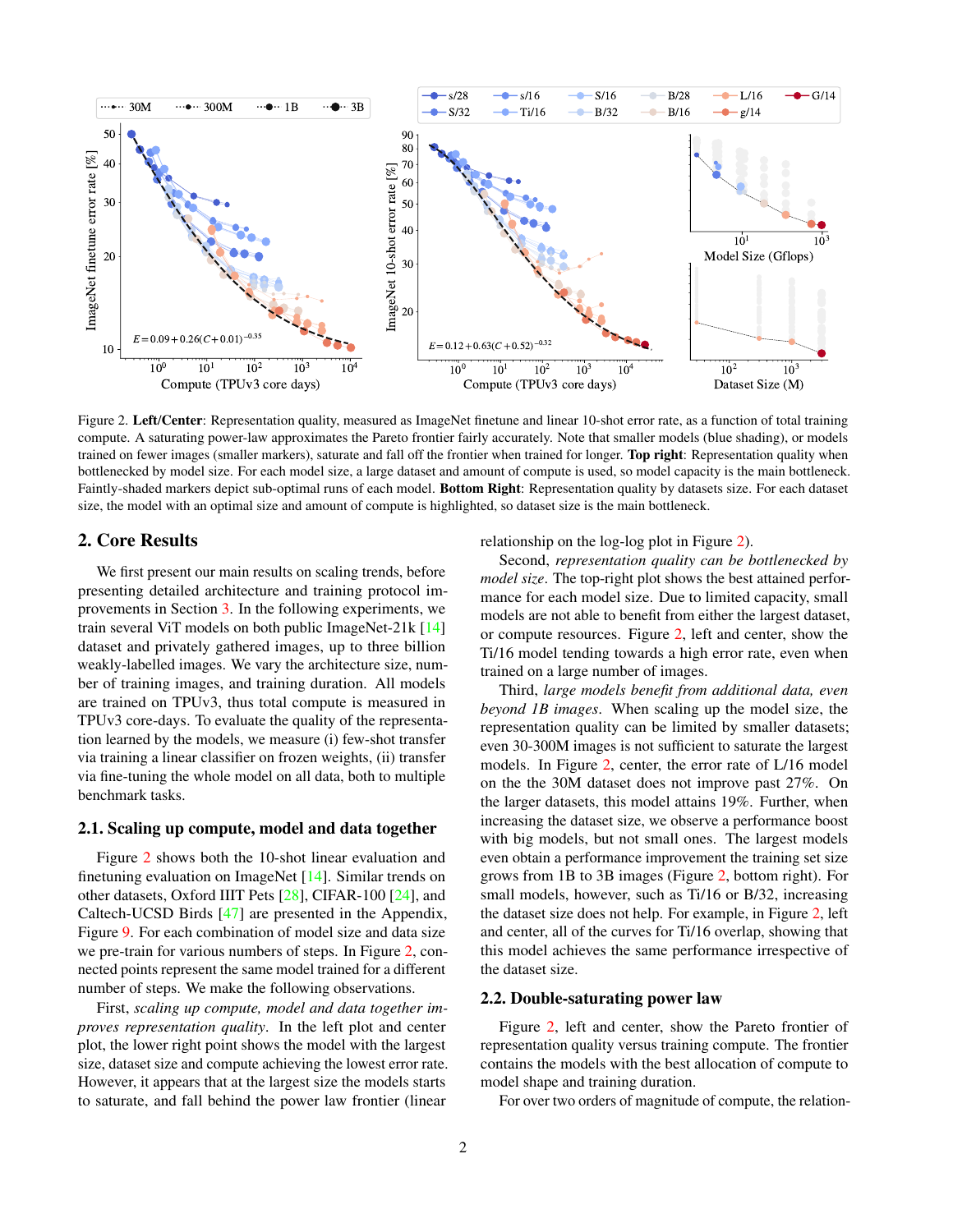<span id="page-2-2"></span><span id="page-2-0"></span>

Figure 3. Error rate on ImageNet, with respect to images seen during pre-training. Big models are more sample efficient, which is consistent across diverse setups: few-shot transfer on the frozen representations, fine-tune the network on ImageNet, and evaluate the fine-tuned models on the v2 test set.

ship between compute and performance follows a power-law  $(E = aC<sup>b</sup>)$ , resulting in a straight line on the log-log plot. However, we observe "saturation" at both ends of the compute spectrum. At the higher end of compute, the largest models do not tend towards zero error-rate. If we extrapolate from our observations, an infinite capacity model will obtain a non-zero error. This effect has also been observed for generative models [\[19\]](#page-8-8). The authors of [\[19\]](#page-8-8) refer to this residual error as the "irreducible entropy" of the task. Since we plot error rate, the information-theoretic interpretation does not apply, but our observations support the notion of fundamental performance ceilings for ImageNet [\[4\]](#page-8-9). In terms of the law, this saturation corresponds to an additive constant to the error rate: c in  $E = aC^{-b} + c$ .

At the lower end of the compute spectrum, we see a saturation for smaller models; the performance of the smallest model is better than that would be predicted by a power-law. This saturation occurs because even trivial solutions can achieve non-zero error. For example, predicting the majority class (almost zero compute) will achieve an accuracy related to its occurence frequency in the test set. This lower bound is not observed in [\[19\]](#page-8-8), either because their smallest model is large enough to avoid this region, or because log-loss saturates at worse performances than accuracy (it will saturate eventually). This saturation corresponds to a shift in the xaxis: d in  $E = a(C+d)^{-b} + c$ . This constant indicates that the zero-compute model will still obtain non-zero accuracy.

#### 2.3. Big models are more sample efficient

Figure [3](#page-2-0) shows the representation quality with respect to the total number of images "seen" (batch size times number of steps) during pre-training. In addition to ImageNet finetuning and linear 10-shot results on the public validation set, we also report results of the ImageNet fine-tuned model on the ImageNet-v2 test set [\[33\]](#page-9-3) as an indicator of robust generalization. Three ViT models pre-trained on three billion

images are presented in this plot.

We observe that *bigger models are more sample efficient*, reaching the same level of error rate with fewer seen images. For 10-shot, the Ti/16 model needs to see nearly 100 times more images to match the representation quality of the L/16 model. When fine-tuning, this factor reduces from 100 to about 20. Our results suggest that with sufficient data, training a larger model for fewer steps is preferable. This observation mirrors results in language modelling and machine translation [\[22,](#page-8-4) [26\]](#page-8-10).

#### 2.4. Do scaling laws still apply on fewer images?

We extend the study to much fewer images, ranging from one million to 13 millions on the public ImageNet-21k

<span id="page-2-1"></span>

Figure 4. Results on the ImageNet-21k dataset. Left: Representation quality, measured as ImageNet linear 10-shot error rate, as a function of total training compute. The double-saturating power law still applies. Right: Representation quality by model sizes and dataset sizes.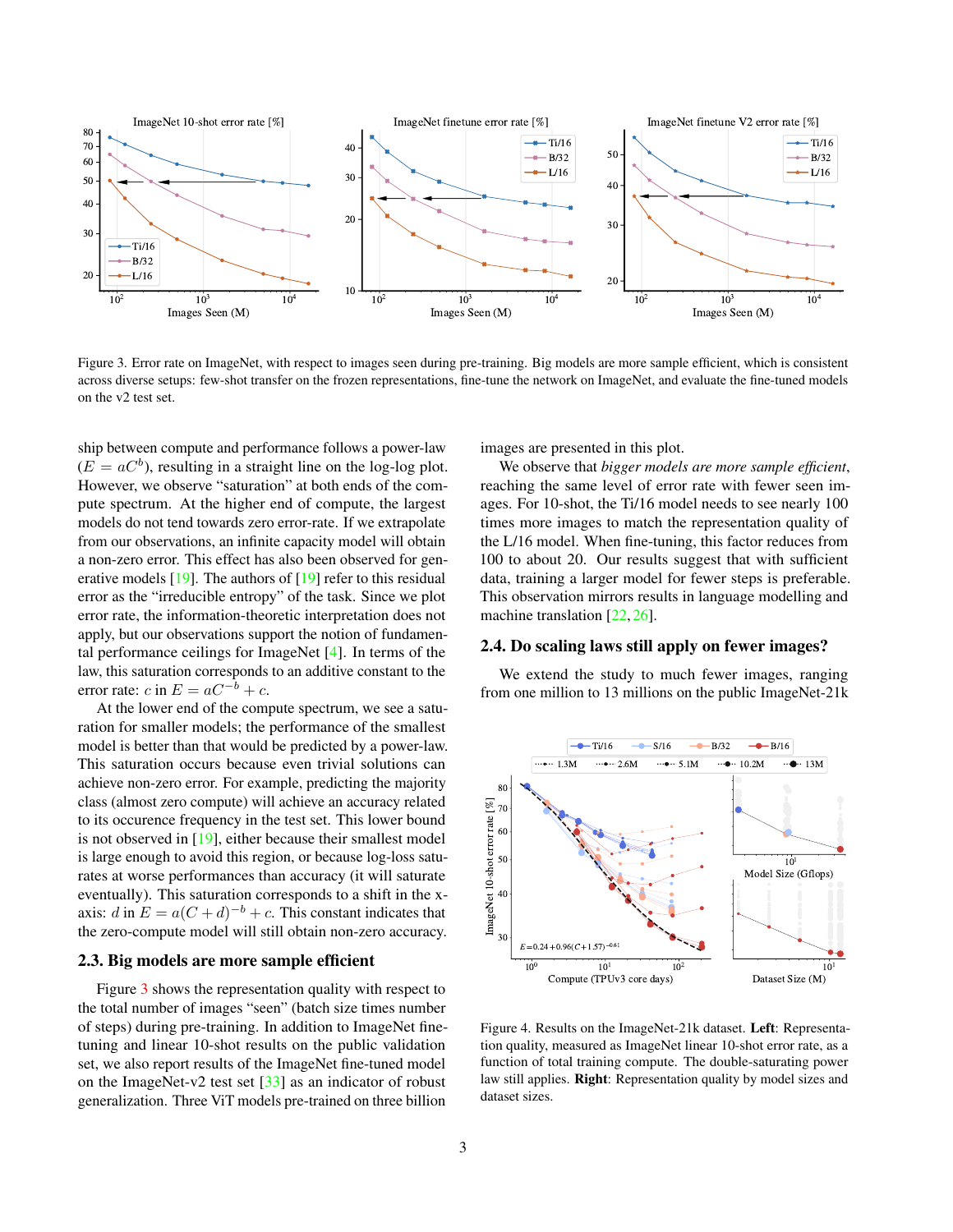<span id="page-3-2"></span><span id="page-3-1"></span>

| <b>Benchmark</b>        | <b>ImageNet</b>  | <b>INet V2</b>           | <b>INet ReaL</b>         | <b>ObjectNet</b>         | <b>VTAB</b> (light) |
|-------------------------|------------------|--------------------------|--------------------------|--------------------------|---------------------|
| NS (Eff.-L2) [49]       | 88.3             | 80.2                     | $\overline{\phantom{a}}$ | 68.5                     |                     |
| MPL (Eff.-L2) [29]      | 90.2             | $\overline{\phantom{0}}$ | 91.02                    | $\overline{\phantom{0}}$ |                     |
| CLIP (ViT-L/14) $[31]$  | 85.4             | 75.9                     | $\overline{\phantom{a}}$ | 72.3                     |                     |
| ALIGN (Eff.-L2) $[21]$  | 88.6             | 70.1                     | -                        | -                        |                     |
| $BiT-L$ (ResNet) $[23]$ | 87.54            |                          | 90.54                    | 58.7                     | 76.29               |
| $ViT-H/14 [16]$         | 88.55            | $\overline{\phantom{0}}$ | 90.72                    | $\overline{\phantom{0}}$ | 77.63               |
| Our ViT- $G/14$         | $90.45 \pm 0.03$ | $83.33 \pm 0.03$         | $90.81 \pm 0.01$         | $70.53 \pm 0.52$         | $78.29 \pm 0.53$    |

Table 1. The results for ViT-G/14, compared to the previous state-of-the-art models.

dataset. In Figure [4](#page-2-1) left, we found that the double-saturation power law *still applies*, when varying model sizes, dataset sizes and compute resources. This indicates that the conclusions from the study generalizes well, and can guide future design choices for vision transformer architectures. In Figure [4](#page-2-1) right, we observe similar behaviors that the model performance are bottlenecked by the dataset size. When scaling up compute, model and data together, one gets the best representation quality.

## 2.5. ViT-G/14 results

We trained a large Vision Transformer, ViT-G/14, which contains nearly two billion parameters. Section [3.6](#page-6-0) details the architecture's shape. We evaluate the ViT-G/14 model on a range of downstream tasks, and compare it to recent stateof-the-art results. We fine-tune on ImaegNet, and report ImageNet [\[34\]](#page-9-7), ImageNet-v2 [\[33\]](#page-9-3), ReaL [\[4\]](#page-8-9), and ObjectNet [\[2\]](#page-8-13) accuracies. In addition, we report transfer learning result on the VTAB-1k benchmark consisting of 19 tasks [\[53\]](#page-9-8).

Figure [1](#page-0-0) shows the few-shot transfer results on ImageNet. ViT-G/14 outperforms the previous best ViT-H/14 model  $[16]$  by a large margin (more than 5%), attaining *84.86% accuracy with 10 examples per class*. Ten images per class is less than 1% of ImageNet data (13 examples per class), as commonly used in self-supervised and semisupervised learning  $[52]$ . For reference, Figure [1](#page-0-0) shows three state-of-the-art self-supervised learning models, Sim-CLR v2  $[10]$  and BYOL  $[17]$ , using 1% of ImageNet data, DINO [\[9\]](#page-8-16) using 20 examples per class. Note, however, that these approaches are quite different: ViT-G/14 uses large source of weakly-supervised data, and is pre-trained only once and transferred to different tasks. Meanwhile, the selfsupervised learning models use unlabeled but in-domain data for pre-training, and target a single task.

Table [1](#page-3-1) shows the results on the remaining benchmarks. ViT-G/14 achieves *90.45% top-1 accuracy on ImageNet*, setting the new state-of-the art. On ImageNet-v2, ViT-G/14 improves 3% over the Noisy Student model [\[49\]](#page-9-4) based on EfficientNet-L2. For ReaL, ViT-G/14 outperforms ViT-H  $[16]$  and BiT-L  $[23]$  by only a small margin, which indicates again that the ImageNet classification task is likely reaching its saturation point. For ObjectNet, ViT-G/14 outperforms BiT-L [\[23\]](#page-8-12) by a large margin, and is 2% better than Noisy Student, but is about 2% behind CLIP [\[31\]](#page-9-6). Note that, unlike the other methods, CLIP does not fine-tune on ImageNet, and evaluates directly on ObjectNet, this likely improves its robustness. Finally, when transferring the ViT-G/14 model to VTAB, it gets consistently better results with just a single hyper parameter across all tasks. The state-ofthe-art on VTAB using a heavyweight per-task hyperparameter sweep is 79.99  $[21]$ , we leave running a heavy sweep with ViT-G/14 to future work.

## <span id="page-3-0"></span>3. Method details

We present a number of improvements to the ViT model and training. These improvements are mostly simple to implement, and can significantly improve memory-utilization and model quality. They allow us to train ViT-G/14 using data-parallelism alone, with the entire model fitting on a single TPUv3 core.

### 3.1. Decoupled weight decay for the "head"

Weight decay has a drastic effect on model adaptation in the low-data regime. We conduct an study of this phenomena at a mid-size scale.

We find that one can benefit from decoupling weight decay strength for the final linear layer ("head"), and for the remaining weights ("body") in the model. Figure [5](#page-4-0) demonstrates this effect: we train a collection ViT-B/32 models on JFT-300M, each cell corresponds to the performance of different head/body weight decay values. The diagonal corresponds to using the same value for both decays. One can observe that the best performance appears off-diagonal (i.e. with a decoupled weight decay for the head and body). Interestingly, we observe that high weight decay in the head decreases performance on the pre-training (upstream) task (not shown), despite improving transfer performance.

We do not have a complete explanation of this phenomena. However, we hypothesize that a stronger weight decay in the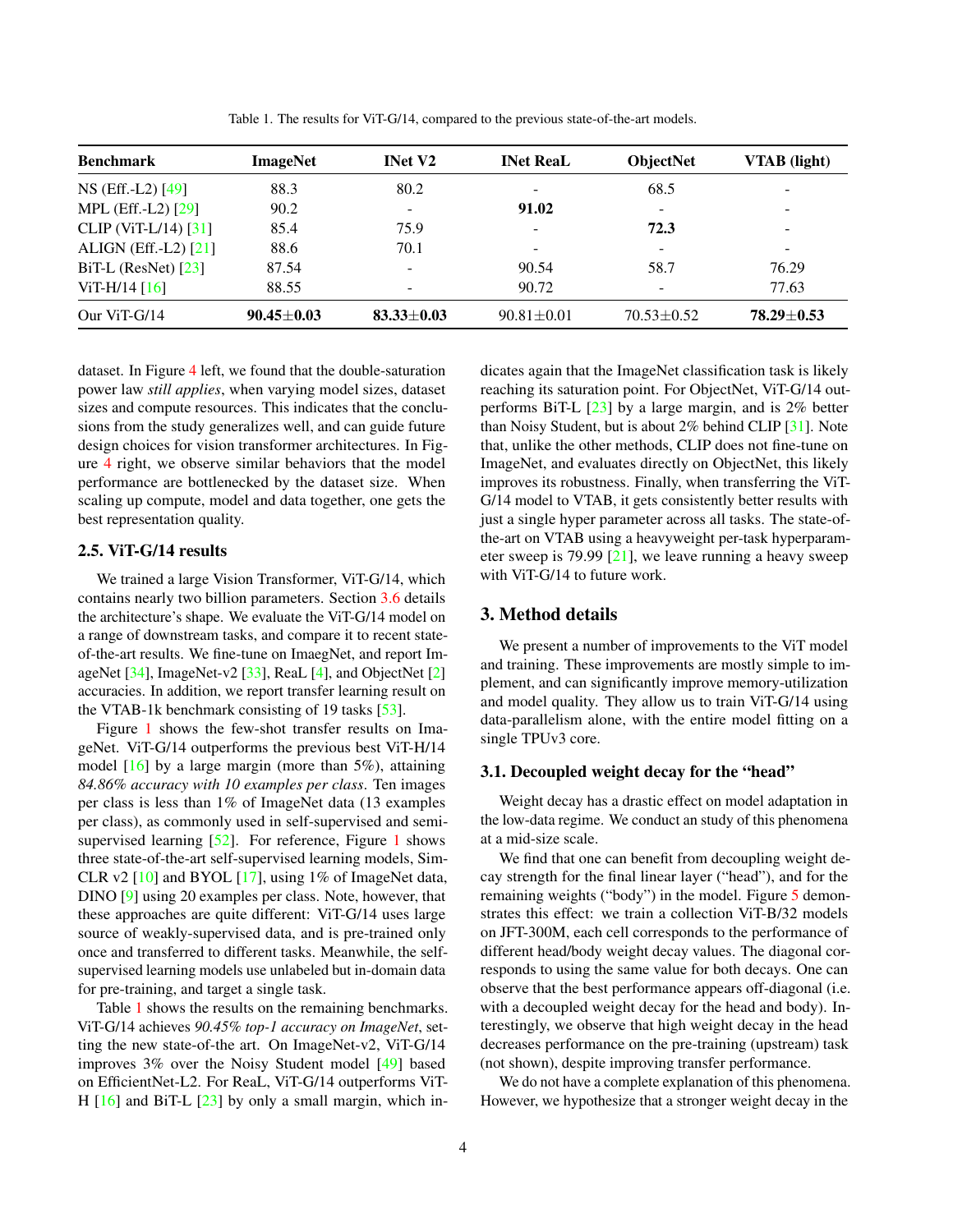<span id="page-4-2"></span><span id="page-4-0"></span>

Figure 5. Left and middle: The dependence of 5-shot ImageNet accuracy and upstream performance depends on the weight decay strength. Normally, a single weight decay value is applied to all weights (corresponds to the diagonal on the heatmaps). We show that by using weight decay values for the "head" and the rest of the weights one significantly improves few-shot transfer performance. Right: Few-shot performance on ImageNet for different types of head. A high weight decay on the head works equally well for all of them.

head results in representations with larger margin between classes, and thus better few-shot adaptation. This is similar to the main idea behind SVMs [\[12\]](#page-8-17). This large decay makes it harder to get high accuracy during upstream pre-training, but our main goal is high quality transfer.

#### <span id="page-4-1"></span>3.2. Saving memory by removing [class] token

The largest VIT model from [\[16\]](#page-8-1) uses  $14 \times 14$  patches with  $224 \times 224$  images. This results in 256 visual "tokens", where each one corresponds to an image patch. On top of this, ViT models have an extra [class] token, which is used to produce the final representation, bringing the total number of tokens to 257.

For ViT models, current TPU hardware pads the token dimension to a multiple of 128, which may result in up to a 50% memory overhead. To overcome this issue we investigate alternatives to using the extra [class] token. In particular, we evaluate global average pooling (GAP) and multihead attention pooling (MAP) [\[25\]](#page-8-18) to aggregate representation from all patch tokens. We set the number of heads in MAP to be equal to the number of attention heads in the rest of the model. To further simplify the head design we remove final non-linear projection before the final prediction layer, which was present in the original ViT paper.

To choose the best head, we perform a side-by-side comparison of a [class] token and GAP/MAP heads. Results are summarized in Figure [5](#page-4-0) (right). We find that all heads perform similarly, while GAP and MAP are much more memory efficient due to the aforementioned padding considerations. We also observe that non-linear projection can be safely removed. Thus, we opt for the MAP head, since it is the most expressive and results in the most uniform architecture. MAP head has also been explored in [\[42\]](#page-9-10), in a different context for better quality rather than saving memory.

#### 3.3. Scaling up data

For this study, we use the proprietary JFT-3B dataset, a larger version of the JFT-300M dataset used in many previous works on large-scale computer vision models [\[16,](#page-8-1)[23,](#page-8-12)[37\]](#page-9-11). This dataset consists of nearly 3 billion images, annotated with a class-hierarchy of around 30k labels via a semiautomatic pipeline. Thus, the data and associated labels are noisy. We ignore the hierarchical aspect of the labels and use only the assigned labels as targets for multi-label classification via a sigmoid cross-entropy loss, following [\[16,](#page-8-1) [23\]](#page-8-12).

We have conducted sensitive category association analysis as described in [\[1\]](#page-8-19). We measured (per label) the distribution of sensitive categories across the raw data, the cleaned data, the models trained on this data, and labels that were verified by human raters. Human raters additionally assisted in removing offensive content from the dataset.

Figure [6](#page-5-0) shows an ablation of the effect of changing from JFT-300M to JFT-3B on model performance, even when scale is not increased. Figure [6,](#page-5-0) left shows linear 10-shot ImageNet performance evaluated throughout. We observe that JFT-3B results in a better model, even before the model has completely one epoch of JFT-300M. Therefore, overfitting JFT-300M is not the sole cause of the improvement. This difference can be seen even for the small B/32 model as well as the larger L/16. We fine-tune the models to the full ImageNet dataset (right), and confirm that these improvements transfer to a full fine-tuning setup. Overall, the change in dataset improves transfer to ImageNet by about 1% for both small and large models. Other than the performance improvement, training behavior is similar on JFT-300M and JFT-3B. Most importantly, JFT-3B allows us to scale up further with fewer concerns about overfitting and regularization.

Deduplication. We remove all images from the JFT-3B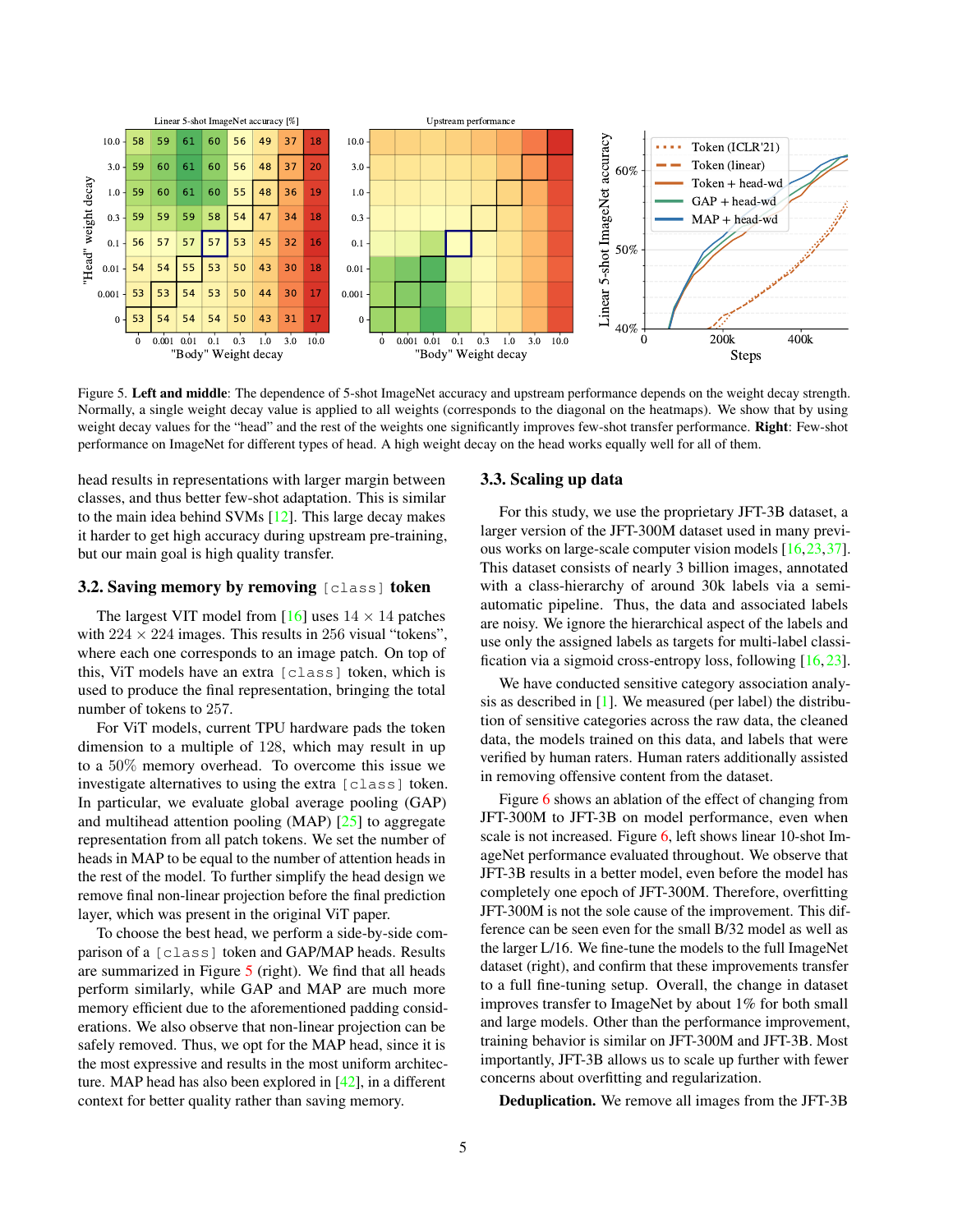<span id="page-5-2"></span><span id="page-5-0"></span>

Figure 6. The effect of switching from JFT-300M to JFT-3B, without any further scaling. Both small and large models benefit from this change, by an approximately constant factor, both for linear few-shot evaluation (left) and transfer using the full dataset (right).

dataset that are near-duplicates of images from both train set and test set of datasets we evaluate on. Overall we identified and removed 927k duplicate images from JFT-3B.

### <span id="page-5-1"></span>3.4. Memory-efficient optimizers

When training large models, storage required for model parameters becomes a bottleneck. Our largest model, ViT-G, has roughly two billion parameters, which occupies 8 GiB of device memory. To make things much worse, the Adam optimizer that is commonly used for training Transformers, stores two additional floating point scalars per each parameter, which results in an additional two-fold overhead (extra 16 GiB). To tackle the overhead introduced by the Adam optimizer we explore two modifications.

Adam with half-precision momentum. We empirically observe that storing momentum in half-precision (bfloat16 type) does not affect training dynamics and has no effect on the outcome. This allows to reduce optimizer overhead from 2-fold to 1.5-fold. Notably, storing the second momentum using half-precision resulted in a significant performance deterioration.

Adafactor optimizer. The above optimizer still induces a large memory overhead. Thus, we turn our attention to the Adafactor optimizer [\[35\]](#page-9-12), which stores second momentum using rank 1 factorization. From practical point of view, this results in the negligible memory overhead. However, the Adafactor optimizer did not work out of the box, so we make the following modifications:

- We re-introduce the first momentum in half-precision, whereas the recommended setting does not use the first momentum at all.
- We disable scaling of learning rate relative to weight norms, a feature that is part of Adafactor.
- Adafactor gradually increases the second momentum from 0.0 to 1.0 throughout the course of training. In

our preliminary experiments, we found that clipping the second momentum at 0.999 (Adam's default value) results in better convergence, so we adopt it.

The resulting optimizer introduces only a 50% memory overhead on top the space needed to store model's parameters.

We observe that both proposed optimizers perform on par with or slightly better than the original Adam optimizer. We are aware of other memory-efficient optimizers [\[32,](#page-9-13) [40\]](#page-9-14), we leave the exploration to future work.

#### 3.5. Learning-rate schedule

In our study we want to train each of the models for several different durations in order to measure the tradeoff between model size and training duration. When using linear decay, as in [\[16\]](#page-8-1), each training duration requires its own training run starting from scratch, which would be an inefficient protocol.

Inspired by  $[27]$ , we address this issue by exploring learning-rate schedules that, similar to the *warmup* phase in the beginning, include a *cooldown* phase at the end of training, where the learning-rate is linearly annealed toward zero. Between the warmup and the cooldown phases, the learning-rate should not decay too quickly to zero. This can be achieved by using either a constant, or a reciprocal squareroot schedule for the main part of training. Figure [7](#page-6-1) (bottom) depicts several of these options, with a cooldown after approximately 200 k, 400 k, and 500 k steps. The upper half of Figure [7](#page-6-1) shows the validation score (higher is better) for each of these options and their cooldowns, together with two linear schedules for reference. While the linear schedule is still preferable when one knows the training duration in advance and does not intend to train any longer, all three alternatives come reasonably close, with the advantage of allowing indefinite training *and* evaluating multiple training durations from just one run. For each of the schedules, we optimized the learning-rate and the exact shape. We have also briefly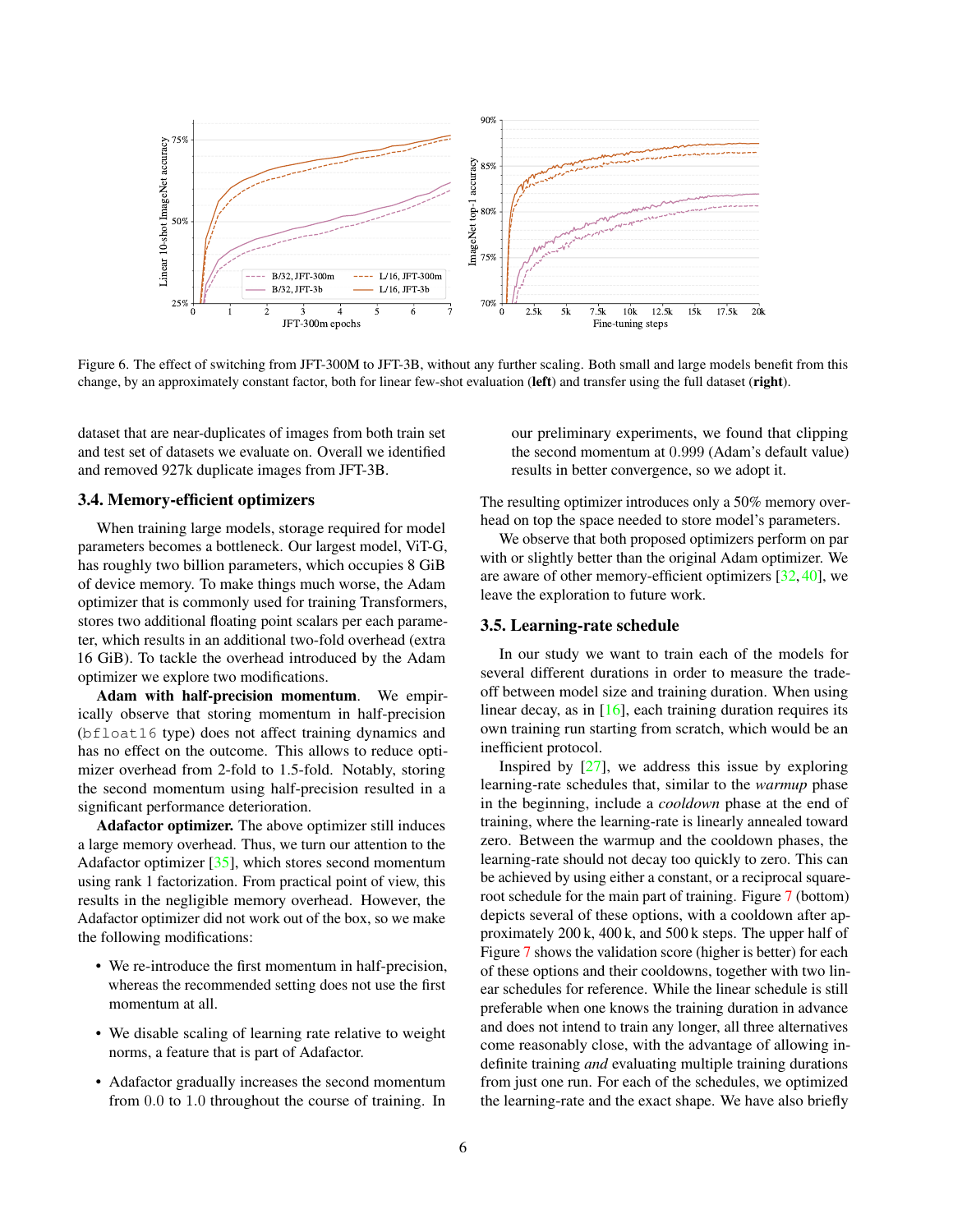<span id="page-6-3"></span><span id="page-6-1"></span>

Figure 7. Various "infinite" learning-rate schedules, along with the finite linear one for reference.

tried cyclic learning-rate schedules, however they seemed to perform much worse and we have not investigated further. We therefore opt for the reciprocal square-root schedule.

#### <span id="page-6-0"></span>3.6. Selecting model dimensions

ViT models have many parameters that control the model's shape, and we refer to the original publication for full details. Briefly, these include the *patch-size*, the number of encoder blocks (*depth*), the dimensionality of patch embeddings and self-attention (*width*), the number of attention *heads*, and the hidden dimension of MLP blocks (*MLP-width*). On top of this, we rely on the XLA compiler to optimize our models for runtime speed and memory footprint. Behind the scenes, XLA uses complex heuristics to compile a model into code for a specific hardware that trades off memory and speed optimally. As a result, it is hard to predict which model configurations will fit into memory on a single device.

Therefore we run an extensive simulation, where we instantiate a large amount of ViTs of various shapes, and attempt to train them for a few steps, without considering the quality. We vary the depth, width, heads, and MLP-width, but keep the patch-size at 14 px. In this way, we measure their speed and whether or not a given model fits into the device's memory. Figure [8](#page-7-0) summarizes the result of this simulation. Each block corresponds to one model configuration, the shade of the block corresponds to its training speed (brighter is faster). Orange blocks show which original ViT models, without any of our modifications, fit. Green blocks then further include the memory savings described in Section [3.2](#page-4-1) coupled with the half-precision Adam described in Section [3.4.](#page-5-1) Finally, blue blocks are with our modified AdaFactor optimizer. The shapes in the white area were not able to fit into memory in any setting. For space reasons, we show here only the models pertaining to the experiments

Table 2. Model architecture details.

<span id="page-6-2"></span>

| Name  | Width | Depth | NILP | Heads | Param |         | <b>GFLOPs</b> |
|-------|-------|-------|------|-------|-------|---------|---------------|
|       |       |       |      |       | Mio.  | $224^2$ | $384^2$       |
| s/28  | 256   | 6     | 1024 | 8     | 5.4   | 0.7     | 2.0           |
| s/16  | 256   | 6     | 1024 | 8     | 5.0   | 2.2     | 7.8           |
| S/32  | 384   | 12    | 1536 | 6     | 22    | 2.3     | 6.9           |
| Ti/16 | 192   | 12    | 768  | 3     | 5.5   | 2.5     | 9.5           |
| B/32  | 768   | 12    | 3072 | 12    | 87    | 8.7     | 26.0          |
| S/16  | 384   | 12    | 1536 | 6     | 22    | 9.2     | 31.2          |
| B/28  | 768   | 12    | 3072 | 12    | 87    | 11.3    | 30.5          |
| B/16  | 768   | 12    | 3072 | 12    | 86    | 35.1    | 111.3         |
| L/16  | 1024  | 24    | 4096 | 16    | 303   | 122.9   | 382.8         |
| g/14  | 1408  | 40    | 6144 | 16    | 1011  | 533.1   | 1596.4        |
| G/14  | 1664  | 48    | 8192 | 16    | 1843  | 965.3   | 2859.9        |

presented, but note that with our modifications we were able to fit thin ViT models of a depth up to 100 encoder blocks.

The original Vision Transformer publication contains a study in Appendix D2 about the trade-offs between scaling the different components, concluding that it is most effective to scale all aspects (depth, width, MLP-width, and patchsize) simultaneously and by a similar amount. We follow this recommendation, and select shapes for ViT-g and ViT-G at the limit of what fits in memory accordingly, as shown in Figure [8](#page-7-0) and summarized in Table [2.](#page-6-2)

### 4. Related Work

Smaller Vision Transformers Early work on Transformers for vision focused on small networks for CIFAR-10 [\[11\]](#page-8-21). The Vision Transformer [\[16\]](#page-8-1), however, was proposed in the context of state-of-the-art medium and largescale image recognition; the smallest model (ViT-B) containing 86M parameters. [\[41\]](#page-9-15) present smaller ViT sizes for training from-scratch, down to ViT-Ti, with 5M parameters. New variants of ViT introduce smaller and cheaper architectures. For example, T2T-ViT [\[51\]](#page-9-16) reduces the number of parameters and compute using a new tokenization and narrower networks. Pyramidal ViTs [\[46\]](#page-9-17), designed for dense prediction tasks, follow a CNN-like pyramidal structure, that also reduces the size of the model. Hybrids of CNNs and Transformers typically allow smaller models to perform well, such as the ViT-CNN hybrid in [\[16\]](#page-8-1), BoTNet [\[36\]](#page-9-18), and HaloNet [\[44\]](#page-9-19). However, the other direction, increasing the scale of ViT, is less explored. While language Transformers are still much larger than Vision Transformers, understanding the scaling properties and the improvements introduced in this paper represent a step in this direction.

Scaling Laws [\[22\]](#page-8-4) present a thorough study of the empirical scaling laws of neural language models. The authors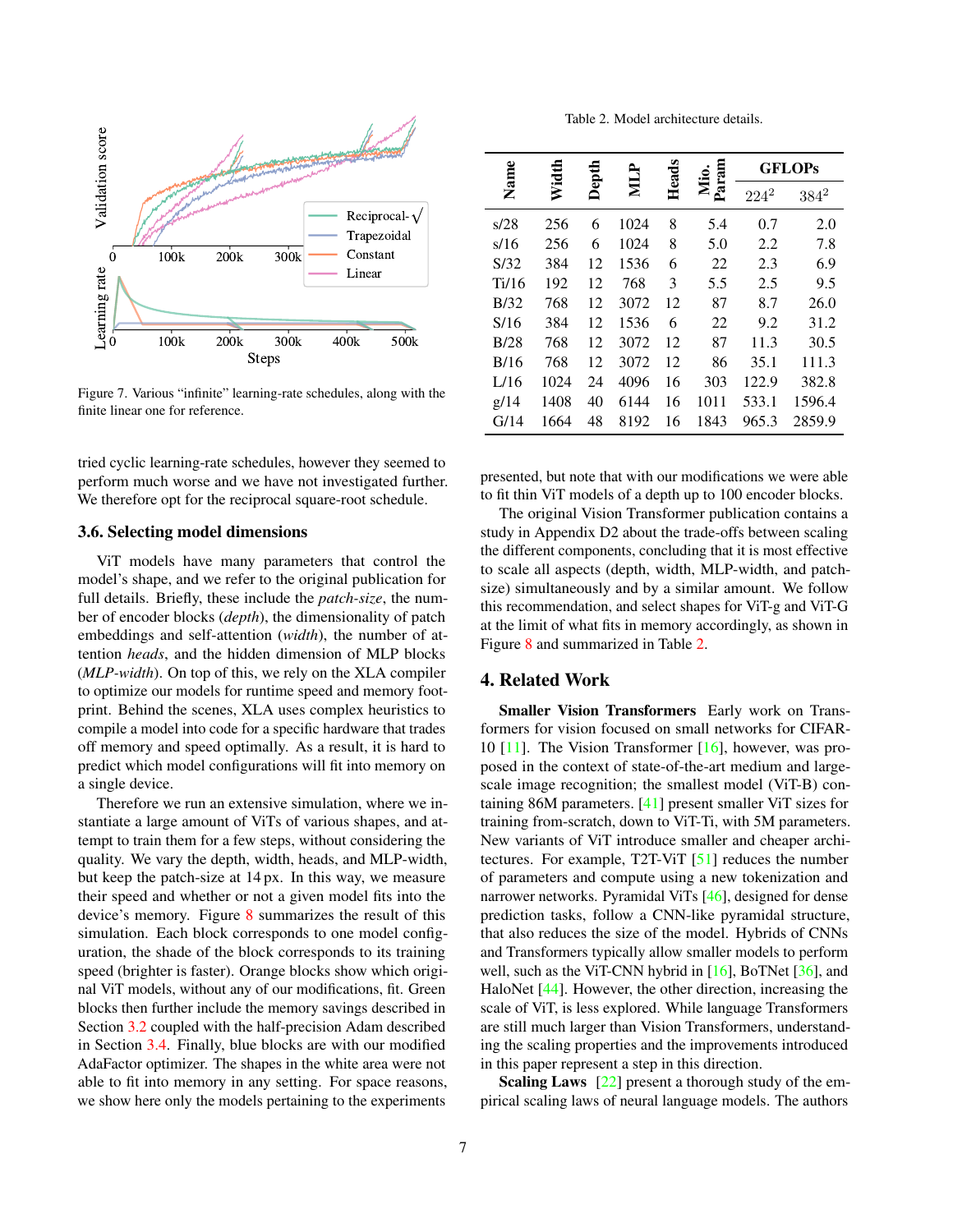<span id="page-7-1"></span><span id="page-7-0"></span>

Figure 8. Combined results of the "Shapefinder" simulation for the original ViT in orange, our improvements together with half-precision Adam (*e.g*. ViT-g) in green, and finally with our modified AdaFactor in blue. White areas ran out of memory. The brightness of the dot corresponds to its relative training speed.

fit power laws that describe the relationships between compute, data size, model size, and performance. Following these laws, GPT-3, a 175B parameter language model was successfully trained [\[7\]](#page-8-2). [\[19\]](#page-8-8) presents laws for autoregressive generative modelling in other modalities, including the generation of images. Our paper contains the first study of scaling laws for the discriminative modelling of images.

Scaling-up Vision Models Many papers scale up CNNs to attain improved performance. EfficientNets [\[38,](#page-9-20) [39\]](#page-9-21) present a scaling strategy that balances compute between depth, width, and resolution and apply it to MobileNets. This strategy is revisited in  $[3, 48]$  $[3, 48]$  $[3, 48]$  to further improve the performance of ResNets [\[18\]](#page-8-23). Large CNNs have attained excellent performance in visual recognition, such as AmoebaNet-B(18, 512) (557M parameters) trained using GPipe pipeline parallelism [\[20\]](#page-8-24), ResNeXt-101 32×48d (829M parameters) pre-trained on weakly-labelled Instagram images [\[27\]](#page-8-20), EfficientNet-L2 (480M parameters) trained with ImageNet pseudo-labels on JFT-300M [\[50\]](#page-9-23), and BiT-L-ResNet152x4 (928M parameters) pre-trained on JFT-300M [\[23\]](#page-8-12). Recently, [\[42,](#page-9-10) [54\]](#page-9-24) explore strategies to scale the depth of ViTs. We are the first to scale Vision Transformers to even larger size and reache new state-of-the-art results doing so. The concurrent work [\[13\]](#page-8-25) focuses on CNN and ViT hybrid architectures.

## 5. Discussion

Limitations. This work uses the proprietary JFT-3B dataset for the scaling laws study. To make our insights more reliable and generalizable, we verify that the scaling laws also apply on the public ImageNet-21k dataset.

Societal impact. A potential broader cost of this work is the energy required to perform the experiments in our scaling study, especially in training the largest ViT-G model. However, this cost may be amortized in two ways. First, such studies of scaling laws need only be performed once; We hope future developers of ViT models may use our results to design models that can be trained with fewer compute resources. Second, the models trained are designed primarily for transfer learning. Transfer of pre-trained weights is much less expensive than training from scratch on a downstream task, and typically reaches higher accuracy. Therefore, by transferring our models to many tasks, the pre-training compute is further amortized.

## 6. Conclusion

We demonstrate that the performance-compute frontier for ViT models with enough training data roughly follows a (saturating) power law. Crucially, in order to stay on this frontier one has to simultaneously scale compute and model size; that is, not increasing a model's size when extra compute becomes available is suboptimal. We also demonstrate that larger models are much more sample efficient and are great few-shot learners. Finally, we present a new training recipe, which allows one to efficiently train large and highperforming ViT models. Note, that our conclusions may not necessarily generalize beyond the scale we have studied and they may not generalize beyond the ViT family of models.

Acknowledgements We thank James Bradbury and Vivek Sharma for their help on using large-scale infrastructure; Alexey Dosovitskiy, Joan Puigcerver, Basil Mustafa, Carlos Riquelme for insightful discussions; Tom Duerig, Austin Tarango, Daniel Keysers, Howard Zhou, Wenlei Zhou, Yanan Bao for discussions on JFT; the Google Brain team at large for providing a supportive research environment.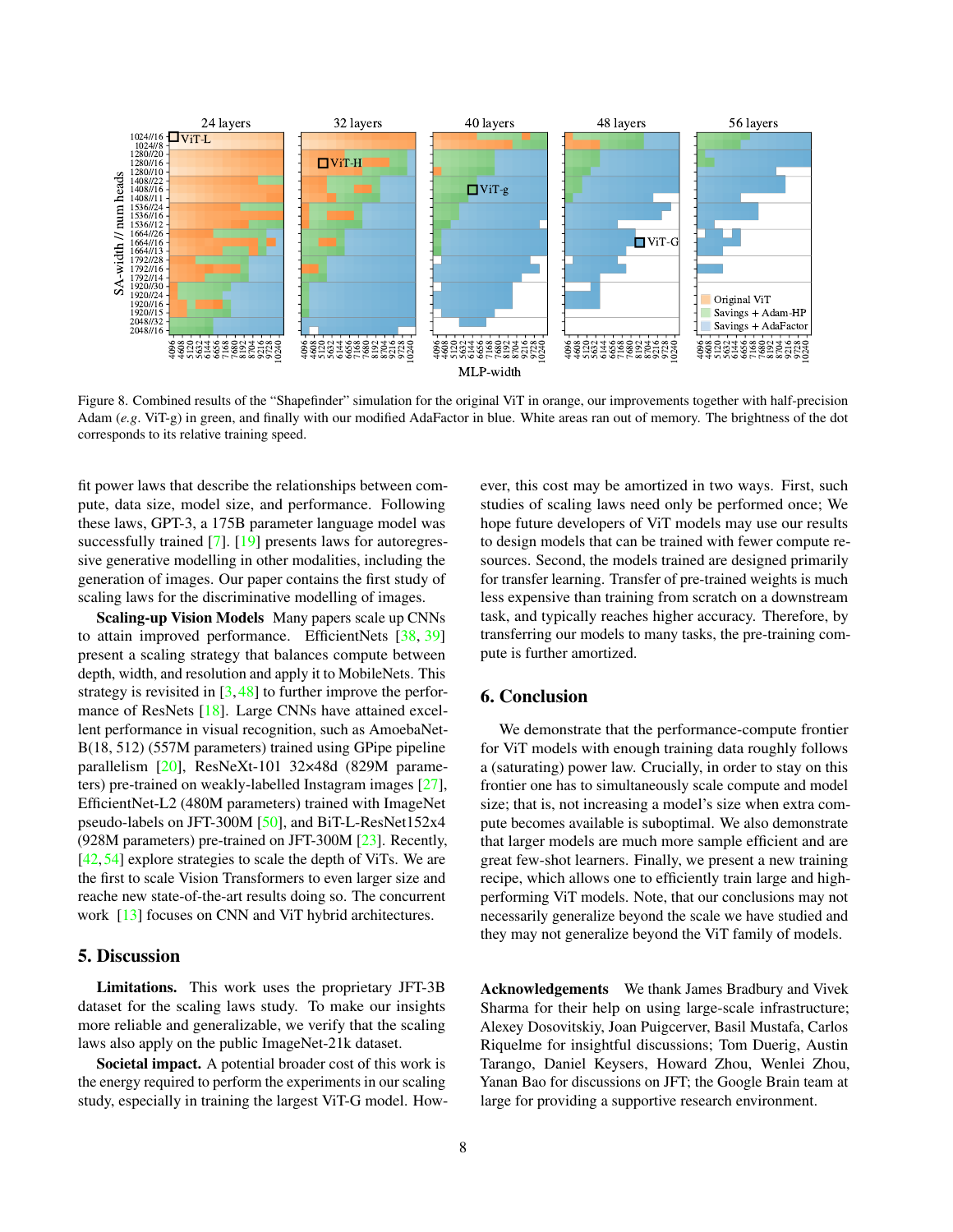## References

- <span id="page-8-19"></span>[1] Osman Aka, Ken Burke, Alex Bäuerle, Christina Greer, and Margaret Mitchell. Measuring model biases in the absence of ground truth. *arXiv preprint arXiv:2103.03417*, 2021. [5](#page-4-2)
- <span id="page-8-13"></span>[2] Andrei Barbu, D. Mayo, Julian Alverio, William Luo, Christopher Wang, Dan Gutfreund, J. Tenenbaum, and Boris Katz. Objectnet: A large-scale bias-controlled dataset for pushing the limits of object recognition models. In *NeurIPS*, 2019. [4](#page-3-2)
- <span id="page-8-22"></span>[3] Irwan Bello, William Fedus, Xianzhi Du, Ekin D Cubuk, Aravind Srinivas, Tsung-Yi Lin, Jonathon Shlens, and Barret Zoph. Revisiting resnets: Improved training and scaling strategies. *arXiv preprint arXiv:2103.07579*, 2021. [8](#page-7-1)
- <span id="page-8-9"></span>[4] Lucas Beyer, Olivier J. Hénaff, Alexander Kolesnikov, Xiaohua Zhai, and Aäron van den Oord. Are we done with imagenet? *arXiv preprint arXiv:2006.07159*, 2020. [3,](#page-2-2) [4](#page-3-2)
- <span id="page-8-26"></span>[5] Lucas Beyer, Xiaohua Zhai, and Alexander Kolesnikov. Big vision. [https://github.com/google-research/](https://github.com/google-research/big_vision) [big\\_vision](https://github.com/google-research/big_vision), 2022. [11](#page-10-0)
- <span id="page-8-5"></span>[6] Tom Brown, Benjamin Mann, Nick Ryder, Melanie Subbiah, Jared D Kaplan, Prafulla Dhariwal, Arvind Neelakantan, Pranav Shyam, Girish Sastry, Amanda Askell, Sandhini Agarwal, Ariel Herbert-Voss, Gretchen Krueger, Tom Henighan, Rewon Child, Aditya Ramesh, Daniel Ziegler, Jeffrey Wu, Clemens Winter, Chris Hesse, Mark Chen, Eric Sigler, Mateusz Litwin, Scott Gray, Benjamin Chess, Jack Clark, Christopher Berner, Sam McCandlish, Alec Radford, Ilya Sutskever, and Dario Amodei. Language models are few-shot learners. In *NeurIPS*, 2020. [1](#page-0-1)
- <span id="page-8-2"></span>[7] Tom B Brown, Benjamin Mann, Nick Ryder, Melanie Subbiah, Jared Kaplan, Prafulla Dhariwal, Arvind Neelakantan, Pranav Shyam, Girish Sastry, Amanda Askell, et al. Language models are few-shot learners. *arXiv preprint arXiv:2005.14165*, 2020. [1,](#page-0-1) [8](#page-7-1)
- <span id="page-8-0"></span>[8] Nicolas Carion, Francisco Massa, Gabriel Synnaeve, Nicolas Usunier, Alexander Kirillov, and Sergey Zagoruyko. Endto-end object detection with transformers. *arXiv preprint arXiv:2005.12872*, 2020. [1](#page-0-1)
- <span id="page-8-16"></span>[9] Mathilde Caron, Hugo Touvron, Ishan Misra, Hervé Jégou, Julien Mairal, Piotr Bojanowski, and Armand Joulin. Emerging properties in self-supervised vision transformers. *CoRR*, abs/2104.14294, 2021. [4](#page-3-2)
- <span id="page-8-14"></span>[10] Ting Chen, Simon Kornblith, Kevin Swersky, Mohammad Norouzi, and Geoffrey Hinton. Big self-supervised models are strong semi-supervised learners. *arXiv preprint arXiv:2006.10029*, 2020. [4](#page-3-2)
- <span id="page-8-21"></span>[11] Jean-Baptiste Cordonnier, Andreas Loukas, and Martin Jaggi. On the relationship between self-attention and convolutional layers. In *ICLR*, 2020. [7](#page-6-3)
- <span id="page-8-17"></span>[12] Corinna Cortes and Vladimir Vapnik. Support-vector networks. *Machine learning*, 1995. [5](#page-4-2)
- <span id="page-8-25"></span>[13] Zihang Dai, Hanxiao Liu, Quoc V. Le, and Mingxing Tan. Coatnet: Marrying convolution and attention for all data sizes. *CoRR*, abs/2106.04803, 2021. [8](#page-7-1)
- <span id="page-8-6"></span>[14] J. Deng, W. Dong, R. Socher, L. Li, Kai Li, and Li Fei-Fei. Imagenet: A large-scale hierarchical image database. In *CVPR*, 2009. [2](#page-1-1)
- <span id="page-8-3"></span>[15] Jacob Devlin, Ming-Wei Chang, Kenton Lee, and Kristina Toutanova. Bert: Pre-training of deep bidirectional transformers for language understanding. *arXiv preprint arXiv:1810.04805*, 2018. [1](#page-0-1)
- <span id="page-8-1"></span>[16] Alexey Dosovitskiy, Lucas Beyer, Alexander Kolesnikov, Dirk Weissenborn, Xiaohua Zhai, Thomas Unterthiner, Mostafa Dehghani, Matthias Minderer, Georg Heigold, Sylvain Gelly, Jakob Uszkoreit, and Neil Houlsby. An Image is Worth 16x16 Words: Transformers for Image Recognition at Scale. In *ICLR*, 2021. [1,](#page-0-1) [4,](#page-3-2) [5,](#page-4-2) [6,](#page-5-2) [7,](#page-6-3) [11](#page-10-0)
- <span id="page-8-15"></span>[17] Jean-Bastien Grill, Florian Strub, Florent Altché, Corentin Tallec, Pierre H. Richemond, Elena Buchatskaya, Carl Doersch, Bernardo Avila Pires, Zhaohan Daniel Guo, Mohammad Gheshlaghi Azar, Bilal Piot, Koray Kavukcuoglu, Rémi Munos, and Michal Valko. Bootstrap your own latent: A new approach to self-supervised learning. *arXiv preprint arXiv:2006.07733*, 2020. [4](#page-3-2)
- <span id="page-8-23"></span>[18] Kaiming He, Xiangyu Zhang, Shaoqing Ren, and Jian Sun. Deep residual learning for image recognition. In *CVPR*, 2016. [8](#page-7-1)
- <span id="page-8-8"></span>[19] Tom Henighan, Jared Kaplan, Mor Katz, Mark Chen, Christopher Hesse, Jacob Jackson, Heewoo Jun, Tom B Brown, Prafulla Dhariwal, Scott Gray, et al. Scaling laws for autoregressive generative modeling. *arXiv preprint arXiv:2010.14701*, 2020. [3,](#page-2-2) [8](#page-7-1)
- <span id="page-8-24"></span>[20] Yanping Huang, Youlong Cheng, Ankur Bapna, Orhan Firat, Dehao Chen, Mia Chen, HyoukJoong Lee, Jiquan Ngiam, Quoc V Le, Yonghui Wu, and zhifeng Chen. Gpipe: Efficient training of giant neural networks using pipeline parallelism. In *NeurIPS*, 2019. [8](#page-7-1)
- <span id="page-8-11"></span>[21] Chao Jia, Yinfei Yang, Ye Xia, Yi-Ting Chen, Zarana Parekh, Hieu Pham, Quoc V. Le, Yunhsuan Sung, Zhen Li, and Tom Duerig. Scaling up visual and vision-language representation learning with noisy text supervision. *arXiv preprint arXiv:2102.05918*, 2021. [4](#page-3-2)
- <span id="page-8-4"></span>[22] Jared Kaplan, Sam McCandlish, Tom Henighan, Tom B Brown, Benjamin Chess, Rewon Child, Scott Gray, Alec Radford, Jeffrey Wu, and Dario Amodei. Scaling laws for neural language models. *arXiv preprint arXiv:2001.08361*, 2020. [1,](#page-0-1) [3,](#page-2-2) [7](#page-6-3)
- <span id="page-8-12"></span>[23] Alexander Kolesnikov, Lucas Beyer, Xiaohua Zhai, J. Puigcerver, Jessica Yung, S. Gelly, and N. Houlsby. Big Transfer (BiT): General Visual Representation Learning. In *ECCV*, 2020. [4,](#page-3-2) [5,](#page-4-2) [8,](#page-7-1) [11](#page-10-0)
- <span id="page-8-7"></span>[24] Alex Krizhevsky. Learning multiple layers of features from tiny images. Technical report, 2009. [2,](#page-1-1) [11](#page-10-0)
- <span id="page-8-18"></span>[25] Juho Lee, Yoonho Lee, Jungtaek Kim, Adam Kosiorek, Seungjin Choi, and Yee Whye Teh. Set transformer: A framework for attention-based permutation-invariant neural networks. In *ICML*, 2019. [5](#page-4-2)
- <span id="page-8-10"></span>[26] Dmitry Lepikhin, HyoukJoong Lee, Yuanzhong Xu, Dehao Chen, Orhan Firat, Yanping Huang, Maxim Krikun, Noam Shazeer, and Zhifeng Chen. Gshard: Scaling giant models with conditional computation and automatic sharding. *arXiv preprint arXiv:2006.16668*, 2020. [3](#page-2-2)
- <span id="page-8-20"></span>[27] Dhruv Mahajan, Ross Girshick, Vignesh Ramanathan, Kaiming He, Manohar Paluri, Yixuan Li, Ashwin Bharambe, and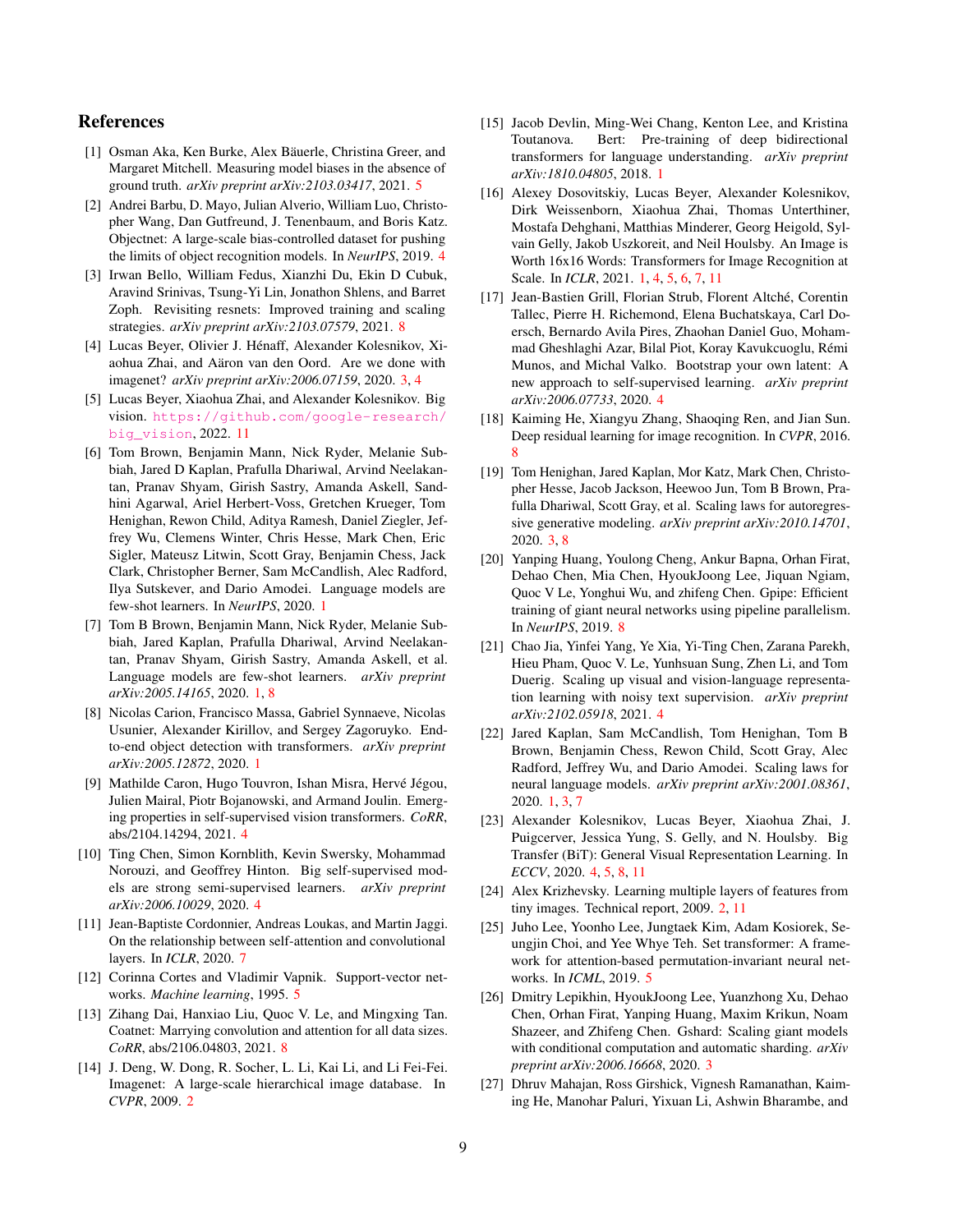Laurens van der Maaten. Exploring the limits of weakly supervised pretraining. In *ECCV*, September 2018. [6,](#page-5-2) [8](#page-7-1)

- <span id="page-9-1"></span>[28] Omkar M. Parkhi, Andrea Vedaldi, Andrew Zisserman, and C. V. Jawahar. Cats and dogs. In *CVPR*, 2012. [2,](#page-1-1) [11](#page-10-0)
- <span id="page-9-5"></span>[29] Hieu Pham, Zihang Dai, Qizhe Xie, Minh-Thang Luong, and Quoc V. Le. Meta pseudo labels. *arXiv preprint arXiv:2003.10580*, 2020. [4](#page-3-2)
- <span id="page-9-26"></span>[30] B. T. Polyak and A. B. Juditsky. Acceleration of stochastic approximation by averaging. *SIAM Journal on Control and Optimization*, 30(4):838–855, 1992. [11](#page-10-0)
- <span id="page-9-6"></span>[31] Alec Radford, Jong Wook Kim, Chris Hallacy, Aditya Ramesh, Gabriel Goh, Sandhini Agarwal, Girish Sastry, Amanda Askell, Pamela Mishkin, Jack Clark, Gretchen Krueger, and Ilya Sutskever. Learning transferable visual models from natural language supervision. *arXiv preprint arXiv:2103.00020*, 2021. [4](#page-3-2)
- <span id="page-9-13"></span>[32] Samyam Rajbhandari, Jeff Rasley, Olatunji Ruwase, and Yuxiong He. Zero: memory optimizations toward training trillion parameter models. In Christine Cuicchi, Irene Qualters, and William T. Kramer, editors, *Proceedings of the International Conference for High Performance Computing, Networking, Storage and Analysis, SC 2020, Virtual Event / Atlanta, Georgia, USA, November 9-19, 2020*, page 20. IEEE/ACM, 2020. [6](#page-5-2)
- <span id="page-9-3"></span>[33] Benjamin Recht, Rebecca Roelofs, Ludwig Schmidt, and Vaishaal Shankar. Do imagenet classifiers generalize to imagenet? *arXiv preprint arXiv:1902.10811*, 2019. [3,](#page-2-2) [4](#page-3-2)
- <span id="page-9-7"></span>[34] Olga Russakovsky, Jia Deng, Hao Su, Jonathan Krause, Sanjeev Satheesh, Sean Ma, Zhiheng Huang, Andrej Karpathy, Aditya Khosla, Michael Bernstein, Alexander C. Berg, and Li Fei-Fei. ImageNet Large Scale Visual Recognition Challenge. *IJCV*, 115(3):211–252, 2015. [4](#page-3-2)
- <span id="page-9-12"></span>[35] Noam Shazeer and Mitchell Stern. Adafactor: Adaptive learning rates with sublinear memory cost. In *ICML*, 2018. [6](#page-5-2)
- <span id="page-9-18"></span>[36] Aravind Srinivas, Tsung-Yi Lin, Niki Parmar, Jonathon Shlens, Pieter Abbeel, and Ashish Vaswani. Bottleneck transformers for visual recognition. *arXiv preprint arXiv:2101.11605*, 2021. [7](#page-6-3)
- <span id="page-9-11"></span>[37] Chen Sun, Abhinav Shrivastava, Saurabh Singh, and Abhinav Gupta. Revisiting Unreasonable Effectiveness of Data in Deep Learning Era. *ICCV*, Oct 2017. [5](#page-4-2)
- <span id="page-9-20"></span>[38] Mingxing Tan and Quoc Le. EfficientNet: Rethinking model scaling for convolutional neural networks. In *ICML*, 2019. [8](#page-7-1)
- <span id="page-9-21"></span>[39] Mingxing Tan and Quoc V. Le. Efficientnetv2: Smaller models and faster training. In Marina Meila and Tong Zhang, editors, *Proceedings of the 38th International Conference on Machine Learning, ICML 2021, 18-24 July 2021, Virtual Event*, volume 139 of *Proceedings of Machine Learning Research*, pages 10096–10106. PMLR, 2021. [8](#page-7-1)
- <span id="page-9-14"></span>[40] Hanlin Tang, Shaoduo Gan, Ammar Ahmad Awan, Samyam Rajbhandari, Conglong Li, Xiangru Lian, Ji Liu, Ce Zhang, and Yuxiong He. 1-bit adam: Communication efficient largescale training with adam's convergence speed. In Marina Meila and Tong Zhang, editors, *Proceedings of the 38th International Conference on Machine Learning, ICML 2021, 18-24 July 2021, Virtual Event*, volume 139 of *Proceedings of Machine Learning Research*, pages 10118–10129. PMLR, 2021. [6](#page-5-2)
- <span id="page-9-15"></span>[41] Hugo Touvron, Matthieu Cord, Matthijs Douze, Francisco Massa, Alexandre Sablayrolles, and Hervé Jégou. Training data-efficient image transformers & distillation through attention. *arXiv preprint arXiv:2012.12877*, 2020. [7](#page-6-3)
- <span id="page-9-10"></span>[42] Hugo Touvron, Matthieu Cord, Alexandre Sablayrolles, Gabriel Synnaeve, and Hervé Jégou. Going deeper with image transformers. *CoRR*, abs/2103.17239, 2021. [5,](#page-4-2) [8](#page-7-1)
- <span id="page-9-25"></span>[43] Hugo Touvron, Andrea Vedaldi, Matthijs Douze, and Hervé Jégou. Fixing the train-test resolution discrepancy. *arXiv preprint arXiv:1906.06423*, 2020. [11](#page-10-0)
- <span id="page-9-19"></span>[44] Ashish Vaswani, Prajit Ramachandran, Aravind Srinivas, Niki Parmar, Blake Hechtman, and Jonathon Shlens. Scaling local self-attention for parameter efficient visual backbones. *arXiv preprint arXiv:2103.12731*, 2021. [7](#page-6-3)
- <span id="page-9-0"></span>[45] Ashish Vaswani, Noam Shazeer, Niki Parmar, Jakob Uszkoreit, Llion Jones, Aidan N. Gomez, Lukasz Kaiser, and Illia Polosukhin. Attention is all you need. *arXiv preprint arXiv:1706.03762*, 2017. [1](#page-0-1)
- <span id="page-9-17"></span>[46] Wenhai Wang, Enze Xie, Xiang Li, Deng-Ping Fan, Kaitao Song, Ding Liang, Tong Lu, Ping Luo, and Ling Shao. Pyramid vision transformer: A versatile backbone for dense prediction without convolutions. *arXiv preprint arXiv:2102.12122*, 2021. [7](#page-6-3)
- <span id="page-9-2"></span>[47] P. Welinder, S. Branson, T. Mita, C. Wah, F. Schroff, S. Belongie, and P. Perona. Caltech-UCSD Birds 200. Technical Report CNS-TR-2010-001, California Institute of Technology, 2010. [2,](#page-1-1) [11](#page-10-0)
- <span id="page-9-22"></span>[48] Ross Wightman, Hugo Touvron, and Hervé Jégou. Resnet strikes back: An improved training procedure in timm. *CoRR*, abs/2110.00476, 2021. [8](#page-7-1)
- <span id="page-9-4"></span>[49] Qizhe Xie, Minh-Thang Luong, Eduard Hovy, and Quoc V. Le. Self-training with noisy student improves imagenet classification. *arXiv preprint arXiv:1911.04252*, 2019. [4](#page-3-2)
- <span id="page-9-23"></span>[50] Qizhe Xie, Minh-Thang Luong, Eduard Hovy, and Quoc V. Le. Self-training with noisy student improves imagenet classification. In *CVPR*, June 2020. [8](#page-7-1)
- <span id="page-9-16"></span>[51] Li Yuan, Yunpeng Chen, Tao Wang, Weihao Yu, Yujun Shi, Zihang Jiang, Francis EH Tay, Jiashi Feng, and Shuicheng Yan. Tokens-to-token vit: Training vision transformers from scratch on imagenet. *arXiv preprint arXiv:2101.11986*, 2021. [7](#page-6-3)
- <span id="page-9-9"></span>[52] Xiaohua Zhai, Avital Oliver, Alexander Kolesnikov, and Lucas Beyer. S4l: Self-supervised semi-supervised learning. In *ICCV*, pages 1476–1485, 2019. [4](#page-3-2)
- <span id="page-9-8"></span>[53] Xiaohua Zhai, Joan Puigcerver, Alexander Kolesnikov, Pierre Ruyssen, Carlos Riquelme, Mario Lucic, Josip Djolonga, Andre Susano Pinto, Maxim Neumann, Alexey Dosovitskiy, Lucas Beyer, Olivier Bachem, Michael Tschannen, Marcin Michalski, Olivier Bousquet, Sylvain Gelly, and Neil Houlsby. A large-scale study of representation learning with the visual task adaptation benchmark. *arXiv preprint arXiv:1910.04867*, 2019. [4](#page-3-2)
- <span id="page-9-24"></span>[54] Daquan Zhou, Bingyi Kang, Xiaojie Jin, Linjie Yang, Xiaochen Lian, Qibin Hou, and Jiashi Feng. Deepvit: Towards deeper vision transformer. *CoRR*, abs/2103.11886, 2021. [8](#page-7-1)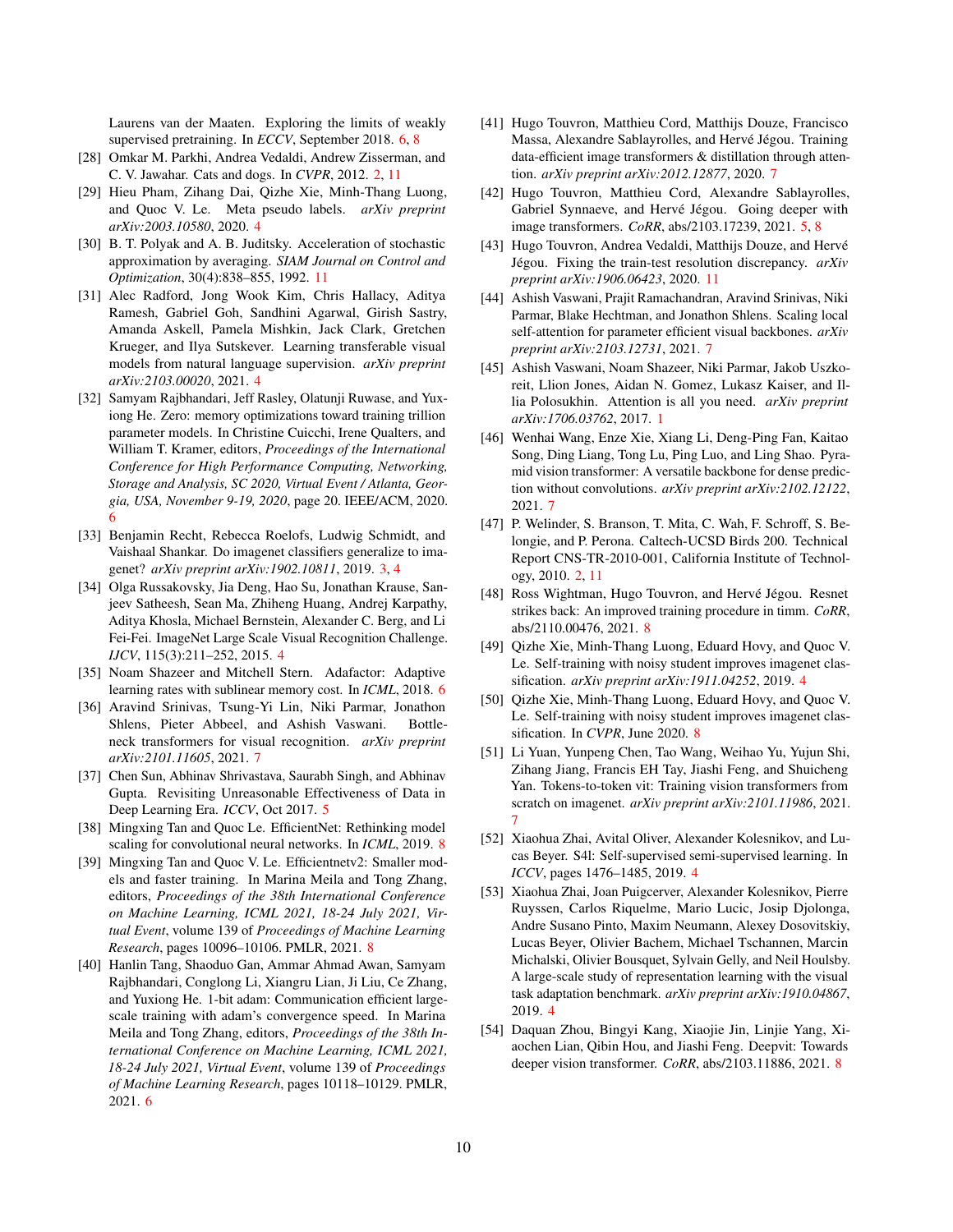## <span id="page-10-0"></span>A. More few-shot transfer results

We observe similar scaling laws on more datasets, including Oxford IIIT Pets [\[28\]](#page-9-1), CIFAR-100 [\[24\]](#page-8-7), and Caltech-UCSD Birds [\[47\]](#page-9-2). The results are presented in Figure [9.](#page-11-0)

### B. Pre-training details

1

We pre-train all the ViT models using adafactor optimizer with half-precision momentum. We use the default  $\beta_1 = 0.9$ and  $\beta_2 = 0.999$  (clipping threshold) for adafactor. We use batch size 4096 for all the models smaller than *ViT-g*. For models *ViT-g* and *ViT-G*, to speed up the training, we scale up the batch size at most to 32 768 and distribute the training to 2048 TPUv3 chips. We set weight decay to 3.0 for the "head" and 0.03 for the "body". All the models are pretrained at resolution  $224 \times 224$ , with inception crop followed by random horizontal flip pre-process. We use reciprocal square-root schedule with a linear learning rate warmup of 10k steps. We cooldown the training at multiple steps as noted in Tables from Section [G.](#page-11-1)

## C. Configuration file for pre-training ViT-g

We present the full configuration for training the ViT-g/14 model. It follows the big\_vision codebase [\[5\]](#page-8-26) conventions.

```
2 def get_config():
3 config = mlc.ConfigDict()
4
5 config.dataset = 'jft_3b'
6 config.val_split = 'val'
7 config.train_split = 'train'
8 config.num_classes = 29_593
    config.init_head_bias = -10.010
11 # Fits 32 images per TPUv3 core with ViT-g/14.
12 config.batch_size = 4096*4
13
14 pp_common = '|value_range(-1, 1)'
15 pp_common += f'|onehot({config.num_classes})'
16 pp_common += '|keep("image", "labels")'
17 config.pp_train = 'inception_crop(224)|flip_lr'
       + pp_common
18 config.pp_eval = 'resize_small(256)|
      central \text{crop}(224)' + pp \text{common}19 config.shuffle_buffer_size = 250_000
20
21 config.log_training_steps = 50
22 config.log_eval_steps = 1000
23
24 config.checkpoint_steps = 1000
25 config.keep_checkpoint_steps = 10_000
26
27 config.prefetch_to_device = 1
28 config.trial = 0
29
30 # Model section
31 config.model_name = 'vit'
32 config.model = mlc.ConfigDict()
```

```
33 config.model.variant = \frac{1}{9}/14'
34 config.model.pool_type = 'map'
36 # Optimizer section
37 config.optax_name = 'big_vision.
     scale_by_adafactor'
38 config.grad_clip_norm = 1.0
39 config.lr = 8e-440 config.wd = 0.03 * 8e-441 config.wd_mults = [
42 ('.*head/kernel', 100.0),
43 ('.*/kernel', 1.0),
44 ]
45 config.schedule = dict(
46 decay_type='rsqrt', timescale=10_000,
      warmup_steps=10_000,
47 cooldown_steps=50_000)
48 config.total_steps = 1_000_000
50 # Few-shot eval section
51 config.fewshot = get_fewshot()
52 config.fewshot.log_steps = 10_000
```
#### <sup>54</sup> return config

35

49

53

Listing 1. Full config for ViT-g/14 pre-training.

## D. Adaptation details

We report both the few-shot linear regression and finetune results on mutiple datasets. For few-shot linear regression, we simply solve the l2−regularized linear regression problem, using the frozen embeddings extracted from  $224 \times 224$ resolution images.

For finetune evaluation, we use SGD optimizer with momentum. We use batch size 512 and gradient clipping at global norm 1. We do not use weight decay for finetuning. Following  $[23, 43]$  $[23, 43]$  $[23, 43]$ , we use higher resolution for finetuning. More specifically, we use  $384 \times 384$  resolution for ViT models smaller than  $ViT-g$ , and  $518 \times 518$  resolution for both *ViT-g* and *ViT-G*. We use Polyak averaging [\[30\]](#page-9-26) only for the *ViT-G* model during fine-tuning, similar to [\[16\]](#page-8-1). We use a cosine learning rate schedule for 20k steps by default, except a flat learning rate for *ViT-G* with Polyak averaging. We linearly warm up the learning rate for 500 steps. We sweep over two learning rates {0.03, 0.01} and choose the better one using a held-out 2% training split. On VTAB tasks, we use a fixed 0.01 learning rate with a cosine learning rate schedule. We train for 2 500 steps in total.

## E. Impact of resolution and patch size

In this section, we answer the question of "what happens if we scale up the resolution, while keeping number of tokens fixed?". We perform experiments on ImageNet-21K to verify this point, by scaling the resolution and patch size linearly together. We observed in Table [3](#page-11-2) that the quality difference is pretty subtle if we increase patch and resolution together. What matters for ViT architecture is the total number of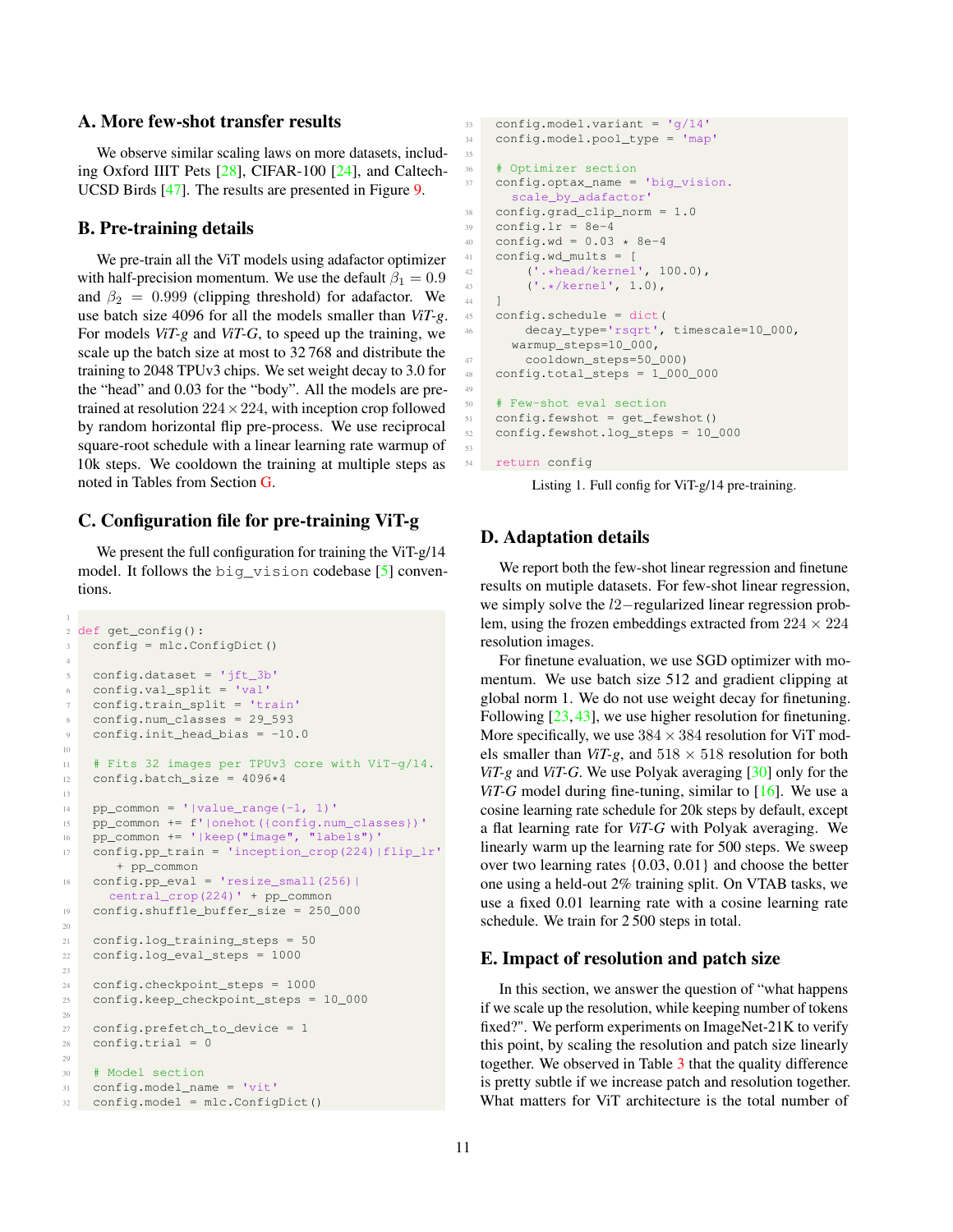<span id="page-11-0"></span>

Figure 9. Representation quality as a function of total training compute. Representation quality is measured as few-shot error rate on four datasets. Sometimes, like in pets 5/10shot, the law does not fit the evidence perfectly, maybe the models are not ideal or the law is not universal.

patches, which has already been covered in Table [2](#page-6-2) with different patch sizes: 32, 28, 16, and 14.

<span id="page-11-2"></span>

| Table 3. Results of different resolutions and patch sizes. |      |      |      |                                     |      |      |  |  |  |  |  |
|------------------------------------------------------------|------|------|------|-------------------------------------|------|------|--|--|--|--|--|
| Model                                                      | B/32 | B/48 | B/64 | S/16                                | S/24 | S/32 |  |  |  |  |  |
| Res.                                                       | 224  | 336  | 448  | 224                                 | 336  | 448. |  |  |  |  |  |
| <b>INet10</b>                                              |      |      |      | 64.43 64.65 64.67 63.42 63.79 63.50 |      |      |  |  |  |  |  |

F. Full table of few-shot results

We provide the 5-shot learning and 10-shot learning results, on the four datasets from Figure [9.](#page-11-0) Both *ViT-g/14* and *ViT-G/14* are summarized in Table [4.](#page-12-0) Note that we use at most 32 768 batch size for *ViT-g/14* and *ViT-G/14*. To make the following tables more readable, we normalize the number of steps in Table [4](#page-12-0) assuming the batch size is always 4096, i.e. Images Seen/4096. All the other smaller ViT models are summarized in Table [5,](#page-13-0) Table [6,](#page-14-0) Table [7,](#page-15-0) Table [8,](#page-16-0) Table [9,](#page-17-0) Table [10,](#page-18-0) Table [11,](#page-19-0) Table [12,](#page-20-0) Table [13.](#page-21-0) We are aware of a few missing rows, which do not affect the trend for the scaling laws plot.

## <span id="page-11-1"></span>G. Full table of finetune results

We provide the finetune results on ImageNet, as well as the results evaluated on the other two ImageNet V2 and ImageNet ReaL test splits. Results for all the models could be found from Table [14,](#page-22-0) Table [15,](#page-23-0) Table [16,](#page-24-0) Table [17,](#page-25-0) Table [18,](#page-26-0) Table [19,](#page-27-0) Table [20,](#page-28-0) Table [21,](#page-29-0) Table [22.](#page-30-0) We are aware of a few missing rows, which do not affect the trend for the scaling laws plot. We show the total steps and the cooldown steps for each model, as well as the best finetune learning rate selected on ImageNet held-out 2% training split.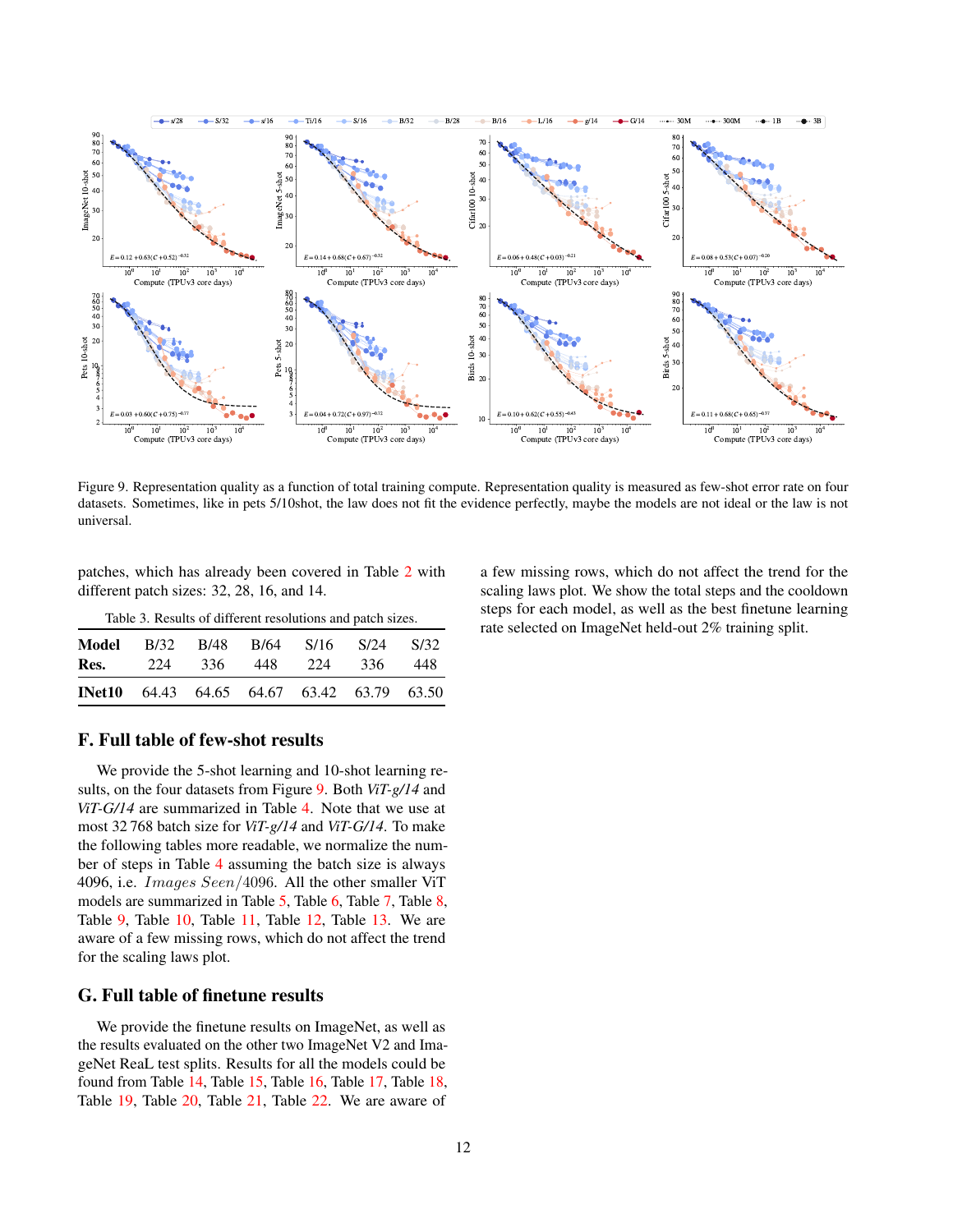<span id="page-12-0"></span>

| Data Size  | <b>Steps</b> | INet5 | <b>INet10</b> | <b>Cifar5</b> | Cifar10 |      | Pets5 Pets10 | Birds5 | Birds10 |  |  |
|------------|--------------|-------|---------------|---------------|---------|------|--------------|--------|---------|--|--|
| $ViT-g/14$ |              |       |               |               |         |      |              |        |         |  |  |
| 3B         | 120K         | 74.0  | 76.4          | 75.3          | 79.2    | 93.4 | 94.7         | 79.6   | 84.0    |  |  |
| 3B         | 400K         | 79.1  | 81.3          | 79.1          | 82.9    | 96.1 | 96.8         | 84.2   | 87.7    |  |  |
| 3B         | 1.2M         | 81.3  | 83.3          | 82.8          | 85.3    | 97.1 | 97.5         | 85.6   | 88.9    |  |  |
| 3B         | 2M           | 82.0  | 83.9          | 82.7          | 86.1    | 97.2 | 97.3         | 86.6   | 89.1    |  |  |
| 3B         | 4M           | 82.4  | 84.3          | 83.0          | 86.5    | 97.0 | 97.6         | 87.0   | 89.2    |  |  |
| 3B         | 6.3M         | 82.7  | 84.5          | 84.6          | 86.5    | 97.3 | 97.7         | 86.7   | 89.8    |  |  |
| ViT-G/14   |              |       |               |               |         |      |              |        |         |  |  |
| 3B         | 5M           | 83.0  | 84.9          | 84.7          | 87.5    | 97.0 | 97.5         | 87.6   | 88.8    |  |  |

Table 4. Tabular representation of the few-shot results (%) for model *ViT-g/14* and *ViT-G/14*.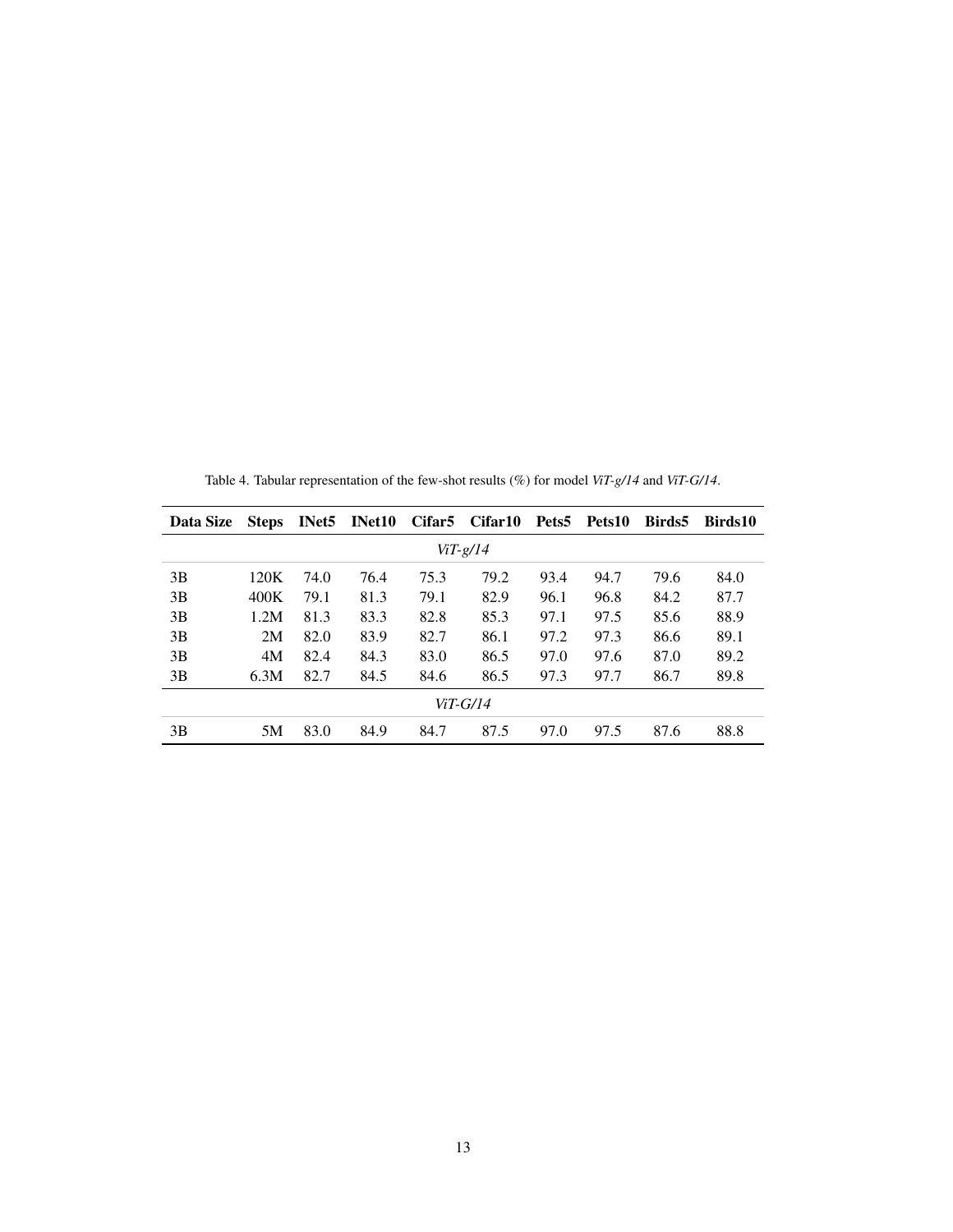<span id="page-13-0"></span>

| Data Size     | <b>Steps</b> | INet5 | INet10 | Cifar <sub>5</sub> | Cifar10 | Pets5 | Pets10 | Birds5 | Birds10 |
|---------------|--------------|-------|--------|--------------------|---------|-------|--------|--------|---------|
| 30M           | 20K          | 45.5  | 49.6   | 52.3               | 58.0    | 74.4  | 81.1   | 55.1   | 63.0    |
| 30M           | 30K          | 53.3  | 57.4   | 58.8               | 64.5    | 82.8  | 87.0   | 61.1   | 68.3    |
| 30M           | 60K          | 62.6  | 66.0   | 66.2               | 71.3    | 90.3  | 91.6   | 68.6   | 74.6    |
| 30M           | 120K         | 66.5  | 69.3   | 67.2               | 72.8    | 91.2  | 92.7   | 70.8   | 77.1    |
| 30M           | 400K         | 69.5  | 72.2   | 70.2               | 74.8    | 92.8  | 93.9   | 72.5   | 78.6    |
| 30M           | 1.2M         | 67.1  | 70.6   | 69.2               | 73.6    | 91.3  | 92.6   | 69.8   | 75.2    |
| 30M           | 2M           | 65.1  | 68.7   | 68.7               | 73.9    | 88.2  | 91.1   | 67.7   | 73.7    |
| 30M           | 4M           | 63.1  | 67.2   | 66.6               | 71.7    | 88.6  | 90.6   | 66.0   | 72.6    |
| 300M          | 20K          | 45.0  | 49.7   | 52.1               | 57.3    | 74.4  | 79.1   | 55.5   | 63.2    |
| 300M          | 30K          | 54.0  | 57.4   | 60.5               | 65.5    | 83.1  | 87.5   | 61.3   | 68.3    |
| 300M          | 60K          | 63.0  | 66.5   | 68.0               | 72.8    | 90.2  | 92.2   | 68.7   | 74.7    |
| 300M          | 120K         | 68.5  | 71.4   | 70.9               | 75.4    | 92.1  | 93.7   | 74.1   | 79.5    |
| 300M          | 400K         | 74.6  | 77.0   | 71.5               | 77.1    | 94.2  | 95.1   | 78.8   | 83.3    |
| 300M          | 1.2M         | 76.0  | 78.0   | 74.8               | 79.0    | 95.4  | 95.2   | 79.8   | 83.5    |
| 300M          | 2M           | 77.5  | 79.5   | 77.0               | 81.5    | 95.8  | 96.3   | 82.5   | 84.8    |
| 300M          | $4M$         | 77.0  | 78.7   | 77.4               | 81.1    | 95.1  | 95.9   | 80.0   | 83.5    |
| 1B            | 20K          | 45.9  | 50.6   | 52.6               | 58.9    | 75.8  | 80.2   | 55.8   | 63.4    |
| 1B            | 30K          | 54.7  | 58.4   | 60.8               | 66.0    | 84.5  | 88.0   | 62.4   | 69.5    |
| 1B            | 60K          | 63.4  | 66.9   | 68.2               | 72.1    | 91.0  | 92.3   | 69.3   | 75.0    |
| 1B            | 120K         | 68.5  | 71.3   | 70.7               | 75.7    | 92.5  | 94.2   | 73.5   | 78.4    |
| 1B            | 400K         | 74.6  | 76.9   | 74.7               | 77.4    | 94.1  | 94.9   | 78.5   | 82.4    |
| $1\mathrm{B}$ | 1.2M         | 77.1  | 79.2   | 76.3               | 79.8    | 94.6  | 95.4   | 80.7   | 84.5    |
| 1B            | 2M           | 78.5  | 80.0   | 77.6               | 80.8    | 95.7  | 96.2   | 82.9   | 85.8    |
| 1B            | 4M           | 79.1  | 81.0   | 77.5               | 82.3    | 96.5  | 96.9   | 82.4   | 85.0    |
| 3B            | 20K          | 45.7  | 49.7   | 51.9               | 58.1    | 74.6  | 79.2   | 54.9   | 62.6    |
| 3B            | 30K          | 54.1  | 57.7   | 59.7               | 64.9    | 84.0  | 87.6   | 62.4   | 69.4    |
| 3B            | 60K          | 63.6  | 66.9   | 67.2               | 71.5    | 89.8  | 92.1   | 69.9   | 75.5    |
| 3B            | 120K         | 68.9  | 71.5   | 70.8               | 76.0    | 92.0  | 93.8   | 74.8   | 79.2    |
| $3\mathrm{B}$ | 400K         | 74.5  | 76.8   | 74.8               | 78.9    | 94.4  | 95.1   | 79.0   | 82.6    |
| 3B            | 1.2M         | 78.0  | 79.7   | 77.3               | 80.8    | 95.3  | 96.3   | 82.8   | 86.1    |
| 3B            | 2M           | 78.6  | 80.5   | 79.4               | 82.4    | 95.7  | 96.4   | 83.6   | 86.0    |
| 3B            | 4M           | 79.8  | 81.5   | 78.9               | 82.2    | 96.3  | 97.0   | 84.7   | 87.1    |

Table 5. Tabular representation of the few-shot results (%) for model *L/16*.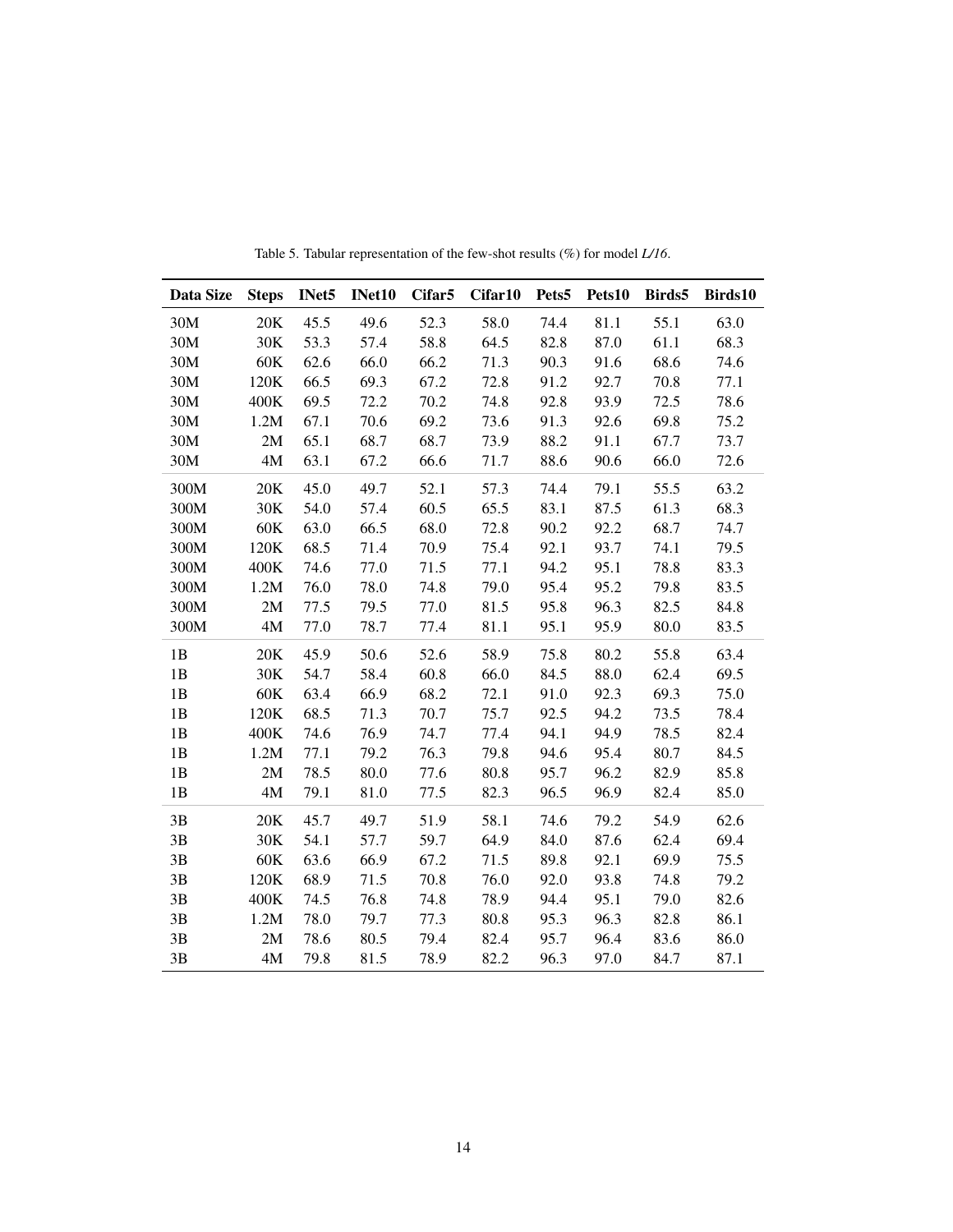<span id="page-14-0"></span>

| Data Size     | <b>Steps</b>  | INet5 | INet10 | Cifar <sub>5</sub> | Cifar10 | Pets5 | Pets10 | Birds5 | Birds10 |
|---------------|---------------|-------|--------|--------------------|---------|-------|--------|--------|---------|
| 30M           | 20K           | 40.8  | 45.4   | 47.2               | 53.5    | 68.6  | 74.8   | 49.3   | 57.8    |
| 30M           | 30K           | 48.0  | 52.2   | 53.1               | 58.7    | 79.1  | 81.4   | 56.7   | 64.5    |
| 30M           | 60K           | 56.6  | 60.5   | 60.1               | 64.8    | 87.0  | 88.6   | 64.1   | 71.3    |
| 30M           | 120K          | 61.6  | 65.4   | 63.4               | 68.4    | 89.1  | 90.8   | 69.0   | 75.1    |
| 30M           | 400K          | 67.1  | 70.4   | 66.0               | 70.8    | 91.5  | 93.3   | 72.8   | 78.2    |
| 30M           | 1.2M          | 68.8  | 71.4   | 65.2               | 70.5    | 92.0  | 93.8   | 73.8   | 79.4    |
| 30M           | 2M            | 68.2  | 71.1   | 65.7               | 69.7    | 92.5  | 93.8   | 73.5   | 78.4    |
| 30M           | 4M            | 67.2  | 70.5   | 64.4               | 70.0    | 92.7  | 93.6   | 71.8   | 77.7    |
| 300M          | 20K           | 41.0  | 45.6   | 48.4               | 54.6    | 69.7  | 76.1   | 49.9   | 57.6    |
| 300M          | 30K           | 48.6  | 52.6   | 53.5               | 58.7    | 78.5  | 83.1   | 56.5   | 64.2    |
| 300M          | 60K           | 57.3  | 60.6   | 60.0               | 65.9    | 86.8  | 89.8   | 63.7   | 70.8    |
| 300M          | 120K          | 62.3  | 65.5   | 63.8               | 69.4    | 89.3  | 91.1   | 68.9   | 75.3    |
| 300M          | 400K          | 69.3  | 72.1   | 68.8               | 73.1    | 92.3  | 94.1   | 75.5   | 80.5    |
| 300M          | 1.2M          | 72.3  | 74.9   | 68.4               | 72.2    | 93.1  | 94.4   | 77.7   | 81.1    |
| 300M          | 2M            | 73.3  | 76.0   | 71.2               | 74.7    | 94.5  | 95.5   | 78.4   | 82.7    |
| 300M          | $4\mathbf{M}$ | 73.6  | 76.3   | 70.8               | 74.9    | 94.4  | 95.4   | 79.2   | 82.7    |
| 1B            | 20K           | 40.9  | 45.0   | 47.0               | 53.0    | 69.3  | 75.8   | 49.4   | 58.1    |
| 1B            | 30K           | 48.5  | 52.6   | 53.2               | 59.1    | 78.3  | 83.4   | 56.6   | 63.6    |
| 1B            | 60K           | 57.3  | 61.0   | 60.0               | 65.2    | 87.9  | 89.6   | 65.0   | 71.0    |
| 1B            | 120K          | 62.3  | 65.9   | 63.4               | 68.8    | 89.5  | 90.6   | 69.8   | 75.2    |
| 1B            | 400K          | 69.2  | 72.2   | 67.9               | 71.1    | 93.0  | 93.6   | 74.6   | 80.5    |
| $1\mathrm{B}$ | 1.2M          | 71.9  | 74.4   | 71.5               | 75.7    | 94.3  | 94.8   | 77.1   | 81.6    |
| 1B            | 2M            | 73.8  | 75.9   | 72.2               | 76.2    | 94.8  | 95.2   | 79.0   | 82.8    |
| 1B            | 4M            | 74.3  | 76.7   | 71.1               | 75.2    | 93.8  | 95.3   | 79.3   | 83.4    |
| 3B            | 20K           | 41.3  | 45.7   | 46.4               | 53.5    | 68.3  | 75.4   | 50.0   | 58.9    |
| 3B            | 30K           | 49.2  | 53.1   | 54.0               | 59.5    | 78.2  | 83.6   | 57.9   | 65.8    |
| 3B            | 60K           | 57.4  | 61.0   | 61.0               | 65.3    | 87.0  | 89.6   | 65.0   | 71.7    |
| 3B            | 120K          | 62.5  | 66.0   | 63.8               | 68.6    | 90.0  | 92.0   | 68.9   | 75.8    |
| $3\mathrm{B}$ | 400K          | 69.8  | 72.4   | 68.2               | 72.9    | 93.0  | 93.8   | 75.3   | 81.0    |
| 3B            | 1.2M          | 72.3  | 74.9   | 71.3               | 75.3    | 94.3  | 94.7   | 78.9   | 83.2    |
| 3B            | 2M            | 73.8  | 76.3   | 72.9               | 74.6    | 94.7  | 95.3   | 79.0   | 82.9    |
| 3B            | 4M            | 74.3  | 76.8   | 71.9               | 76.8    | 95.1  | 95.9   | 79.4   | 82.8    |

Table 6. Tabular representation of the few-shot results (%) for model *B/16*.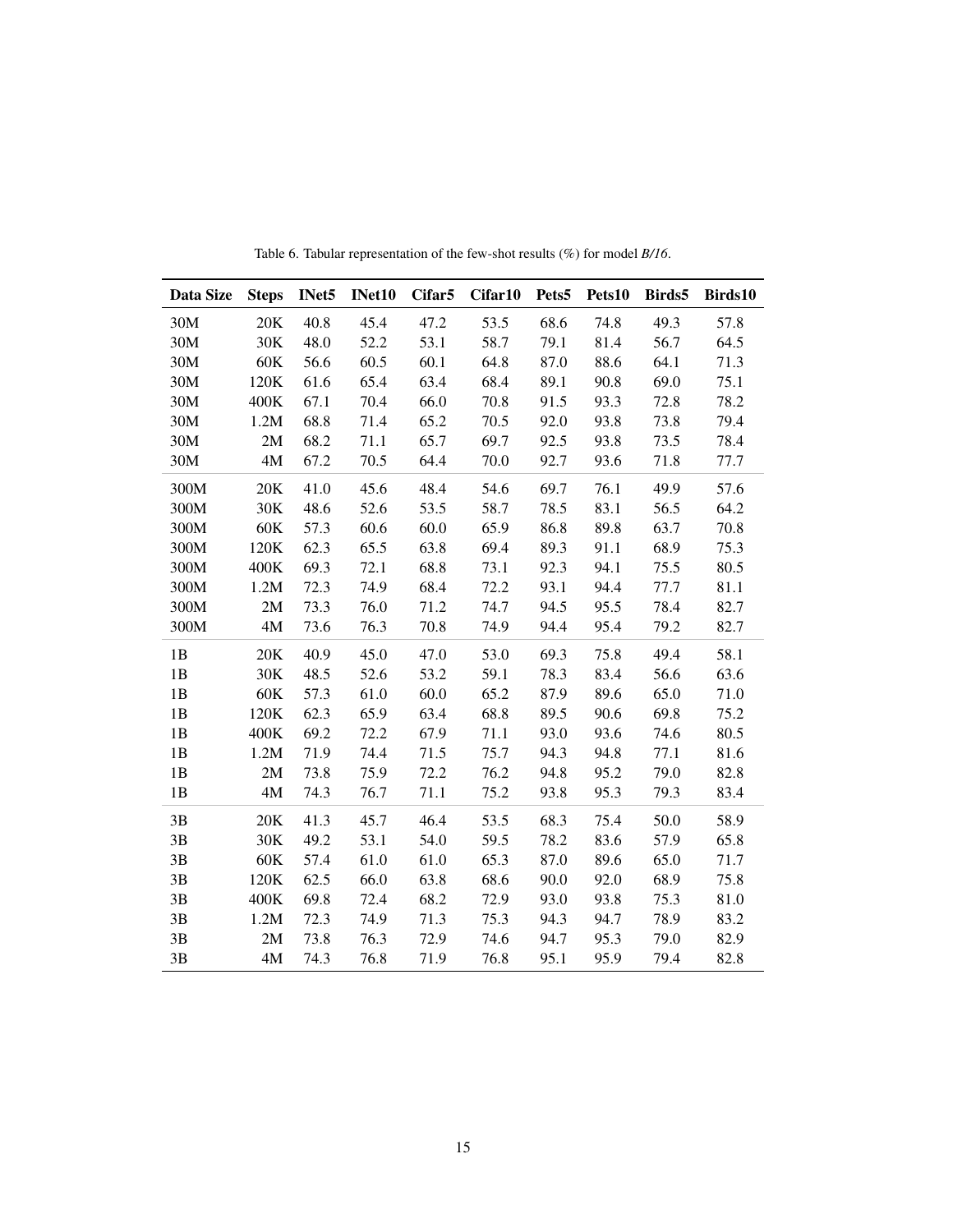<span id="page-15-0"></span>

| Data Size | <b>Steps</b> | INet <sub>5</sub> | INet10 | Cifar <sub>5</sub> | Cifar10 | Pets <sub>5</sub> | Pets10 | Birds5 | Birds10 |
|-----------|--------------|-------------------|--------|--------------------|---------|-------------------|--------|--------|---------|
| 30M       | 20K          | 33.9              | 37.8   | 46.9               | 52.3    | 60.5              | 66.2   | 38.7   | 46.7    |
| 30M       | 30K          | 40.1              | 44.3   | 51.3               | 57.1    | 70.7              | 74.2   | 45.1   | 51.9    |
| 30M       | 60K          | 48.6              | 52.9   | 56.8               | 61.9    | 80.0              | 84.4   | 52.3   | 60.2    |
| 30M       | 120K         | 54.2              | 58.3   | 59.6               | 66.0    | 84.1              | 87.2   | 56.7   | 64.6    |
| 30M       | 400K         | 61.4              | 64.8   | 62.6               | 68.4    | 90.2              | 92.1   | 63.6   | 70.3    |
| 30M       | 1.2M         | 64.2              | 67.4   | 63.9               | 69.3    | 91.0              | 92.2   | 66.4   | 73.9    |
| 30M       | 2M           | 64.4              | 67.5   | 64.0               | 69.0    | 91.6              | 92.2   | 68.4   | 73.7    |
| 300M      | 20K          | 33.6              | 37.5   | 44.7               | 51.1    | 58.3              | 67.2   | 38.5   | 46.1    |
| 300M      | 30K          | 40.0              | 44.6   | 51.7               | 57.0    | 70.4              | 75.1   | 44.2   | 52.0    |
| 300M      | 60K          | 48.2              | 52.8   | 55.9               | 61.3    | 80.2              | 83.8   | 52.0   | 59.7    |
| 300M      | 120K         | 54.4              | 58.3   | 60.9               | 65.9    | 84.2              | 88.6   | 57.6   | 65.5    |
| 300M      | 400K         | 63.1              | 66.1   | 65.8               | 70.8    | 90.2              | 91.4   | 64.5   | 71.9    |
| 300M      | 1.2M         | 66.5              | 69.6   | 68.2               | 72.1    | 92.3              | 92.9   | 68.4   | 74.7    |
| 300M      | 2M           | 67.9              | 70.9   | 68.1               | 72.7    | 92.7              | 92.8   | 70.0   | 76.2    |
| 1B        | 20K          | 33.6              | 37.9   | 45.6               | 51.8    | 58.9              | 64.5   | 38.7   | 46.0    |
| 1B        | 30K          | 39.8              | 44.6   | 50.9               | 56.6    | 70.5              | 75.5   | 45.0   | 51.4    |
| 1B        | 60K          | 48.3              | 53.1   | 56.6               | 62.4    | 79.6              | 84.0   | 52.6   | 60.1    |
| 1B        | 120K         | 54.8              | 58.5   | 61.2               | 66.9    | 84.9              | 88.1   | 57.9   | 65.0    |
| 1B        | 400K         | 63.1              | 66.6   | 65.3               | 70.2    | 89.9              | 91.5   | 65.5   | 72.4    |
| 1B        | 1.2M         | 67.1              | 69.8   | 66.3               | 70.8    | 92.0              | 92.9   | 69.2   | 75.6    |
| 3B        | 20K          | 33.3              | 37.6   | 45.6               | 51.9    | 58.3              | 65.1   | 38.5   | 46.3    |
| 3B        | 30K          | 40.0              | 44.2   | 50.5               | 56.4    | 69.0              | 75.1   | 45.4   | 52.1    |

Table 7. Tabular representation of the few-shot results (%) for model *B/28*.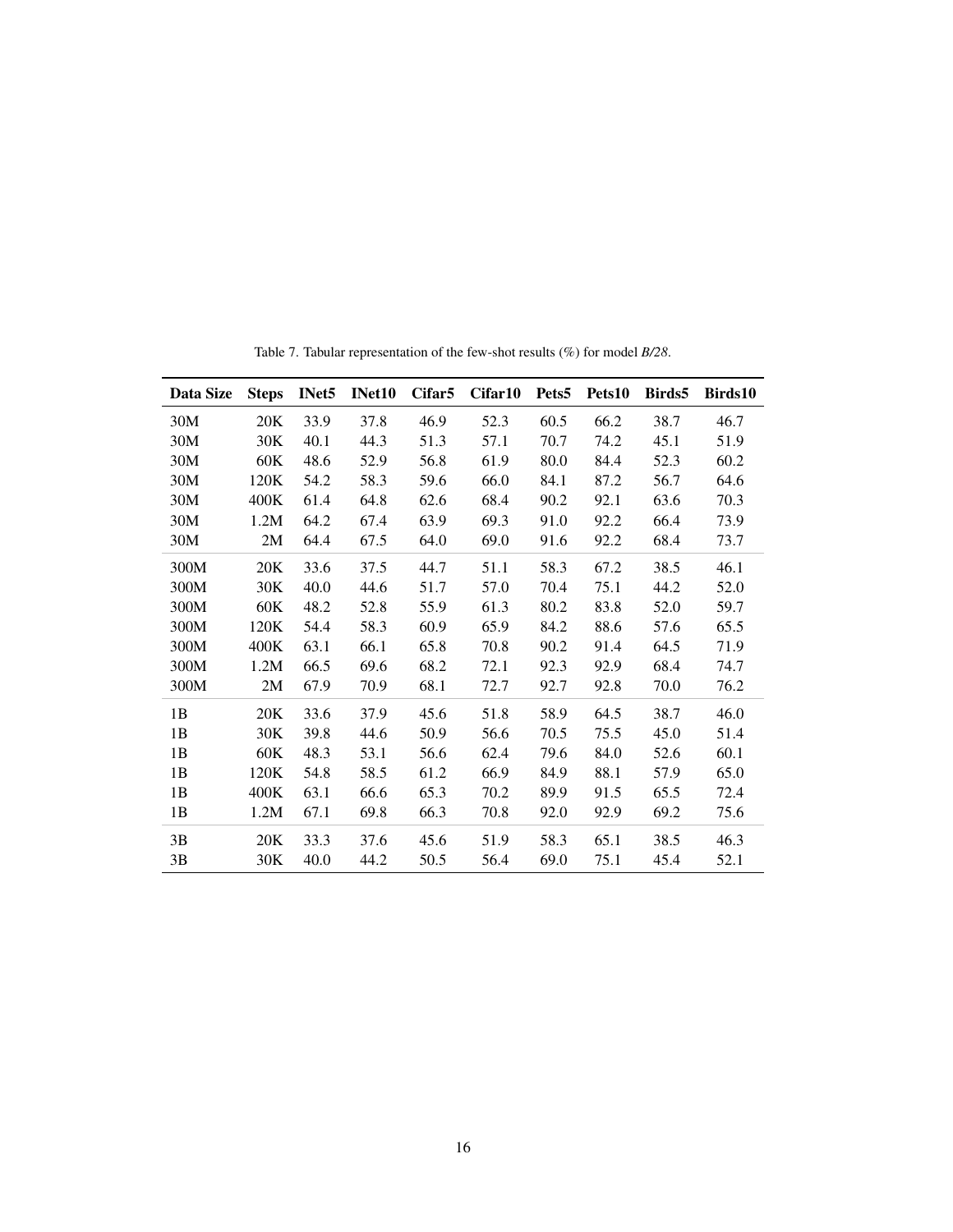<span id="page-16-0"></span>

| Data Size     | <b>Steps</b>  | INet5 | INet10 | Cifar <sub>5</sub> | Cifar10 | Pets5 | Pets10 | Birds5 | Birds10 |
|---------------|---------------|-------|--------|--------------------|---------|-------|--------|--------|---------|
| 30M           | 20K           | 30.6  | 34.8   | 44.2               | 50.2    | 54.7  | 62.6   | 34.7   | 42.0    |
| 30M           | 30K           | 37.5  | 41.4   | 49.5               | 55.0    | 66.9  | 72.0   | 41.9   | 49.1    |
| 30M           | 60K           | 46.1  | 50.0   | 55.9               | 60.7    | 77.0  | 81.0   | 48.8   | 57.1    |
| 30M           | 120K          | 51.7  | 55.8   | 59.7               | 64.2    | 82.2  | 85.2   | 54.1   | 62.1    |
| 30M           | 400K          | 59.5  | 63.4   | 63.3               | 68.3    | 88.5  | 90.6   | 62.3   | 68.3    |
| 30M           | 1.2M          | 63.2  | 66.7   | 64.1               | 68.8    | 90.8  | 91.8   | 64.3   | 70.7    |
| 30M           | 2M            | 63.8  | 66.7   | 63.6               | 68.8    | 90.6  | 91.3   | 64.7   | 70.9    |
| 30M           | 4M            | 63.2  | 67.3   | 62.4               | 68.5    | 89.9  | 91.6   | 64.0   | 70.6    |
| 300M          | 20K           | 30.5  | 35.2   | 45.1               | 50.0    | 54.7  | 60.6   | 35.8   | 42.7    |
| 300M          | 30K           | 37.3  | 41.0   | 50.2               | 55.6    | 64.4  | 70.2   | 40.8   | 48.0    |
| 300M          | 60K           | 45.7  | 49.9   | 56.6               | 62.2    | 75.6  | 80.8   | 48.8   | 56.1    |
| 300M          | 120K          | 51.9  | 55.8   | 61.2               | 66.0    | 82.3  | 86.2   | 53.5   | 61.2    |
| 300M          | 400K          | 60.1  | 64.1   | 65.4               | 70.6    | 88.9  | 90.7   | 61.5   | 68.1    |
| 300M          | 1.2M          | 64.0  | 67.7   | 66.3               | 71.4    | 90.9  | 91.9   | 65.1   | 71.2    |
| 300M          | 2M            | 66.4  | 69.3   | 67.7               | 73.1    | 91.6  | 92.1   | 67.5   | 73.7    |
| 300M          | $4\mathbf{M}$ | 67.5  | 70.1   | 68.4               | 73.1    | 91.7  | 92.2   | 68.3   | 74.1    |
| 1B            | 20K           | 30.6  | 35.2   | 43.9               | 50.4    | 57.1  | 61.9   | 35.1   | 41.9    |
| 1B            | 30K           | 37.1  | 41.9   | 49.5               | 55.4    | 65.3  | 71.8   | 41.6   | 48.5    |
| $1\mathrm{B}$ | 60K           | 46.3  | 50.2   | 56.0               | 61.3    | 76.2  | 80.3   | 48.3   | 56.7    |
| $1\mathrm{B}$ | 120K          | 51.9  | 55.9   | 60.8               | 65.2    | 81.5  | 85.7   | 54.6   | 62.3    |
| 1B            | 400K          | 60.8  | 64.5   | 65.7               | 70.3    | 88.6  | 90.7   | 62.5   | 69.1    |
| 1B            | 1.2M          | 65.1  | 68.1   | 66.6               | 72.3    | 90.7  | 91.7   | 66.6   | 72.9    |
| $1\mathrm{B}$ | 2M            | 66.1  | 69.4   | 68.1               | 71.8    | 91.4  | 92.7   | 66.9   | 74.1    |
| 1B            | 4M            | 67.5  | 70.7   | 67.4               | 73.3    | 91.7  | 93.1   | 68.2   | 74.2    |
| 3B            | 20K           | 31.5  | 35.2   | 44.9               | 51.0    | 53.9  | 62.7   | 35.1   | 43.6    |
| 3B            | 30K           | 37.6  | 41.8   | 50.1               | 55.9    | 63.7  | 70.0   | 42.0   | 48.8    |
| 3B            | 60K           | 46.2  | 50.1   | 56.7               | 62.3    | 77.0  | 80.7   | 49.6   | 57.1    |
| 3B            | 120K          | 52.0  | 56.4   | 60.5               | 66.6    | 81.7  | 85.6   | 55.2   | 62.5    |
| $3\mathrm{B}$ | 400K          | 61.6  | 64.3   | 65.7               | 70.3    | 88.0  | 90.9   | 62.5   | 69.8    |
| $3\mathrm{B}$ | 1.2M          | 65.3  | 68.7   | 67.7               | 72.6    | 90.6  | 92.0   | 67.3   | 73.0    |
| 3B            | 2M            | 66.2  | 69.1   | 68.7               | 73.5    | 91.9  | 92.7   | 68.3   | 74.0    |
| 3B            | $4M$          | 67.6  | 70.6   | 70.0               | 72.9    | 92.7  | 93.4   | 68.1   | 75.1    |

Table 8. Tabular representation of the few-shot results (%) for model *B/32*.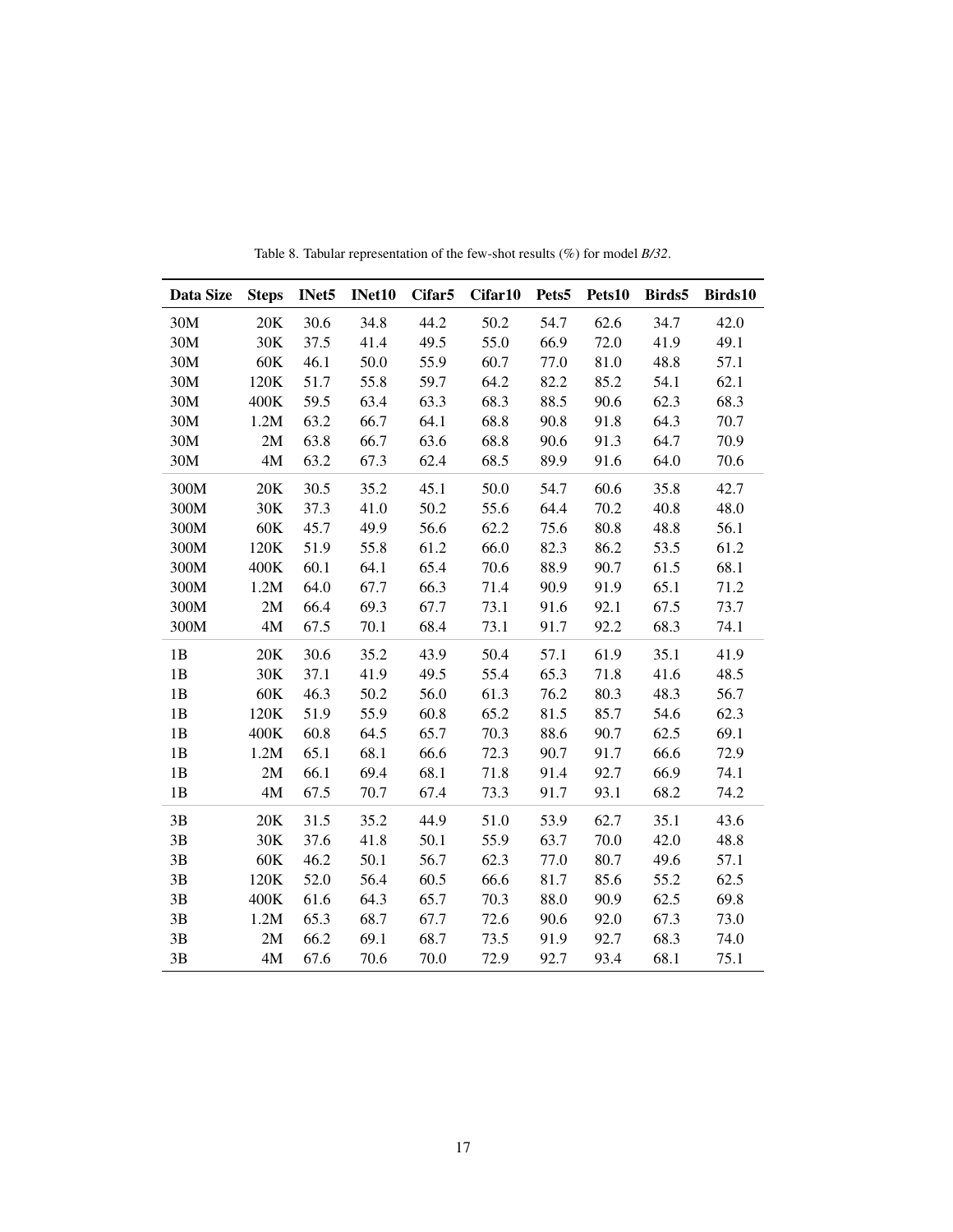<span id="page-17-0"></span>

| Data Size | <b>Steps</b>  | INet <sub>5</sub> | INet10 | Cifar <sub>5</sub> | Cifar10 | Pets <sub>5</sub> | Pets10 | Birds5 | Birds10 |
|-----------|---------------|-------------------|--------|--------------------|---------|-------------------|--------|--------|---------|
| 30M       | 20K           | 32.1              | 36.4   | 39.2               | 44.5    | 56.1              | 62.3   | 38.4   | 45.8    |
| 30M       | 30K           | 39.1              | 43.3   | 46.3               | 51.4    | 67.2              | 74.1   | 46.8   | 53.7    |
| 30M       | 60K           | 47.1              | 51.2   | 50.7               | 55.7    | 78.4              | 83.1   | 54.0   | 61.6    |
| 30M       | 120K          | 51.8              | 55.4   | 53.8               | 59.1    | 82.2              | 86.1   | 58.8   | 66.3    |
| 30M       | 400K          | 58.4              | 61.8   | 57.2               | 62.6    | 88.3              | 90.6   | 65.0   | 71.6    |
| 30M       | 1.2M          | 61.1              | 64.4   | 57.1               | 63.2    | 90.5              | 91.3   | 68.4   | 73.7    |
| 30M       | 2M            | 61.9              | 65.6   | 58.8               | 64.1    | 91.0              | 92.0   | 68.0   | 74.0    |
| 30M       | 4M            | 63.2              | 66.5   | 58.7               | 65.2    | 91.3              | 92.1   | 69.7   | 74.7    |
| 300M      | 20K           | 31.3              | 36.4   | 38.9               | 43.9    | 57.4              | 62.2   | 37.4   | 45.4    |
| 300M      | 60K           | 47.4              | 51.1   | 50.8               | 56.6    | 78.3              | 83.8   | 53.4   | 62.0    |
| 300M      | 120K          | 52.6              | 56.4   | 53.0               | 58.1    | 83.1              | 87.0   | 58.7   | 66.2    |
| 300M      | 400K          | 58.9              | 62.7   | 56.1               | 61.5    | 88.6              | 90.2   | 65.6   | 72.2    |
| 300M      | 1.2M          | 62.3              | 66.0   | 58.2               | 63.9    | 90.9              | 91.8   | 69.5   | 74.9    |
| 300M      | 2M            | 63.3              | 66.4   | 60.1               | 64.9    | 91.9              | 93.0   | 69.9   | 75.5    |
| 300M      | 4M            | 64.5              | 67.5   | 61.1               | 65.9    | 92.1              | 93.3   | 70.3   | 75.4    |
| 1B        | 20K           | 31.8              | 35.8   | 37.1               | 42.9    | 56.1              | 63.3   | 38.2   | 46.0    |
| 1B        | 30K           | 39.2              | 43.1   | 44.2               | 50.3    | 68.1              | 75.1   | 44.6   | 52.6    |
| 1B        | 60K           | 47.2              | 51.3   | 50.6               | 55.8    | 78.2              | 84.5   | 53.9   | 60.8    |
| 1B        | 120K          | 51.5              | 55.8   | 53.6               | 59.4    | 83.3              | 86.8   | 59.0   | 66.8    |
| 1B        | 400K          | 58.9              | 62.6   | 56.7               | 62.3    | 88.0              | 90.6   | 65.7   | 72.2    |
| 1B        | 1.2M          | 61.5              | 65.2   | 59.6               | 64.4    | 90.7              | 92.1   | 67.3   | 75.0    |
| 1B        | 2M            | 62.8              | 66.6   | 60.8               | 66.0    | 90.7              | 92.0   | 69.1   | 75.5    |
| 1B        | 4M            | 64.0              | 67.4   | 61.4               | 66.2    | 91.2              | 92.1   | 69.5   | 74.9    |
| 3B        | 20K           | 32.3              | 36.5   | 38.4               | 43.8    | 56.2              | 59.7   | 37.7   | 45.4    |
| 3B        | 30K           | 38.8              | 43.1   | 43.8               | 50.7    | 68.8              | 75.1   | 45.9   | 53.9    |
| 3B        | 120K          | 52.6              | 56.3   | 53.5               | 58.8    | 83.8              | 87.6   | 58.5   | 66.0    |
| 3B        | 400K          | 59.1              | 62.7   | 56.9               | 62.2    | 88.7              | 90.8   | 65.8   | 72.1    |
| 3B        | 1.2M          | 62.1              | 65.7   | 58.7               | 63.6    | 91.0              | 92.2   | 68.6   | 74.9    |
| 3B        | 2M            | 63.7              | 66.5   | 59.5               | 65.3    | 91.4              | 92.5   | 68.8   | 75.7    |
| 3B        | $4\mathrm{M}$ | 64.1              | 67.6   | 60.3               | 64.6    | 91.6              | 93.0   | 69.7   | 75.9    |

Table 9. Tabular representation of the few-shot results (%) for model *S/16*.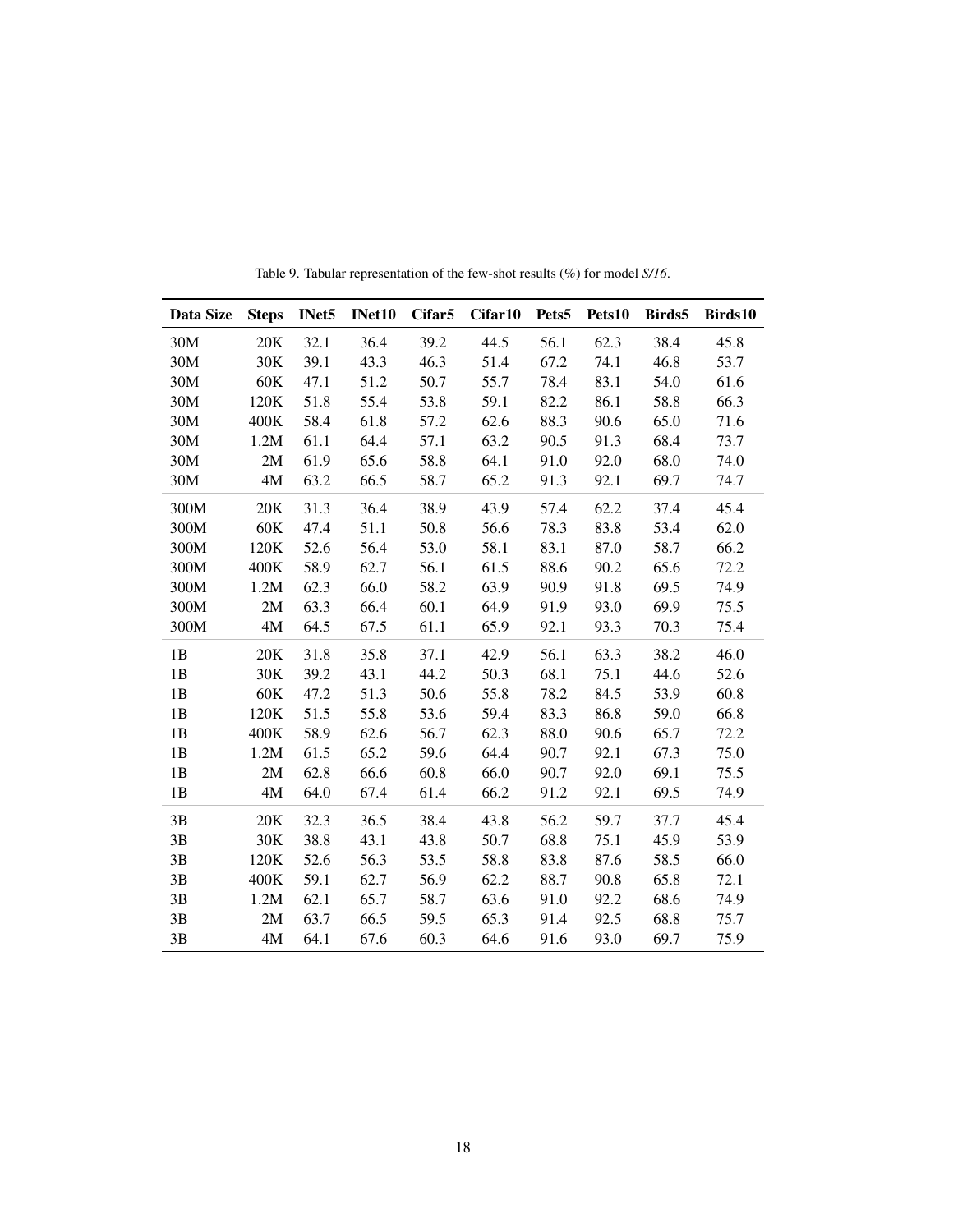<span id="page-18-0"></span>

| Data Size     | <b>Steps</b> | INet5 | INet10 | Cifar <sub>5</sub> | Cifar10 | Pets5 | Pets10 | Birds5 | Birds10 |
|---------------|--------------|-------|--------|--------------------|---------|-------|--------|--------|---------|
| 30M           | 20K          | 20.2  | 23.5   | 26.9               | 32.0    | 37.8  | 44.6   | 24.2   | 29.2    |
| 30M           | 30K          | 25.7  | 28.6   | 31.9               | 38.0    | 50.1  | 54.9   | 29.7   | 35.5    |
| 30M           | 60K          | 32.9  | 36.0   | 36.6               | 41.7    | 61.9  | 65.7   | 36.9   | 43.1    |
| 30M           | 120K         | 36.5  | 40.6   | 39.1               | 44.3    | 67.2  | 74.2   | 41.1   | 48.0    |
| 30M           | 400K         | 42.3  | 46.7   | 41.7               | 48.2    | 76.1  | 82.0   | 47.4   | 55.2    |
| 30M           | 1.2M         | 45.6  | 49.8   | 45.4               | 50.6    | 80.8  | 84.9   | 52.3   | 58.9    |
| 30M           | 2M           | 47.4  | 50.5   | 45.1               | 51.0    | 81.0  | 84.1   | 53.6   | 59.4    |
| 30M           | 4M           | 48.2  | 51.6   | 46.3               | 52.7    | 82.2  | 85.6   | 53.3   | 59.5    |
| 300M          | 20K          | 20.7  | 23.7   | 28.0               | 32.6    | 43.3  | 45.3   | 23.8   | 30.0    |
| 300M          | 30K          | 25.8  | 28.8   | 32.2               | 36.8    | 49.7  | 55.0   | 29.6   | 35.6    |
| 300M          | 60K          | 33.1  | 36.4   | 37.6               | 42.7    | 62.2  | 68.2   | 37.3   | 44.0    |
| 300M          | 120K         | 37.3  | 41.1   | 39.9               | 45.4    | 67.0  | 75.1   | 42.6   | 48.2    |
| 300M          | 400K         | 43.2  | 47.3   | 42.9               | 49.3    | 74.4  | 81.7   | 47.7   | 55.6    |
| 300M          | 1.2M         | 46.4  | 50.8   | 45.6               | 51.7    | 81.7  | 85.4   | 51.3   | 59.1    |
| 300M          | 2M           | 48.0  | 51.6   | 46.1               | 51.8    | 82.3  | 85.7   | 53.3   | 60.2    |
| 300M          | 4M           | 49.0  | 51.9   | 46.6               | 52.6    | 83.1  | 86.3   | 54.3   | 61.4    |
| 1B            | 20K          | 20.4  | 23.5   | 27.7               | 32.8    | 40.5  | 45.3   | 24.0   | 29.8    |
| 1B            | 30K          | 26.0  | 28.6   | 31.7               | 37.5    | 54.3  | 54.9   | 29.5   | 35.4    |
| 1B            | 60K          | 32.7  | 36.0   | 36.1               | 42.1    | 59.5  | 66.7   | 36.1   | 42.8    |
| 1B            | 120K         | 36.4  | 40.2   | 39.2               | 45.0    | 68.2  | 73.1   | 41.3   | 47.8    |
| 1B            | 400K         | 42.9  | 47.2   | 43.9               | 49.3    | 77.8  | 80.8   | 47.9   | 54.6    |
| $1\mathrm{B}$ | 1.2M         | 46.4  | 49.9   | 44.9               | 50.2    | 81.9  | 85.1   | 52.1   | 59.1    |
| 1B            | 2M           | 47.5  | 51.8   | 46.3               | 51.9    | 83.7  | 86.4   | 53.9   | 60.2    |
| 1B            | 4M           | 48.3  | 52.2   | 47.8               | 53.4    | 83.5  | 85.3   | 54.3   | 60.2    |
| 3B            | 20K          | 20.6  | 23.6   | 26.9               | 32.2    | 38.2  | 43.6   | 24.0   | 29.0    |
| 3B            | 30K          | 25.6  | 28.5   | 31.7               | 36.9    | 50.6  | 53.4   | 29.2   | 35.3    |
| 3B            | 60K          | 32.9  | 35.7   | 37.3               | 43.1    | 63.1  | 66.7   | 36.2   | 42.5    |
| 3B            | 120K         | 37.1  | 41.0   | 40.0               | 45.9    | 68.8  | 74.6   | 40.5   | 47.0    |
| $3\mathrm{B}$ | 400K         | 42.9  | 46.7   | 42.7               | 48.3    | 78.0  | 80.3   | 48.7   | 55.4    |
| $3\mathrm{B}$ | 1.2M         | 46.0  | 50.1   | 43.0               | 49.8    | 78.9  | 84.0   | 50.9   | 58.2    |
| 3B            | 2M           | 47.1  | 50.8   | 46.3               | 51.6    | 82.5  | 85.7   | 52.3   | 60.0    |
| 3B            | 4M           | 47.6  | 52.1   | 45.9               | 51.3    | 83.2  | 86.6   | 53.4   | 60.2    |

Table 10. Tabular representation of the few-shot results (%) for model *Ti/16*.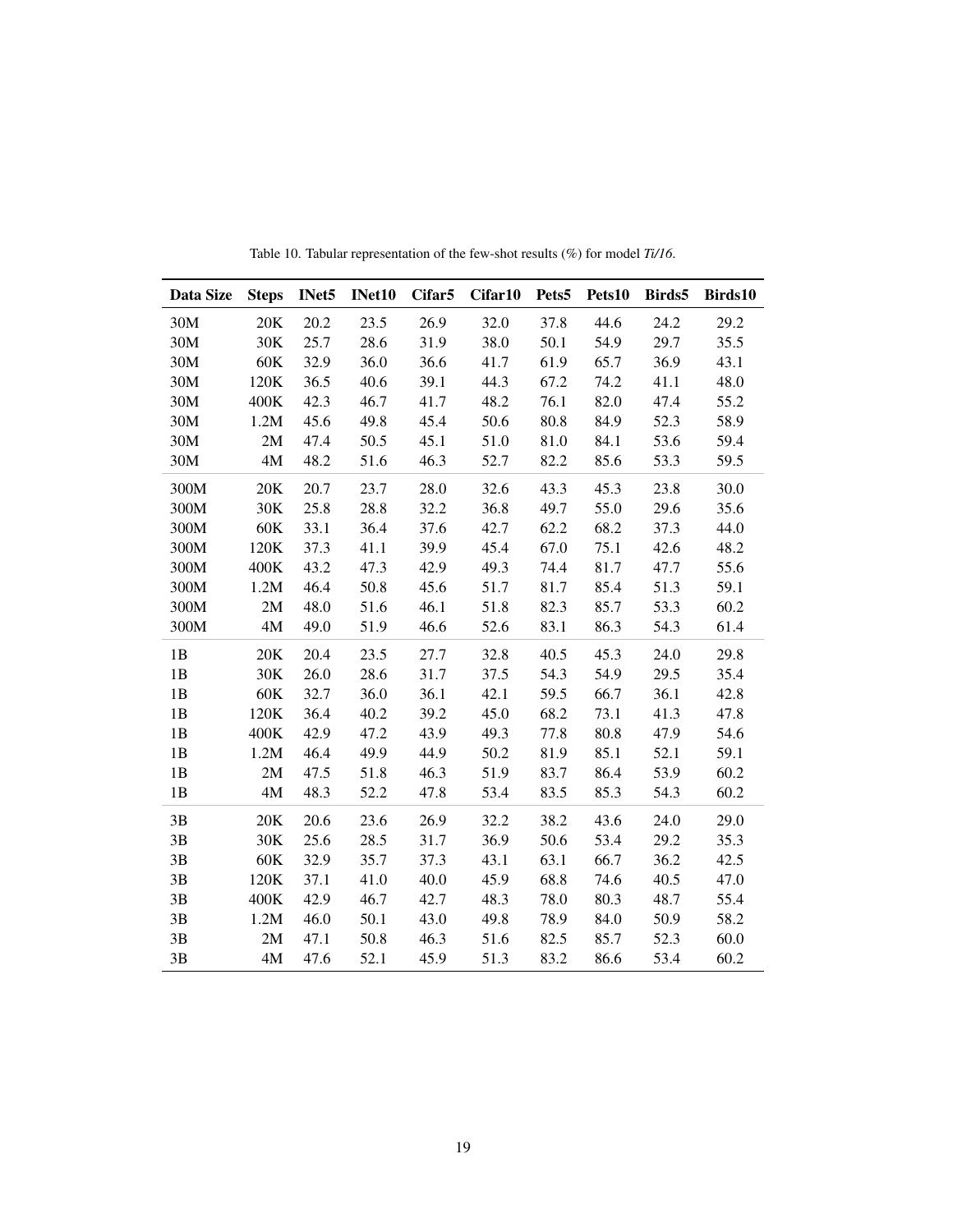<span id="page-19-0"></span>

| Data Size | <b>Steps</b> | INet <sub>5</sub> | INet10 | Cifar <sub>5</sub> | Cifar10 | Pets <sub>5</sub> | Pets10 | Birds5 | Birds10 |
|-----------|--------------|-------------------|--------|--------------------|---------|-------------------|--------|--------|---------|
| 30M       | 20K          | 20.3              | 23.8   | 27.2               | 32.7    | 36.8              | 47.1   | 24.2   | 30.0    |
| 30M       | 30K          | 26.3              | 29.6   | 32.3               | 37.9    | 47.6              | 54.4   | 30.2   | 37.4    |
| 30M       | 60K          | 32.7              | 36.0   | 36.9               | 43.6    | 58.9              | 65.3   | 36.6   | 44.0    |
| 30M       | 120K         | 36.2              | 39.7   | 39.0               | 45.7    | 65.0              | 69.9   | 42.2   | 48.7    |
| 30M       | 400K         | 40.9              | 44.9   | 41.9               | 48.1    | 74.2              | 79.0   | 48.7   | 55.3    |
| 30M       | 1.2M         | 43.2              | 47.6   | 43.7               | 49.5    | 75.9              | 78.7   | 51.3   | 57.3    |
| 30M       | 2M           | 43.7              | 48.2   | 43.8               | 49.2    | 76.3              | 81.6   | 51.2   | 59.0    |
| 300M      | 20K          | 20.4              | 23.7   | 28.1               | 32.7    | 42.3              | 43.9   | 24.6   | 29.7    |
| 300M      | 30K          | 25.5              | 29.3   | 33.5               | 39.2    | 49.6              | 55.0   | 30.2   | 36.1    |
| 300M      | 60K          | 31.4              | 35.3   | 37.5               | 43.4    | 59.3              | 66.7   | 37.0   | 43.8    |
| 300M      | 120K         | 35.8              | 39.4   | 38.4               | 44.6    | 65.3              | 71.2   | 41.6   | 48.9    |
| 300M      | 400K         | 40.7              | 44.7   | 42.5               | 48.8    | 72.6              | 79.2   | 48.6   | 55.6    |
| 300M      | 1.2M         | 43.5              | 47.3   | 43.8               | 50.1    | 77.2              | 80.0   | 51.8   | 57.8    |
| 300M      | 2M           | 44.3              | 48.1   | 44.4               | 50.2    | 77.3              | 80.6   | 51.2   | 57.8    |
| 1B        | 20K          | 20.6              | 24.0   | 27.8               | 32.8    | 38.5              | 44.1   | 23.7   | 30.1    |
| 1B        | 30K          | 26.1              | 29.9   | 31.7               | 37.7    | 49.3              | 55.9   | 30.3   | 37.3    |
| 1B        | 60K          | 32.1              | 36.3   | 36.8               | 42.6    | 60.3              | 66.1   | 37.0   | 43.6    |
| 1B        | 120K         | 35.5              | 40.1   | 40.0               | 46.1    | 66.0              | 72.2   | 41.6   | 48.9    |
| 1B        | 400K         | 41.0              | 45.2   | 43.0               | 49.4    | 73.3              | 79.1   | 48.8   | 55.0    |
| 1B        | 1.2M         | 42.8              | 47.2   | 45.0               | 51.8    | 76.3              | 81.5   | 50.7   | 57.2    |
| 3B        | 20K          | 20.7              | 24.5   | 28.4               | 33.8    | 39.7              | 44.9   | 24.8   | 29.8    |
| 3B        | 30K          | 26.2              | 30.0   | 33.5               | 39.6    | 51.2              | 56.2   | 29.5   | 36.4    |

Table 11. Tabular representation of the few-shot results (%) for model *s/16*.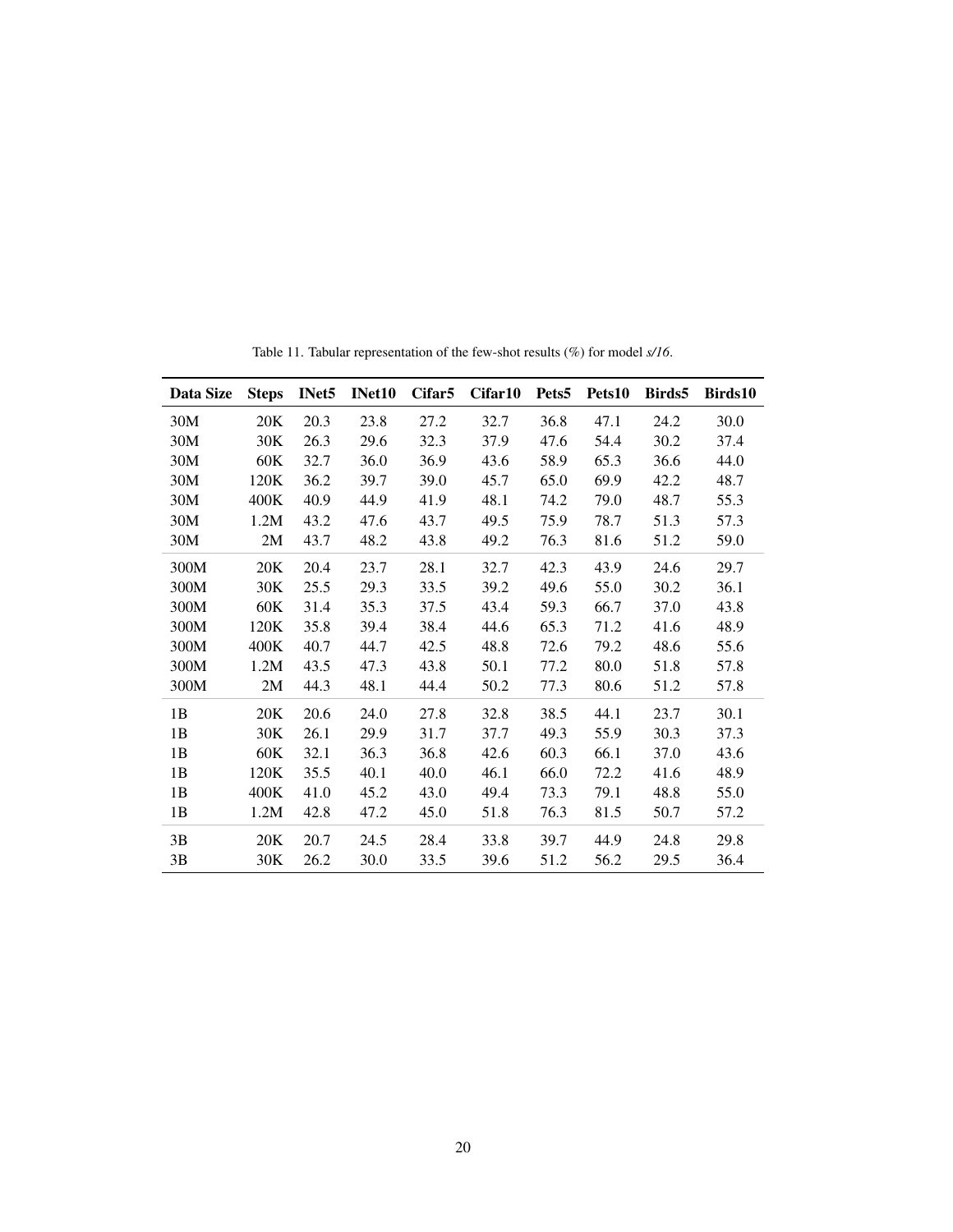<span id="page-20-0"></span>

| Data Size | <b>Steps</b> | INet5 | INet10 | Cifar5 | Cifar10 | Pets5 | Pets10 | Birds5 | Birds10 |
|-----------|--------------|-------|--------|--------|---------|-------|--------|--------|---------|
| 30M       | 20K          | 23.0  | 26.7   | 34.1   | 40.3    | 43.3  | 48.1   | 26.1   | 32.2    |
| 30M       | 30K          | 28.8  | 32.6   | 40.0   | 46.3    | 51.9  | 59.6   | 31.2   | 37.1    |
| 30M       | 60K          | 36.4  | 39.9   | 45.9   | 51.8    | 64.5  | 71.5   | 39.0   | 45.2    |
| 30M       | 120K         | 40.3  | 44.4   | 49.8   | 55.7    | 71.0  | 76.9   | 43.7   | 50.7    |
| 30M       | 400K         | 47.9  | 51.7   | 54.8   | 60.1    | 79.5  | 83.1   | 50.5   | 57.6    |
| 30M       | 1.2M         | 51.6  | 55.9   | 55.2   | 60.7    | 84.0  | 86.6   | 54.3   | 60.6    |
| 30M       | 2M           | 52.5  | 56.6   | 56.0   | 60.1    | 84.9  | 88.1   | 55.7   | 62.5    |
| 30M       | 4M           | 54.5  | 57.6   | 55.3   | 61.3    | 86.0  | 87.9   | 56.7   | 63.2    |
| 300M      | 20K          | 23.1  | 27.0   | 36.1   | 41.5    | 42.6  | 47.0   | 25.8   | 32.0    |
| 300M      | 30K          | 28.4  | 31.9   | 42.2   | 47.1    | 48.9  | 58.9   | 30.3   | 36.6    |
| 300M      | 60K          | 35.0  | 39.3   | 47.7   | 52.5    | 62.9  | 69.5   | 36.9   | 44.8    |
| 300M      | 120K         | 40.8  | 44.9   | 50.4   | 55.4    | 71.4  | 75.6   | 43.4   | 50.3    |
| 300M      | 400K         | 48.4  | 52.4   | 54.5   | 59.9    | 79.3  | 83.9   | 50.6   | 57.5    |
| 300M      | 1.2M         | 52.9  | 56.2   | 57.3   | 62.6    | 83.0  | 85.5   | 54.6   | 61.8    |
| 300M      | 2M           | 53.4  | 57.4   | 57.1   | 62.9    | 84.5  | 87.7   | 55.2   | 62.4    |
| 300M      | 4M           | 55.2  | 58.5   | 57.6   | 62.8    | 85.4  | 87.1   | 55.5   | 62.6    |
| 1B        | 30K          | 28.3  | 32.2   | 41.4   | 47.1    | 50.2  | 56.2   | 29.9   | 36.6    |
| 1B        | 60K          | 35.7  | 39.7   | 47.1   | 53.1    | 63.4  | 70.0   | 36.9   | 44.7    |
| 1B        | 120K         | 40.8  | 44.7   | 50.7   | 56.0    | 68.6  | 75.3   | 43.2   | 50.1    |
| 1B        | 400K         | 48.3  | 52.4   | 54.0   | 59.6    | 80.2  | 83.4   | 50.5   | 57.7    |
| 1B        | 1.2M         | 52.6  | 56.7   | 55.8   | 61.1    | 83.2  | 86.4   | 55.7   | 62.4    |
| 1B        | 2M           | 54.3  | 58.0   | 56.7   | 61.2    | 84.9  | 86.6   | 56.3   | 63.7    |
| 1B        | $4M$         | 55.4  | 58.8   | 56.3   | 61.6    | 86.4  | 88.6   | 56.5   | 64.0    |
| 3B        | 20K          | 22.5  | 26.3   | 36.8   | 41.7    | 43.4  | 46.8   | 25.1   | 31.5    |
| 3B        | 30K          | 28.2  | 32.0   | 40.4   | 46.2    | 49.6  | 56.9   | 31.2   | 37.2    |
| 3B        | 60K          | 36.0  | 39.6   | 46.5   | 52.0    | 63.1  | 71.2   | 37.5   | 44.8    |
| 3B        | 120K         | 40.5  | 44.5   | 50.6   | 56.0    | 70.0  | 75.9   | 42.1   | 49.1    |
| 3B        | 400K         | 48.8  | 52.8   | 53.5   | 59.6    | 79.1  | 83.2   | 50.8   | 58.2    |
| 3B        | 1.2M         | 52.9  | 56.6   | 55.9   | 61.6    | 83.3  | 86.1   | 55.7   | 62.9    |
| 3B        | 2M           | 53.6  | 57.5   | 56.6   | 62.0    | 84.7  | 86.2   | 56.4   | 63.5    |
| 3B        | 4M           | 55.6  | 59.1   | 56.8   | 62.2    | 85.2  | 86.9   | 56.8   | 63.2    |

Table 12. Tabular representation of the few-shot results (%) for model *S/32*.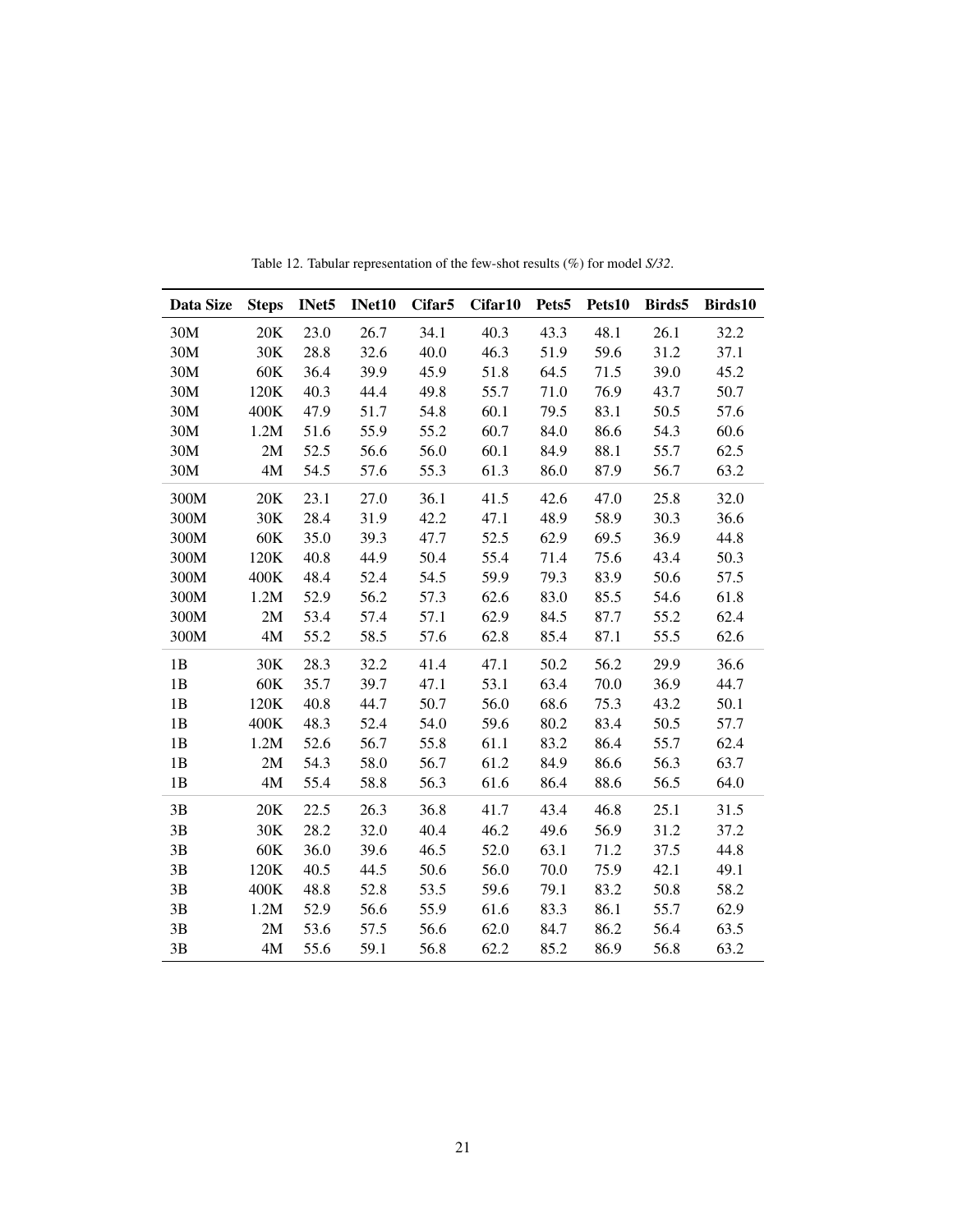<span id="page-21-0"></span>

| Data Size | <b>Steps</b> | INet <sub>5</sub> | <b>INet10</b> | Cifar <sub>5</sub> | Cifar10 | Pets <sub>5</sub> | Pets10 | Birds5 | Birds10 |
|-----------|--------------|-------------------|---------------|--------------------|---------|-------------------|--------|--------|---------|
| 30M       | 20K          | 16.0              | 18.9          | 24.9               | 31.9    | 37.0              | 36.5   | 18.6   | 24.6    |
| 30M       | 30K          | 20.3              | 23.4          | 30.5               | 35.9    | 40.4              | 46.8   | 23.0   | 28.2    |
| 30M       | 60K          | 24.6              | 28.4          | 34.7               | 41.1    | 48.7              | 54.4   | 28.2   | 34.3    |
| 30M       | 120K         | 27.7              | 32.0          | 37.4               | 43.3    | 51.6              | 58.5   | 29.7   | 37.2    |
| 30M       | 400K         | 32.0              | 36.3          | 39.1               | 45.2    | 62.0              | 68.1   | 35.7   | 42.9    |
| 30M       | 1.2M         | 34.8              | 38.6          | 40.8               | 46.3    | 66.5              | 70.1   | 40.1   | 46.1    |
| 30M       | 2M           | 35.9              | 39.3          | 41.9               | 47.0    | 64.7              | 71.3   | 39.7   | 47.4    |
| 300M      | 20K          | 16.5              | 19.1          | 26.8               | 31.9    | 32.9              | 35.8   | 19.7   | 23.8    |
| 300M      | 30K          | 19.9              | 23.2          | 29.9               | 36.2    | 42.0              | 44.0   | 23.7   | 29.1    |
| 300M      | 60K          | 24.8              | 28.4          | 34.9               | 41.3    | 50.3              | 56.0   | 28.5   | 33.6    |
| 300M      | 120K         | 27.6              | 31.6          | 37.0               | 43.2    | 54.5              | 58.4   | 32.0   | 37.5    |
| 300M      | 400K         | 32.9              | 36.6          | 39.4               | 45.4    | 63.9              | 65.5   | 37.3   | 43.1    |
| 300M      | 1.2M         | 35.4              | 39.3          | 41.2               | 47.7    | 68.2              | 69.8   | 40.3   | 45.9    |
| 300M      | 2M           | 35.9              | 39.5          | 41.8               | 47.9    | 67.4              | 72.7   | 41.1   | 47.5    |
| 1B        | 20K          | 16.0              | 19.0          | 27.6               | 33.1    | 34.3              | 37.9   | 19.1   | 24.1    |
| 1B        | 30K          | 20.2              | 23.3          | 30.1               | 35.9    | 41.3              | 45.8   | 23.2   | 27.3    |
| 1B        | 60K          | 24.5              | 28.2          | 33.9               | 39.9    | 47.1              | 53.3   | 26.6   | 32.8    |
| 1B        | 120K         | 27.6              | 31.8          | 36.5               | 43.3    | 53.6              | 60.3   | 30.2   | 36.6    |
| 1B        | 400K         | 33.0              | 36.3          | 39.8               | 45.5    | 63.1              | 66.4   | 37.1   | 43.0    |
| 1B        | 1.2M         | 35.2              | 38.9          | 40.8               | 46.3    | 65.4              | 71.2   | 40.2   | 46.9    |
| 3B        | 20K          | 16.0              | 18.9          | 26.6               | 31.8    | 32.5              | 37.1   | 18.6   | 23.2    |
| 3B        | 30K          | 20.4              | 23.3          | 30.4               | 36.0    | 43.0              | 46.2   | 21.7   | 27.0    |

Table 13. Tabular representation of the few-shot results (%) for model *s/28*.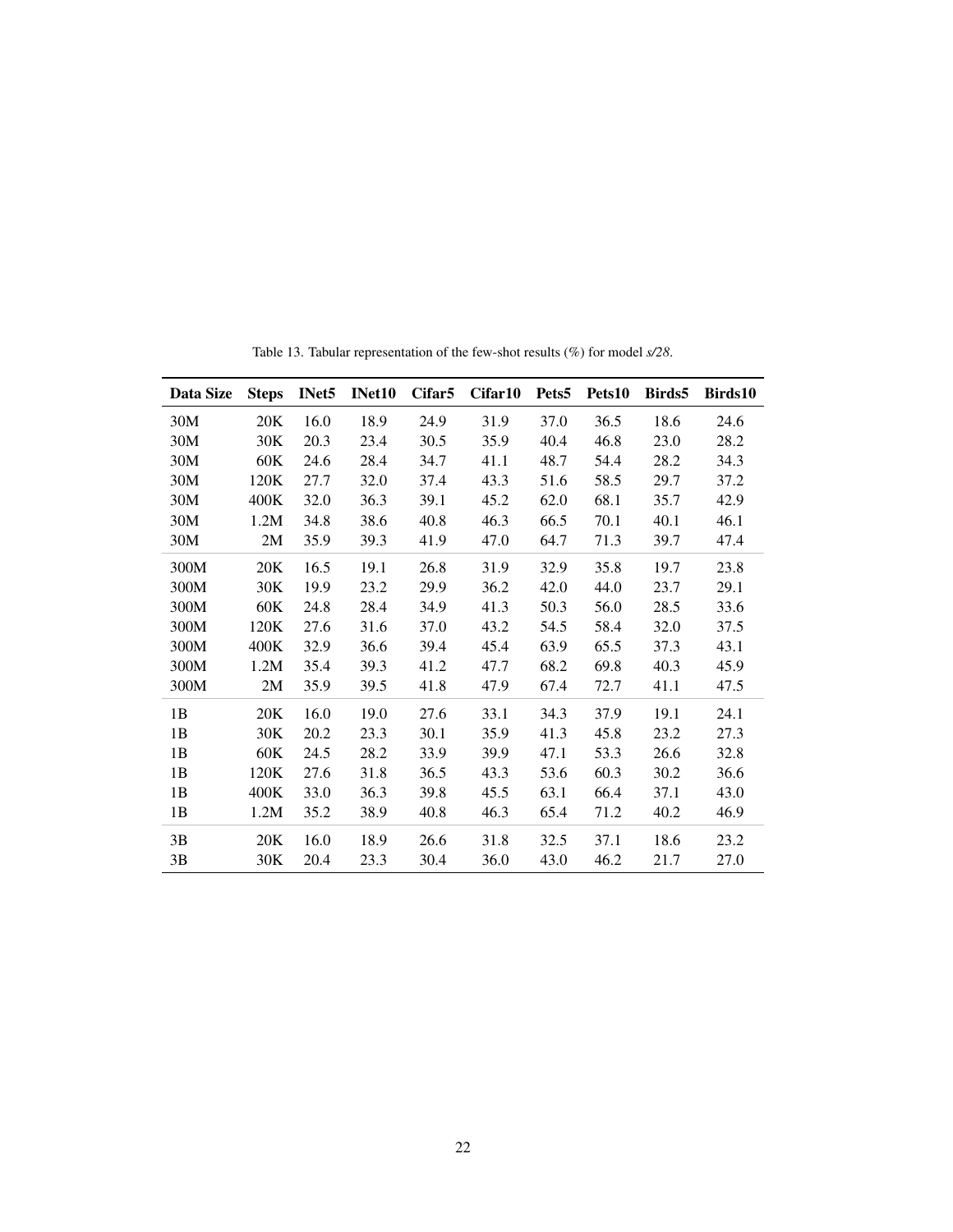| Data Size | <b>Steps</b>  | Cooldown | LR   | <b>ImageNet</b> | <b>ImageNet V2</b> | <b>ImageNet ReaL</b> |
|-----------|---------------|----------|------|-----------------|--------------------|----------------------|
| 30M       | 20K           | 10K      | 0.03 | 75.4            | 63.3               | 82.1                 |
| 30M       | 30K           | 10K      | 0.03 | 78.8            | 67.5               | 85.0                 |
| 30M       | 60K           | 10K      | 0.03 | 82.4            | 72.5               | 87.6                 |
| 30M       | 120K          | 50K      | 0.03 | 83.8            | 74.8               | 88.3                 |
| 30M       | 400K          | 50K      | 0.03 | 85.5            | 76.5               | 89.0                 |
| 30M       | 1.2M          | 50K      | 0.03 | 85.3            | 76.0               | 88.7                 |
| 30M       | 2M            | 50K      | 0.03 | 85.1            | 76.2               | 88.7                 |
| 30M       | 4M            | 50K      | 0.01 | 85.6            | 77.0               | 89.1                 |
| 300M      | 20K           | 10K      | 0.03 | 75.1            | 63.5               | 81.9                 |
| 300M      | 30K           | 10K      | 0.03 | 79.1            | 67.7               | 85.2                 |
| 300M      | 60K           | 10K      | 0.03 | 82.7            | 72.9               | 87.9                 |
| 300M      | 120K          | 50K      | 0.03 | 84.7            | 75.4               | 89.1                 |
| 300M      | 400K          | 50K      | 0.03 | 86.5            | 77.5               | 89.8                 |
| 300M      | 1.2M          | 50K      | 0.03 | 87.3            | 78.8               | 89.8                 |
| 300M      | 2M            | 50K      | 0.03 | 87.7            | 78.6               | 89.8                 |
| 300M      | $4\mathbf{M}$ | 50K      | 0.01 | 88.0            | 79.5               | 90.3                 |
| 1B        | 20K           | 10K      | 0.03 | 75.9            | 63.9               | 82.7                 |
| 1B        | 30K           | 10K      | 0.03 | 79.5            | 68.4               | 85.5                 |
| 1B        | 60K           | 10K      | 0.03 | 82.5            | 72.6               | 87.8                 |
| 1B        | 120K          | 50K      | 0.03 | 84.5            | 75.4               | 88.9                 |
| 1B        | 400K          | 50K      | 0.03 | 86.7            | 78.3               | 89.8                 |
| 1B        | 1.2M          | 50K      | 0.03 | 87.2            | 78.6               | 89.8                 |
| 1B        | 2M            | 50K      | 0.03 | 87.9            | 78.9               | 90.0                 |
| 1B        | 4M            | 50K      | 0.03 | 88.0            | 79.5               | 90.1                 |
| 3B        | 20K           | 10K      | 0.03 | 75.5            | 63.0               | 82.2                 |
| 3B        | 30K           | 10K      | 0.03 | 79.3            | 68.3               | 85.4                 |
| 3B        | 60K           | 10K      | 0.03 | 82.7            | 73.5               | 87.7                 |
| 3B        | 120K          | 50K      | 0.03 | 84.7            | 75.6               | 89.0                 |
| 3B        | 400K          | 50K      | 0.03 | 87.0            | 78.5               | 90.1                 |
| 3B        | 1.2M          | 50K      | 0.03 | 87.8            | 79.4               | 90.0                 |
| 3B        | 2M            | 50K      | 0.03 | 87.9            | 79.6               | 90.0                 |
| 3B        | 4M            | 50K      | 0.01 | 88.5            | 80.4               | 90.4                 |

<span id="page-22-0"></span>Table 14. Tabular representation of the finetune results (%) for model *ViT-L/16* on ImageNet, ImageNet V2 test set and ImageNet ReaL test set.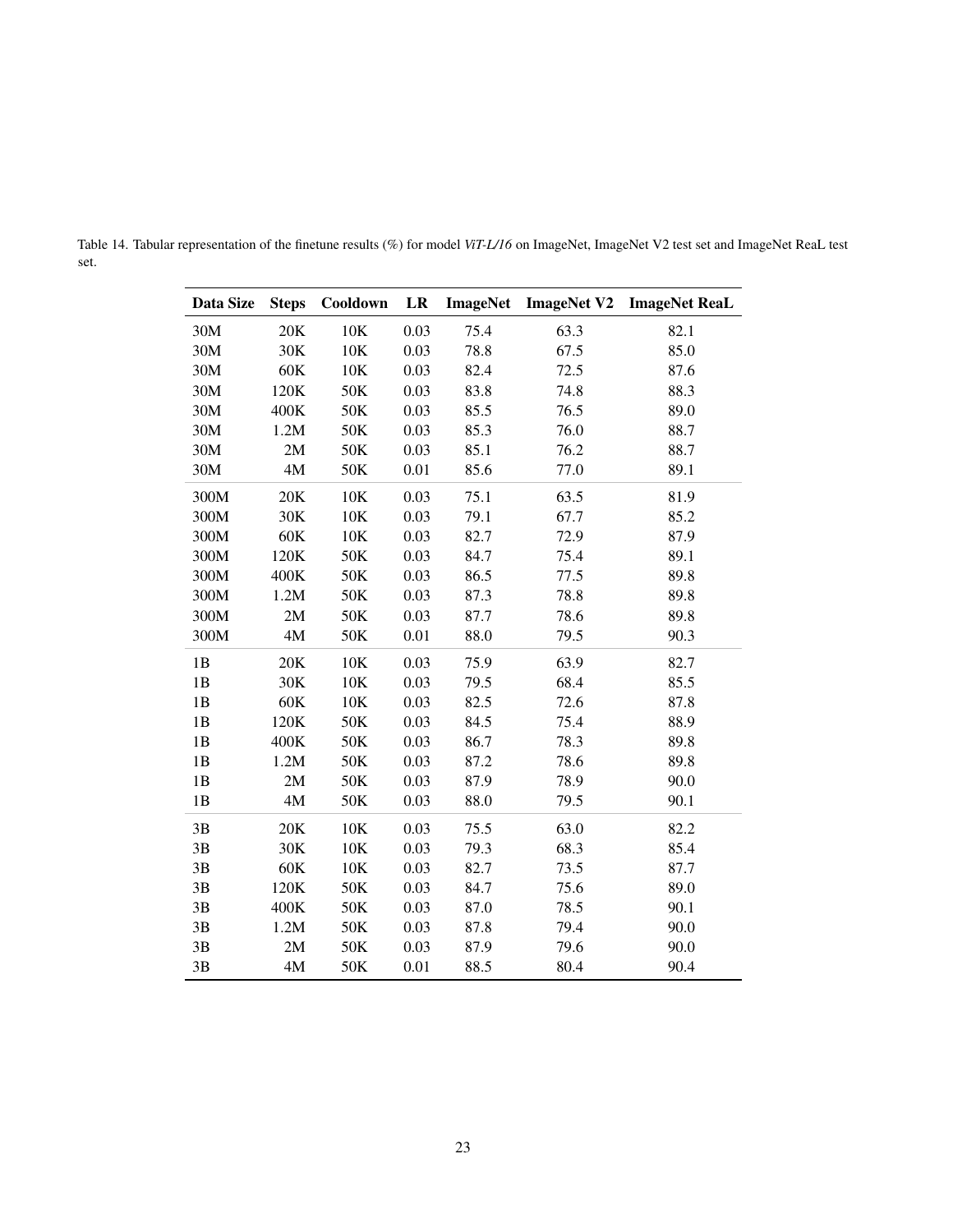| Data Size | <b>Steps</b>  | Cooldown | LR   | <b>ImageNet</b> | <b>ImageNet V2</b> | <b>ImageNet ReaL</b> |
|-----------|---------------|----------|------|-----------------|--------------------|----------------------|
| 30M       | 20K           | 10K      | 0.03 | 73.0            | 60.4               | 80.0                 |
| 30M       | 30K           | 10K      | 0.03 | 76.9            | 64.9               | 83.4                 |
| 30M       | 60K           | 10K      | 0.03 | 80.5            | 69.5               | 86.1                 |
| 30M       | 120K          | 50K      | 0.03 | 82.2            | 72.3               | 87.4                 |
| 30M       | 400K          | 50K      | 0.03 | 84.4            | 74.6               | 88.5                 |
| 30M       | 1.2M          | 50K      | 0.03 | 84.9            | 75.0               | 88.7                 |
| 30M       | 2M            | 50K      | 0.03 | 84.8            | 74.8               | 88.6                 |
| 30M       | 4M            | 50K      | 0.01 | 84.9            | 75.3               | 88.8                 |
| 300M      | 20K           | 10K      | 0.03 | 73.5            | 61.0               | 80.5                 |
| 300M      | 30K           | 10K      | 0.03 | 77.2            | 65.2               | 83.8                 |
| 300M      | 60K           | 10K      | 0.03 | 80.6            | 69.9               | 86.3                 |
| 300M      | 120K          | 50K      | 0.03 | 82.3            | 72.5               | 87.5                 |
| 300M      | 400K          | 50K      | 0.03 | 84.9            | 75.5               | 89.0                 |
| 300M      | 1.2M          | 50K      | 0.03 | 86.0            | 76.7               | 89.4                 |
| 300M      | 2M            | 50K      | 0.01 | 86.2            | 76.8               | 89.5                 |
| 300M      | $4\mathbf{M}$ | 50K      | 0.01 | 86.7            | 77.6               | 89.7                 |
| 1B        | 20K           | 10K      | 0.03 | 73.2            | 60.7               | 80.2                 |
| 1B        | 30K           | 10K      | 0.03 | 77.0            | 65.7               | 83.6                 |
| 1B        | 60K           | 10K      | 0.03 | 80.6            | 70.7               | 86.4                 |
| 1B        | 120K          | 50K      | 0.03 | 82.3            | 72.0               | 87.5                 |
| 1B        | 400K          | 50K      | 0.03 | 85.1            | 75.2               | 89.1                 |
| 1B        | 1.2M          | 50K      | 0.03 | 86.0            | 77.0               | 89.5                 |
| 1B        | 2M            | 50K      | 0.03 | 86.5            | 77.3               | 89.6                 |
| 1B        | 4M            | 50K      | 0.01 | 86.8            | 77.5               | 89.8                 |
| 3B        | 20K           | 10K      | 0.03 | 73.4            | 61.0               | 80.4                 |
| 3B        | 30K           | 10K      | 0.03 | 77.1            | 65.5               | 83.7                 |
| 3B        | 60K           | 10K      | 0.03 | 80.5            | 70.0               | 86.2                 |
| 3B        | 120K          | 50K      | 0.03 | 82.5            | 72.7               | 87.6                 |
| 3B        | 400K          | 50K      | 0.03 | 85.1            | 75.7               | 89.1                 |
| 3B        | 1.2M          | 50K      | 0.03 | 86.0            | 77.1               | 89.4                 |
| 3B        | 2M            | 50K      | 0.03 | 86.3            | 77.0               | 89.6                 |
| 3B        | 4M            | 50K      | 0.03 | 86.6            | 77.4               | 89.7                 |

<span id="page-23-0"></span>Table 15. Tabular representation of the finetune results (%) for model *ViT-B/16* on ImageNet, ImageNet V2 test set and ImageNet ReaL test set.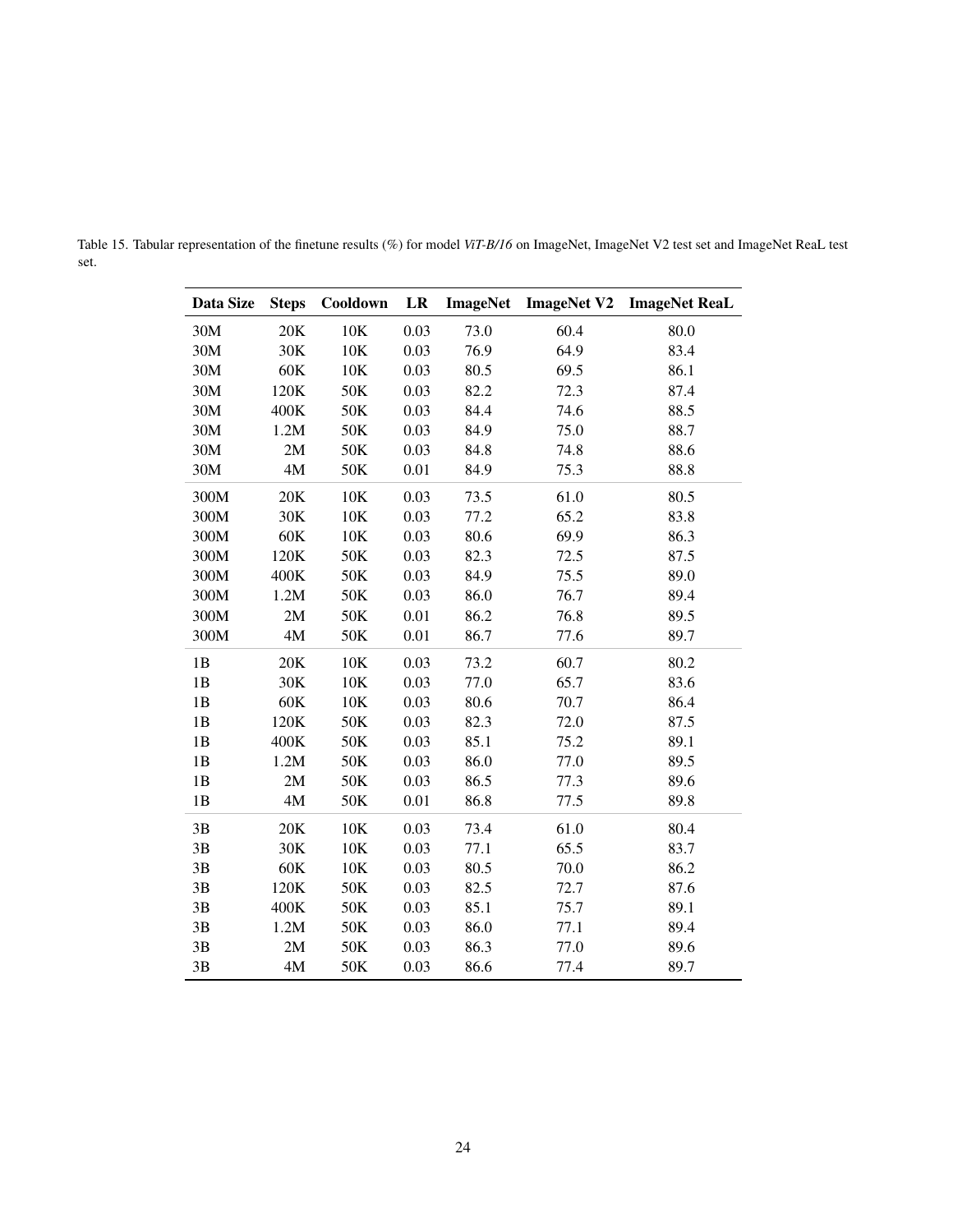<span id="page-24-0"></span>Table 16. Tabular representation of the finetune results (%) for model *ViT-B/28* on ImageNet, ImageNet V2 test set and ImageNet ReaL test set.

| Data Size | <b>Steps</b> | Cooldown | LR   | <b>ImageNet</b> | <b>ImageNet V2</b> | <b>ImageNet ReaL</b> |
|-----------|--------------|----------|------|-----------------|--------------------|----------------------|
| 30M       | 20K          | 10K      | 0.03 | 68.8            | 55.6               | 76.1                 |
| 30M       | 30K          | 10K      | 0.03 | 72.8            | 59.6               | 79.8                 |
| 30M       | 60K          | 10K      | 0.03 | 76.7            | 64.5               | 83.4                 |
| 30M       | 120K         | 50K      | 0.03 | 79.1            | 68.3               | 85.3                 |
| 30M       | 400K         | 50K      | 0.03 | 82.2            | 72.1               | 87.4                 |
| 30M       | 1.2M         | 50K      | 0.03 | 83.3            | 73.1               | 87.8                 |
| 30M       | 2M           | 50K      | 0.03 | 83.5            | 73.4               | 87.8                 |
| 300M      | 20K          | 10K      | 0.03 | 68.9            | 56.0               | 76.2                 |
| 300M      | 30K          | 10K      | 0.03 | 72.8            | 60.2               | 80.0                 |
| 300M      | 60K          | 10K      | 0.03 | 77.0            | 65.0               | 83.5                 |
| 300M      | 120K         | 50K      | 0.03 | 79.4            | 68.2               | 85.3                 |
| 300M      | 400K         | 50K      | 0.03 | 82.8            | 72.6               | 87.7                 |
| 300M      | 1.2M         | 50K      | 0.03 | 84.1            | 74.6               | 88.5                 |
| 300M      | 2M           | 50K      | 0.03 | 84.4            | 74.6               | 88.5                 |
| 1B        | 20K          | 10K      | 0.03 | 68.6            | 55.5               | 75.9                 |
| 1B        | 30K          | 10K      | 0.03 | 72.8            | 60.1               | 79.9                 |
| 1B        | 60K          | 10K      | 0.03 | 76.9            | 65.1               | 83.6                 |
| 1B        | 120K         | 50K      | 0.03 | 79.4            | 69.0               | 85.5                 |
| 1B        | 400K         | 50K      | 0.03 | 82.7            | 73.0               | 87.6                 |
| 1B        | 1.2M         | 50K      | 0.03 | 84.0            | 74.4               | 88.3                 |
| 3B        | 20K          | 10K      | 0.03 | 68.8            | 55.3               | 75.9                 |
| 3B        | 30K          | 10K      | 0.03 | 72.6            | 60.2               | 79.7                 |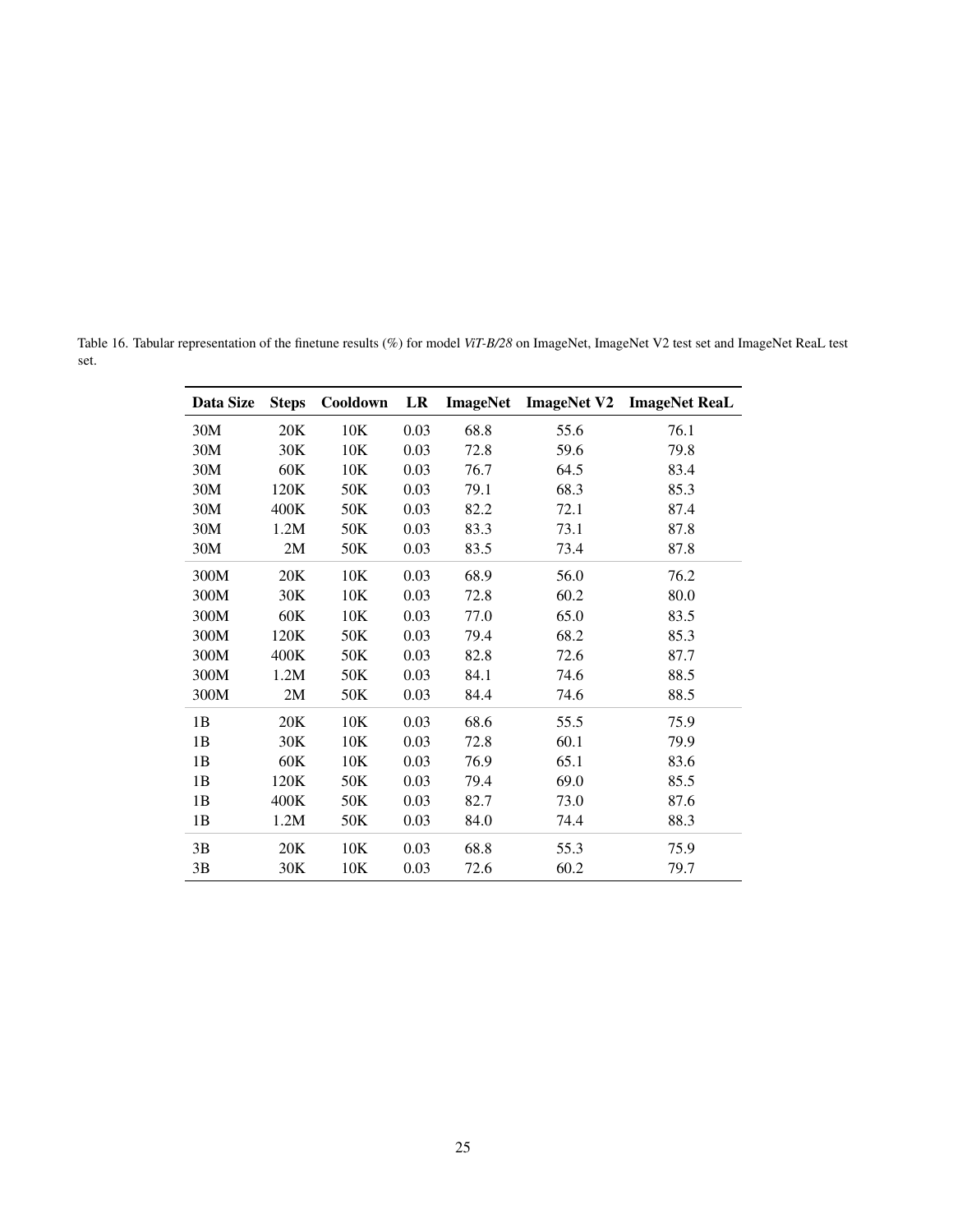| Data Size | <b>Steps</b> | Cooldown | LR   | <b>ImageNet</b> | <b>ImageNet V2</b> | <b>ImageNet ReaL</b> |
|-----------|--------------|----------|------|-----------------|--------------------|----------------------|
| 30M       | 20K          | 10K      | 0.03 | 66.6            | 53.8               | 73.8                 |
| 30M       | 30K          | 10K      | 0.03 | 71.0            | 57.9               | 78.0                 |
| 30M       | 60K          | 10K      | 0.03 | 75.6            | 63.5               | 82.3                 |
| 30M       | 120K         | 50K      | 0.03 | 78.0            | 66.4               | 84.3                 |
| 30M       | 400K         | 50K      | 0.03 | 81.4            | 70.8               | 86.8                 |
| 30M       | 1.2M         | 50K      | 0.03 | 82.7            | 72.4               | 87.5                 |
| 30M       | 2M           | 50K      | 0.03 | 83.1            | 72.7               | 87.7                 |
| 30M       | $4M$         | 50K      | 0.01 | 83.0            | 72.8               | 87.7                 |
| 300M      | 20K          | 10K      | 0.03 | 66.6            | 53.4               | 73.9                 |
| 300M      | 30K          | 10K      | 0.03 | 70.8            | 58.0               | 78.0                 |
| 300M      | $60K$        | 10K      | 0.03 | 75.5            | 63.2               | 82.2                 |
| 300M      | 120K         | 50K      | 0.03 | 78.3            | 66.7               | 84.5                 |
| 300M      | 400K         | 50K      | 0.03 | 81.8            | 71.4               | 87.0                 |
| 300M      | 1.2M         | 50K      | 0.03 | 83.3            | 73.4               | 87.9                 |
| 300M      | 2M           | 50K      | 0.03 | 83.7            | 73.9               | 88.2                 |
| 300M      | 4M           | 50K      | 0.01 | 83.9            | 74.3               | 88.3                 |
| 1B        | 20K          | 10K      | 0.03 | 66.8            | 53.7               | 74.1                 |
| 1B        | 30K          | 10K      | 0.03 | 71.1            | 58.5               | 78.1                 |
| 1B        | $60K$        | $10K$    | 0.03 | 75.5            | 63.1               | 82.2                 |
| 1B        | 120K         | 50K      | 0.03 | 78.5            | 66.9               | 84.7                 |
| 1B        | 400K         | 50K      | 0.03 | 82.0            | 71.6               | 87.2                 |
| 1B        | 1.2M         | 50K      | 0.03 | 83.4            | 73.5               | 87.9                 |
| 1B        | 2M           | 50K      | 0.03 | 83.7            | 73.9               | 88.1                 |
| 1B        | 4M           | 50K      | 0.03 | 84.1            | 74.4               | 88.4                 |
| 3B        | 20K          | 10K      | 0.03 | 66.7            | 53.7               | 73.9                 |
| 3B        | 30K          | 10K      | 0.03 | 71.0            | 58.4               | 78.1                 |
| 3B        | $60K$        | 10K      | 0.03 | 75.6            | 63.4               | 82.3                 |
| 3B        | 120K         | 50K      | 0.03 | 78.3            | 67.3               | 84.6                 |
| 3B        | 400K         | 50K      | 0.03 | 82.2            | 71.8               | 87.1                 |
| 3B        | 1.2M         | 50K      | 0.03 | 83.5            | 73.5               | 87.9                 |
| 3B        | 2M           | 50K      | 0.03 | 83.8            | 74.0               | 88.2                 |
| 3B        | $4M$         | 50K      | 0.03 | 84.1            | 74.4               | 88.2                 |

<span id="page-25-0"></span>Table 17. Tabular representation of the finetune results (%) for model *ViT-B/32* on ImageNet, ImageNet V2 test set and ImageNet ReaL test set.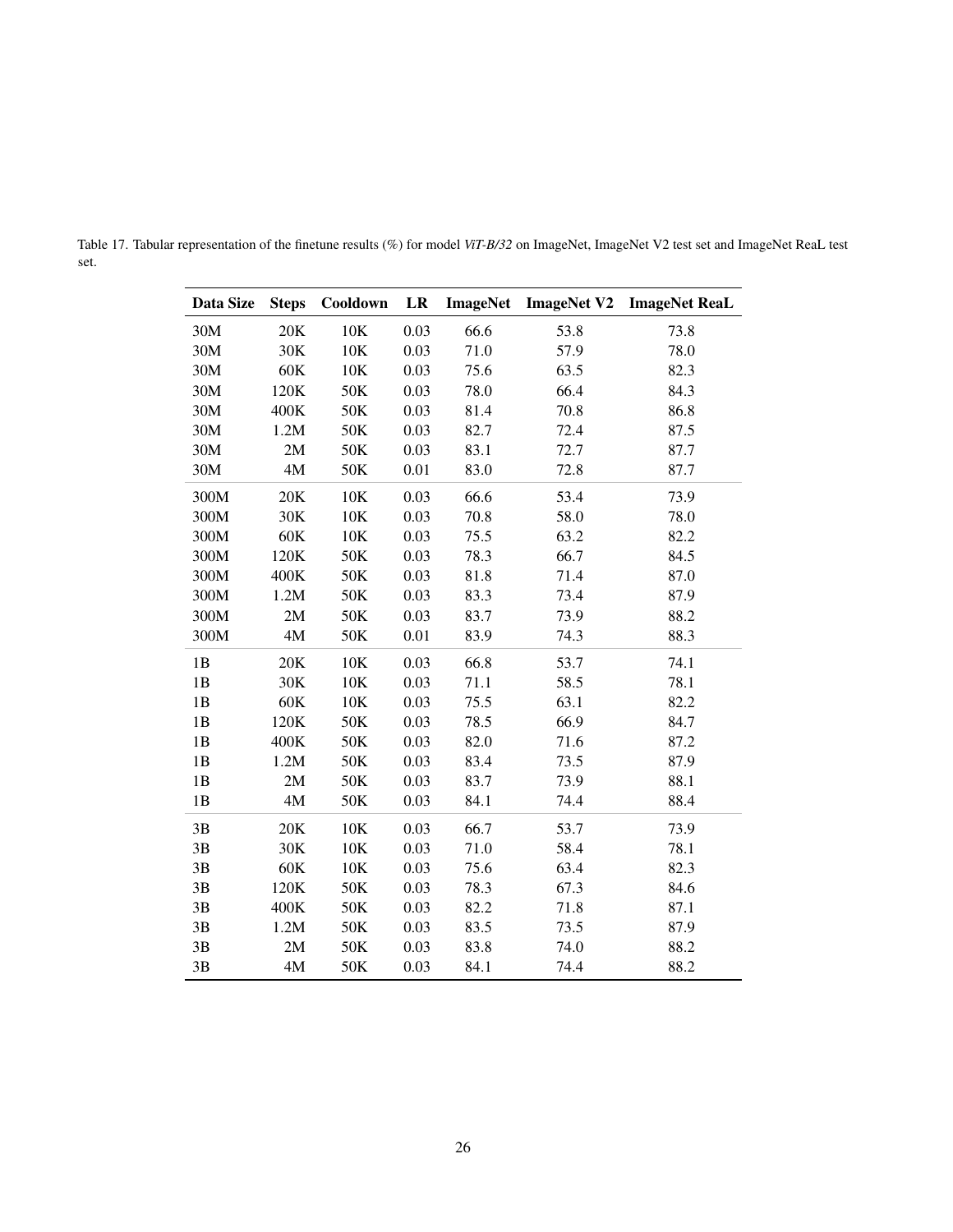| Data Size | <b>Steps</b> | Cooldown | LR   | <b>ImageNet</b> | <b>ImageNet V2</b> | <b>ImageNet ReaL</b> |
|-----------|--------------|----------|------|-----------------|--------------------|----------------------|
| 30M       | 20K          | 10K      | 0.03 | 67.4            | 54.5               | 74.7                 |
| 30M       | 30K          | 10K      | 0.03 | 72.5            | 59.9               | 79.6                 |
| 30M       | 60K          | 10K      | 0.03 | 76.8            | 65.0               | 83.2                 |
| 30M       | 120K         | 50K      | 0.03 | 78.8            | 67.8               | 85.1                 |
| 30M       | 400K         | 50K      | 0.03 | 81.5            | 70.9               | 87.1                 |
| 30M       | 1.2M         | 50K      | 0.03 | 82.5            | 72.0               | 87.7                 |
| 30M       | 2M           | 50K      | 0.03 | 82.8            | 72.2               | 87.8                 |
| 30M       | $4M$         | 50K      | 0.01 | 83.5            | 72.8               | 88.2                 |
| 300M      | 20K          | 10K      | 0.03 | 67.8            | 54.8               | 75.0                 |
| 300M      | 30K          | 10K      | 0.03 | 72.6            | 60.3               | 79.7                 |
| 300M      | $60K$        | 10K      | 0.03 | 76.8            | 65.3               | 83.4                 |
| 300M      | 120K         | 50K      | 0.03 | 79.0            | 68.0               | 85.3                 |
| 300M      | 400K         | 50K      | 0.03 | 81.7            | 71.2               | 87.3                 |
| 300M      | 1.2M         | 50K      | 0.03 | 82.9            | 72.9               | 87.9                 |
| 300M      | 2M           | 50K      | 0.01 | 83.3            | 73.4               | 88.3                 |
| 300M      | 4M           | 50K      | 0.01 | 83.9            | 74.2               | 88.5                 |
| 1B        | 20K          | 10K      | 0.03 | 67.3            | 54.5               | 74.6                 |
| 1B        | 30K          | 10K      | 0.03 | 72.3            | 60.0               | 79.6                 |
| 1B        | $60K$        | $10K$    | 0.03 | 76.6            | 64.9               | 83.4                 |
| 1B        | 120K         | 50K      | 0.03 | 78.8            | 67.9               | 85.2                 |
| 1B        | 400K         | 50K      | 0.03 | 81.9            | 70.6               | 87.3                 |
| 1B        | 1.2M         | 50K      | 0.03 | 82.8            | 72.4               | 87.8                 |
| 1B        | 2M           | 50K      | 0.01 | 83.2            | 72.8               | 88.2                 |
| 1B        | 4M           | 50K      | 0.03 | 83.5            | 72.7               | 88.3                 |
| 3B        | 20K          | 10K      | 0.03 | 67.5            | 54.5               | 74.9                 |
| 3B        | 30K          | 10K      | 0.03 | 72.3            | 60.0               | 79.4                 |
| 3B        | $60K$        | 10K      | 0.03 | 76.7            | 64.8               | 83.3                 |
| 3B        | 120K         | 50K      | 0.03 | 79.1            | 67.9               | 85.4                 |
| 3B        | 400K         | 50K      | 0.03 | 81.9            | 71.1               | 87.3                 |
| 3B        | 1.2M         | 50K      | 0.01 | 82.8            | 72.7               | 87.9                 |
| 3B        | 2M           | 50K      | 0.03 | 83.2            | 73.2               | 88.1                 |
| 3B        | $4M$         | 50K      | 0.01 | 84.0            | 73.8               | 88.5                 |

<span id="page-26-0"></span>Table 18. Tabular representation of the finetune results (%) for model *ViT-S/16* on ImageNet, ImageNet V2 test set and ImageNet ReaL test set.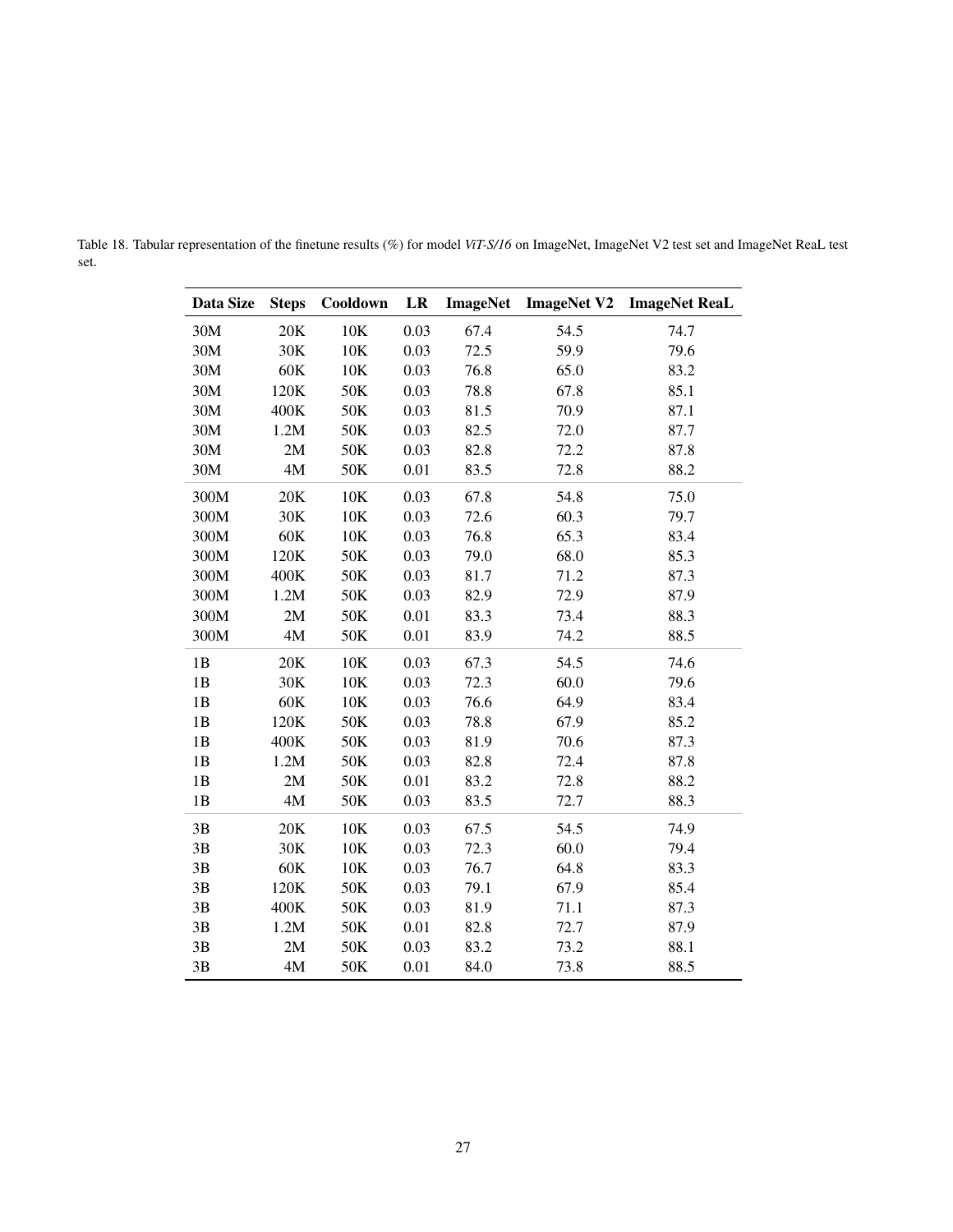| Data Size | <b>Steps</b> | Cooldown | LR   | <b>ImageNet</b> | <b>ImageNet V2</b> | <b>ImageNet ReaL</b> |
|-----------|--------------|----------|------|-----------------|--------------------|----------------------|
| 30M       | 20K          | 10K      | 0.03 | 55.5            | 43.6               | 62.5                 |
| 30M       | 30K          | 10K      | 0.03 | 61.8            | 49.2               | 69.2                 |
| 30M       | 60K          | 10K      | 0.03 | 67.8            | 55.2               | 75.5                 |
| 30M       | 120K         | 50K      | 0.03 | 71.2            | 58.6               | 78.5                 |
| 30M       | 400K         | 50K      | 0.03 | 74.9            | 62.8               | 82.1                 |
| 30M       | 1.2M         | 50K      | 0.01 | 76.5            | 64.5               | 83.4                 |
| 30M       | 2M           | 50K      | 0.03 | 76.7            | 64.7               | 83.4                 |
| 30M       | 4M           | 50K      | 0.01 | 77.5            | 65.6               | 84.2                 |
| 300M      | 20K          | 10K      | 0.03 | 55.9            | 43.7               | 62.9                 |
| 300M      | 30K          | 10K      | 0.03 | 61.7            | 49.3               | 69.0                 |
| 300M      | 60K          | 10K      | 0.03 | 68.5            | 55.7               | 76.0                 |
| 300M      | 120K         | 50K      | 0.03 | 71.4            | 58.8               | 78.7                 |
| 300M      | 400K         | 50K      | 0.03 | 75.2            | 62.8               | 82.2                 |
| 300M      | 1.2M         | 50K      | 0.03 | 76.7            | 64.7               | 83.7                 |
| 300M      | 2M           | 50K      | 0.01 | 77.1            | 65.5               | 84.1                 |
| 300M      | 4M           | 50K      | 0.01 | 77.8            | 66.1               | 84.4                 |
| 1B        | 20K          | 10K      | 0.03 | 55.8            | 43.2               | 62.8                 |
| 1B        | 30K          | 10K      | 0.03 | 61.6            | 49.1               | 69.0                 |
| 1B        | 60K          | 10K      | 0.03 | 67.9            | 54.8               | 75.4                 |
| 1B        | 120K         | 50K      | 0.03 | 71.1            | 58.3               | 78.5                 |
| 1B        | 400K         | 50K      | 0.03 | 74.9            | 63.0               | 82.1                 |
| 1B        | 1.2M         | 50K      | 0.03 | 76.7            | 64.6               | 83.6                 |
| 1B        | 2M           | 50K      | 0.01 | 77.1            | 65.4               | 83.8                 |
| 1B        | 4M           | 50K      | 0.01 | 77.7            | 66.2               | 84.4                 |
| 3B        | 20K          | 10K      | 0.03 | 55.6            | 43.3               | 62.5                 |
| 3B        | 30K          | $10K$    | 0.03 | 61.4            | 49.2               | 68.7                 |
| 3B        | 60K          | 10K      | 0.03 | 68.1            | 55.5               | 75.7                 |
| 3B        | 120K         | 50K      | 0.03 | 71.2            | 58.6               | 78.7                 |
| 3B        | 400K         | 50K      | 0.03 | 75.0            | 62.8               | 82.1                 |
| 3B        | 1.2M         | 50K      | 0.03 | 76.4            | 64.7               | 83.4                 |
| 3B        | 2M           | 50K      | 0.03 | 76.9            | 64.7               | 83.7                 |
| 3B        | 4M           | 50K      | 0.01 | 77.6            | 65.6               | 84.3                 |

<span id="page-27-0"></span>Table 19. Tabular representation of the finetune results (%) for model *ViT-Ti/16* on ImageNet, ImageNet V2 test set and ImageNet ReaL test set.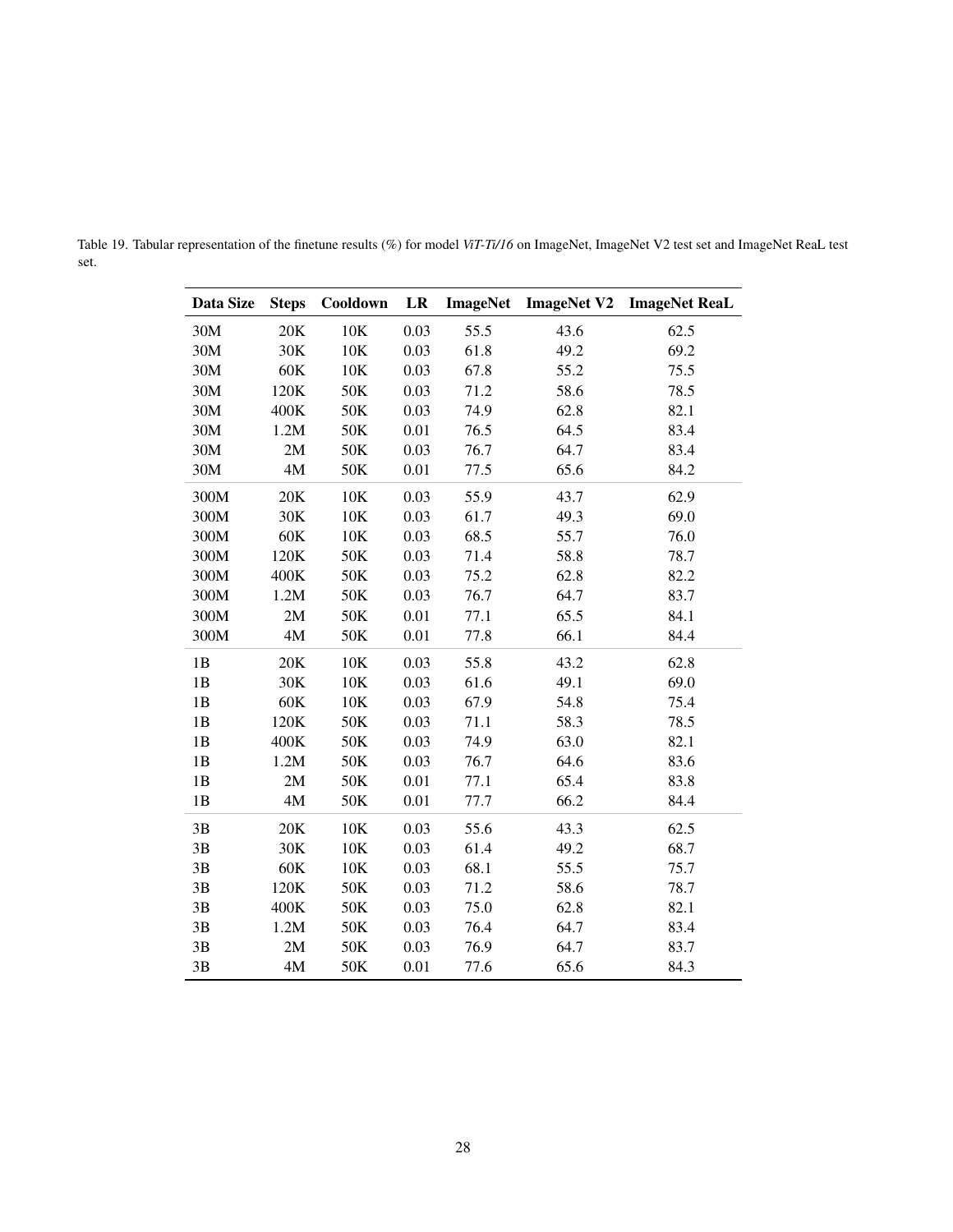<span id="page-28-0"></span>Table 20. Tabular representation of the finetune results (%) for model *ViT-s/16* on ImageNet, ImageNet V2 test set and ImageNet ReaL test set.

| Data Size | <b>Steps</b> | Cooldown | LR   | <b>ImageNet</b> | <b>ImageNet V2</b> | <b>ImageNet ReaL</b> |
|-----------|--------------|----------|------|-----------------|--------------------|----------------------|
| 30M       | 20K          | 10K      | 0.03 | 56.0            | 43.2               | 63.0                 |
| 30M       | 30K          | 10K      | 0.03 | 62.2            | 49.4               | 69.5                 |
| 30M       | 60K          | 10K      | 0.03 | 67.8            | 54.8               | 75.3                 |
| 30M       | 120K         | 50K      | 0.03 | 70.0            | 57.5               | 77.7                 |
| 30M       | 400K         | 50K      | 0.03 | 73.7            | 60.9               | 81.0                 |
| 30M       | 1.2M         | 50K      | 0.03 | 75.0            | 62.4               | 82.0                 |
| 30M       | 2M           | 50K      | 0.01 | 75.2            | 63.0               | 82.3                 |
| 300M      | 20K          | 10K      | 0.03 | 56.3            | 43.2               | 63.3                 |
| 300M      | 30K          | 10K      | 0.03 | 62.0            | 49.5               | 69.4                 |
| 300M      | 60K          | 10K      | 0.03 | 67.4            | 54.3               | 75.0                 |
| 300M      | 120K         | 50K      | 0.03 | 70.1            | 57.8               | 77.6                 |
| 300M      | 400K         | 50K      | 0.03 | 73.6            | 61.2               | 80.6                 |
| 300M      | 1.2M         | 50K      | 0.03 | 74.9            | 62.8               | 82.0                 |
| 300M      | 2M           | 50K      | 0.01 | 75.4            | 63.4               | 82.6                 |
| 1B        | 20K          | 10K      | 0.03 | 56.2            | 44.1               | 63.2                 |
| 1B        | 30K          | 10K      | 0.03 | 62.4            | 49.7               | 69.8                 |
| 1B        | 60K          | 10K      | 0.03 | 68.0            | 54.9               | 75.6                 |
| 1B        | 120K         | 50K      | 0.03 | 70.5            | 57.5               | 77.8                 |
| 1B        | 400K         | 50K      | 0.03 | 73.9            | 61.6               | 81.1                 |
| 1B        | 1.2M         | 50K      | 0.03 | 75.1            | 63.2               | 82.1                 |
| 3B        | 20K          | 10K      | 0.03 | 56.4            | 43.6               | 63.3                 |
| 3B        | 30K          | 10K      | 0.03 | 62.6            | 49.9               | 70.1                 |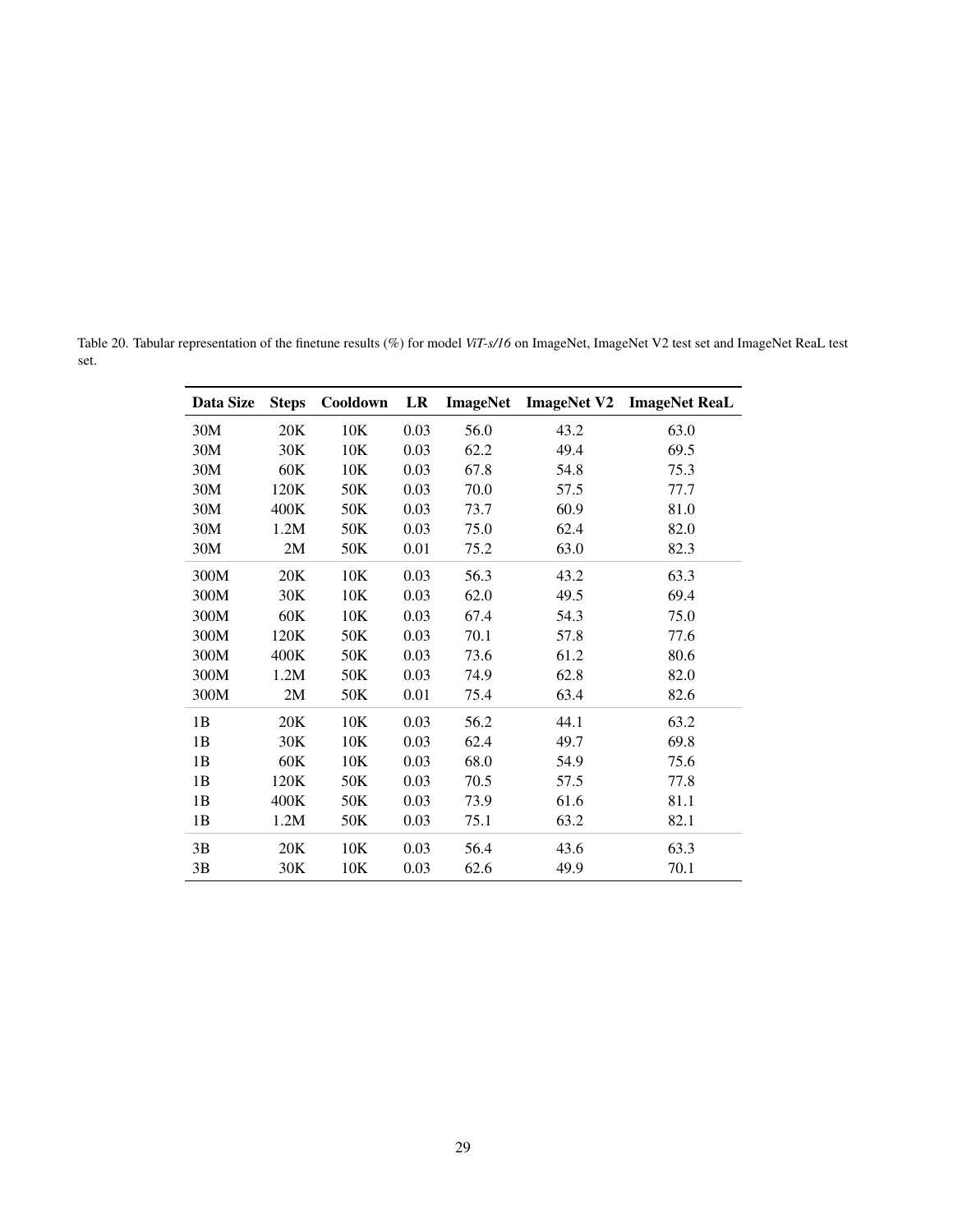| Data Size | <b>Steps</b>  | Cooldown | LR   | <b>ImageNet</b> | <b>ImageNet V2</b> | <b>ImageNet ReaL</b> |
|-----------|---------------|----------|------|-----------------|--------------------|----------------------|
| 30M       | 20K           | 10K      | 0.03 | 59.3            | 47.1               | 66.3                 |
| 30M       | 30K           | 10K      | 0.03 | 64.3            | 51.8               | 71.7                 |
| 30M       | 60K           | 10K      | 0.03 | 70.3            | 58.1               | 77.5                 |
| 30M       | 120K          | 50K      | 0.03 | 73.4            | 61.2               | 80.5                 |
| 30M       | 400K          | 50K      | 0.03 | 77.1            | 65.7               | 83.6                 |
| 30M       | 1.2M          | 50K      | 0.03 | 79.0            | 67.3               | 84.9                 |
| 30M       | 2M            | 50K      | 0.03 | 79.1            | 67.9               | 85.1                 |
| 30M       | 4M            | 50K      | 0.01 | 79.7            | 68.2               | 85.6                 |
| 300M      | 20K           | 10K      | 0.03 | 59.3            | 47.1               | 66.2                 |
| 300M      | 30K           | 10K      | 0.03 | 64.2            | 51.0               | 71.5                 |
| 300M      | 60K           | 10K      | 0.03 | 70.1            | 57.6               | 77.4                 |
| 300M      | 120K          | 50K      | 0.03 | 73.4            | 60.5               | 80.6                 |
| 300M      | 400K          | 50K      | 0.03 | 77.5            | 66.3               | 84.0                 |
| 300M      | 1.2M          | 50K      | 0.03 | 79.0            | 67.9               | 85.1                 |
| 300M      | 2M            | 50K      | 0.03 | 79.6            | 67.8               | 85.6                 |
| 300M      | $4\mathbf{M}$ | 50K      | 0.03 | 79.9            | 68.5               | 85.8                 |
| 1B        | 20K           | 10K      | 0.03 | 59.0            | 46.2               | 66.2                 |
| 1B        | 30K           | 10K      | 0.03 | 64.0            | 51.4               | 71.4                 |
| 1B        | 60K           | 10K      | 0.03 | 70.5            | 57.7               | 77.7                 |
| 1B        | 120K          | 50K      | 0.03 | 73.6            | 60.8               | 80.7                 |
| 1B        | 400K          | 50K      | 0.03 | 77.6            | 65.7               | 84.0                 |
| 1B        | 1.2M          | 50K      | 0.03 | 79.5            | 68.0               | 85.5                 |
| 1B        | 2M            | 50K      | 0.03 | 79.7            | 68.2               | 85.5                 |
| 1B        | $4\mathbf{M}$ | 50K      | 0.03 | 80.2            | 68.1               | 85.9                 |
| 3B        | 20K           | 10K      | 0.03 | 59.3            | 47.3               | 66.4                 |
| 3B        | 30K           | 10K      | 0.03 | 64.3            | 51.5               | 71.6                 |
| 3B        | $60K$         | 10K      | 0.03 | 70.2            | 57.2               | 77.6                 |
| 3B        | 120K          | 50K      | 0.03 | 73.5            | 61.3               | 80.7                 |
| 3B        | 400K          | 50K      | 0.03 | 77.6            | 65.7               | 84.0                 |
| 3B        | 1.2M          | 50K      | 0.03 | 79.4            | 67.4               | 85.4                 |
| 3B        | 2M            | 50K      | 0.01 | 79.5            | 68.5               | 85.6                 |
| 3B        | $4M$          | 50K      | 0.01 | 79.9            | 69.4               | 86.0                 |

<span id="page-29-0"></span>Table 21. Tabular representation of the finetune results (%) for model *ViT-S/32* on ImageNet, ImageNet V2 test set and ImageNet ReaL test set.